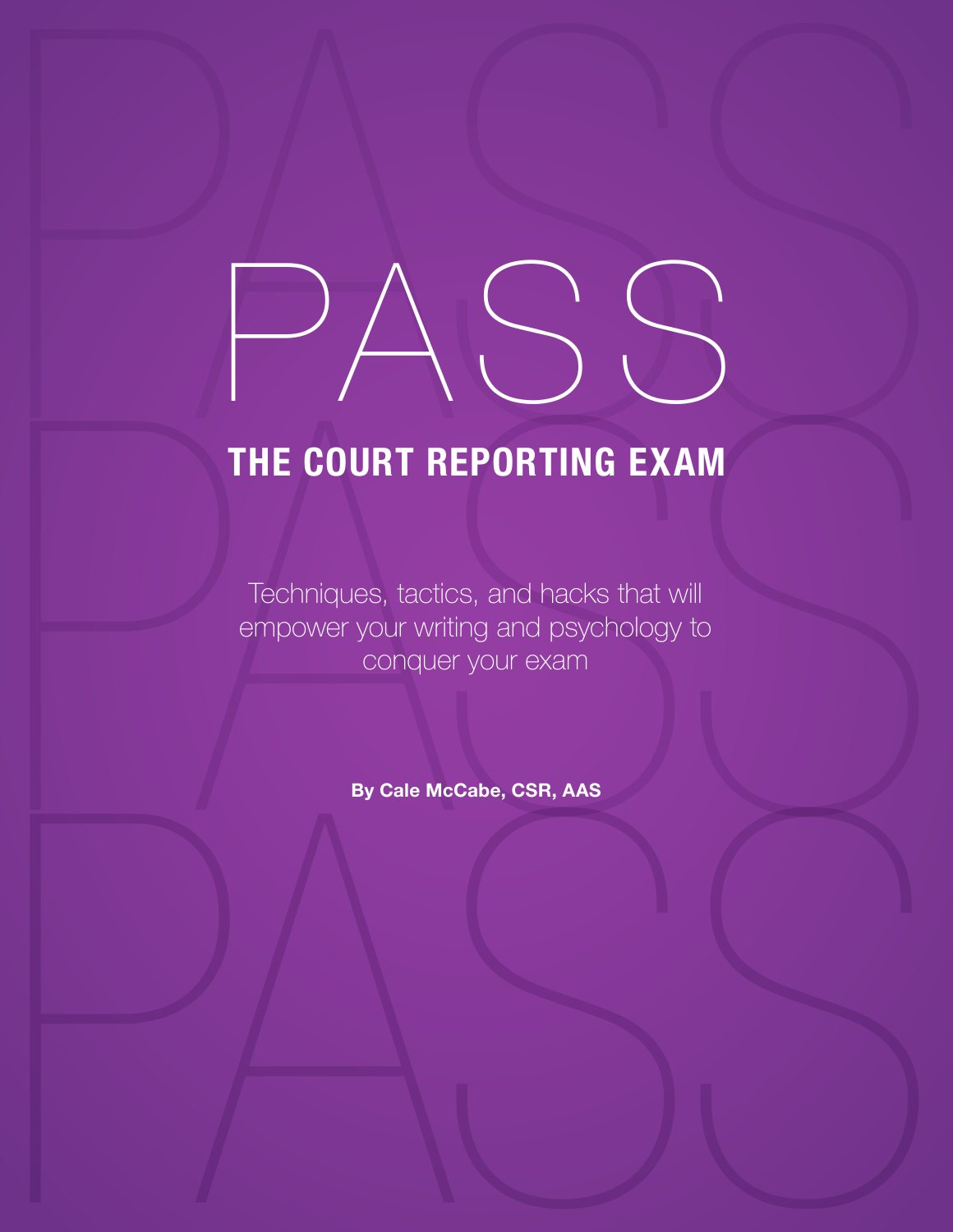© 2013 Cale McCabe. All rights reserved.

The information contained in this guide is for informational purposes only.

I am not a certified court reporting instructor. Any advice that I give is my opinion based on my own experience. You should always seek the advice of a professional before acting on something that I have published or recommended. Any amount of success rates disclosed in this guide should not be considered average.

Please understand that there are some links contained in this guide that I may benefit from financially. The material in this guide may include information, products or services by third parties. Third Party Materials comprise of the products and opinions expressed by their owners. As such, I do not assume responsibility or liability for any Third Party material or opinions.

The publication of such Third Party Materials does not constitute my guarantee of any information, instruction, opinion, products or services contained within the Third Party Material. The use of recommended Third Party Material does not guarantee any success and or passing grades related to you or any of your court reporter certification exams. Publication of such Third Party Material is simply a recommendation and an expression of my own opinion of that material.

No part of this publication shall be reproduced, transmitted, or sold in whole or in part in any form, without the prior written consent of the author. All trademarks and registered trademarks appearing in this guide are the property of their respective owners. Users of this guide are advised to do their own due diligence when it comes to making decisions and all information, products, services that have been provided should be independently verified by your own qualified professionals. By reading this guide, you agree that myself and my company is not responsible for the success or failure of your court reporter certification exams relating to any information presented in this guide.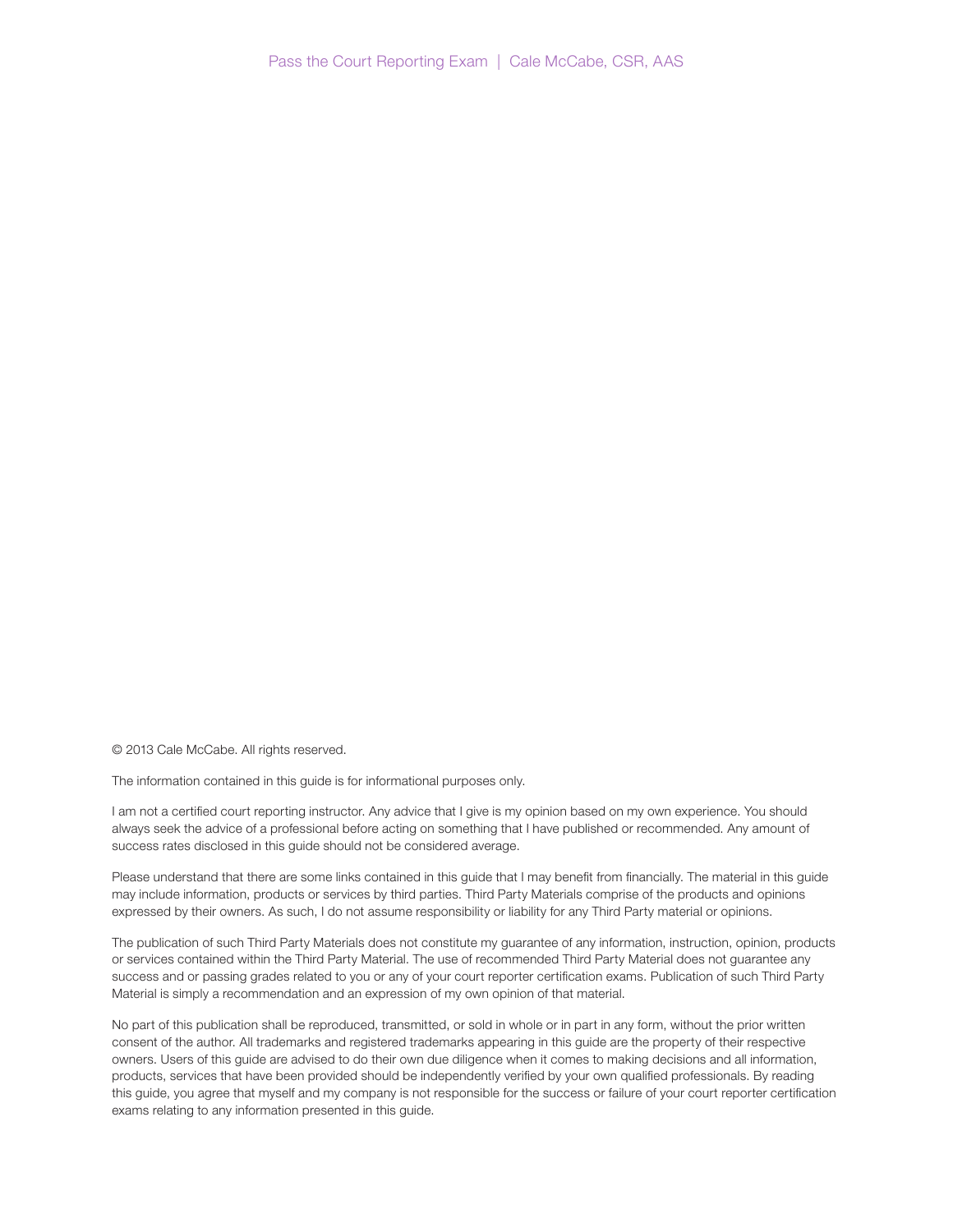# Table of Contents

| About the Author                                 | 4  |
|--------------------------------------------------|----|
| A Quick Note from Cale                           | 5  |
| Introduction                                     | 6  |
| What This Book Isand Is Not                      | 9  |
| <b>Figuring Out Your Weaknesses</b>              | 13 |
| <b>Writing and Practicing Enhancements</b>       | 17 |
| Getting 95% of Dictation Material the First Time | 19 |
| <b>Fixing Problem Strokes</b>                    | 22 |
| Determining the Weakest Part of Your Testing     | 25 |
| <b>Practicing Above Test Speed</b>               | 28 |
| <b>Endurance Writing</b>                         | 33 |
| Be a Brief-a-holic                               | 35 |
| <b>Psychological Enhancements</b>                | 37 |
| Determining What Kind of Tester You Are          | 39 |
| How to Remove the Fear of the Test               | 44 |
| <b>Bad Habits During Testing</b>                 | 57 |
| Using Calming Methods                            | 65 |
| Interacting With Your Inner Child                | 70 |
| <b>Final Thoughts</b>                            | 73 |
| Acknowledgements                                 | 75 |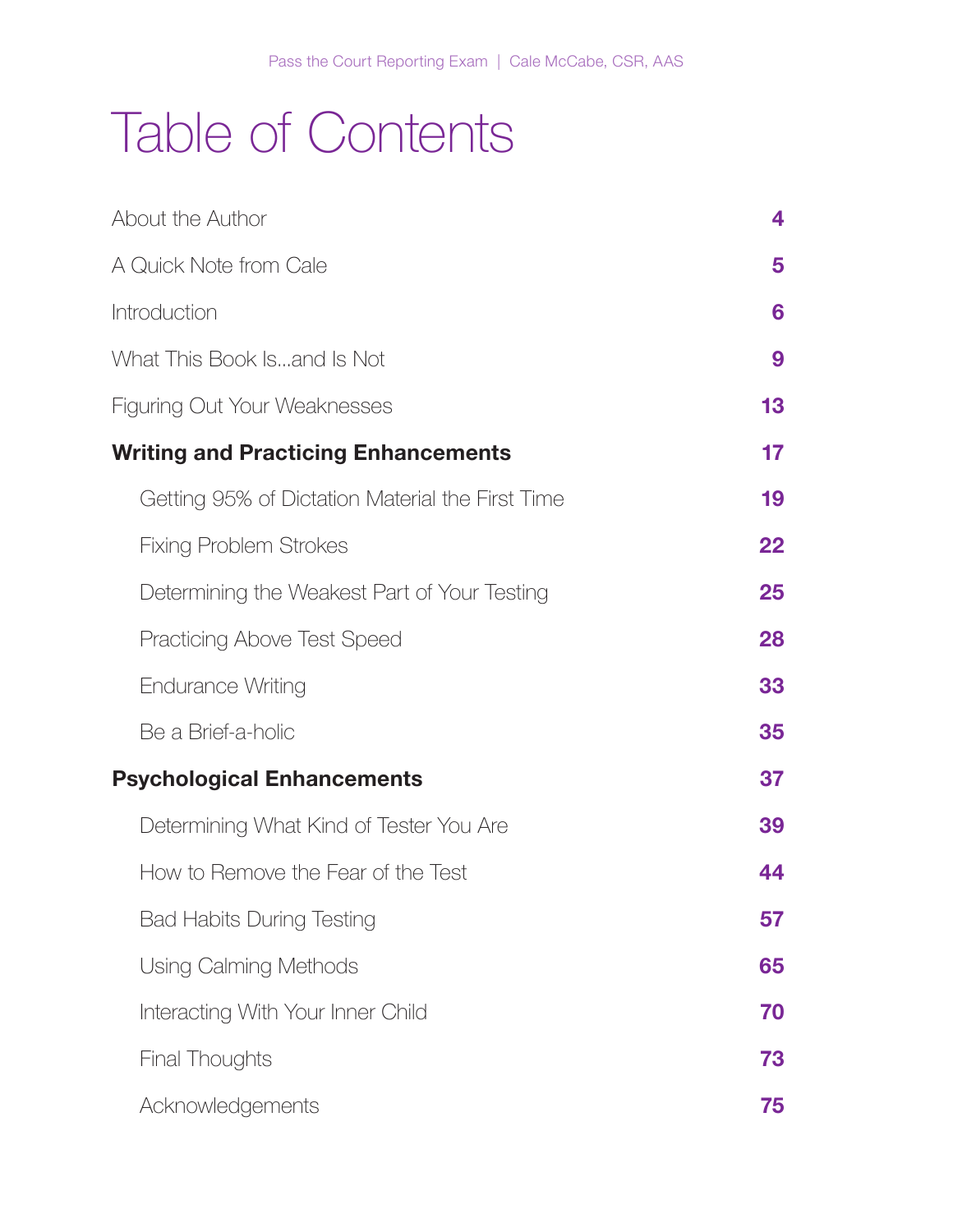# About the Author **About the Author**



Hey, gang! I'm Cale. It's good to meet you. Please come on Hey, gang! I'm Cale. It's good to meet you. Please come in. Excuse the mess. on in. Excuse the mess.

I decided to write this "about" section in first-person n decided to write this "about" section in first-person<br>because it's a lot more personal and a lot less big-headed. it's a lot more personal and a lot less big-headed.

A Houston native, I attended and graduated from the Court Reporting Institute of Houston and became a Texas Certified Shorthand Reporter in September of 2007. The school was even nice enough to give me an Associate's in Applied Sciences degree since I helped fixed a vending machine in their break room that one time.

After becoming a court reporter, I worked in the wonderful freelance world until more exciting employment opportunities presented themselves. In 2012, I became a proud member of DepoTexas, Inc. and humbly serve as their Production Development and Operations Specialist.

I currently reside in Houston, Texas, with my wonderful girlfriend. And, yes, the humidity here is pretty much unbearable. became a proud member of DepoTexas, Inc. and humbly serve as their Producting resident riouston, rexas, with my wonderful gimment. And<br>Primarility have in protty much uphoerable

I decided to write this book after a recent Christmas party, where a current court reporting student asked me and my brother for some general advice on passing the state certification test. After telling her what worked for me personally, I felt myself having to stop and shut my mouth because I wanted to go on and on and on about other techniques and strategies that I felt could really help her.

So I decided to save her the boredom of hearing me talk for six hours and just write this book instead. The stop and shut myself having to stop and shut my mouth because I wanted to go on and on an

I want to thank you so much for taking part in this book. If at any time you have any questions or feedback, you can always message me at  $\ell \otimes d$  of the boredom of hearing metallicity metallicity [cale@passthecourtreportingexam.com](mailto:cale@passthecourtreportingexam.com) and I'll be glad to speak with you. on about other techniques and strategies that I felt could really help her.

Thanks again, and enjoy!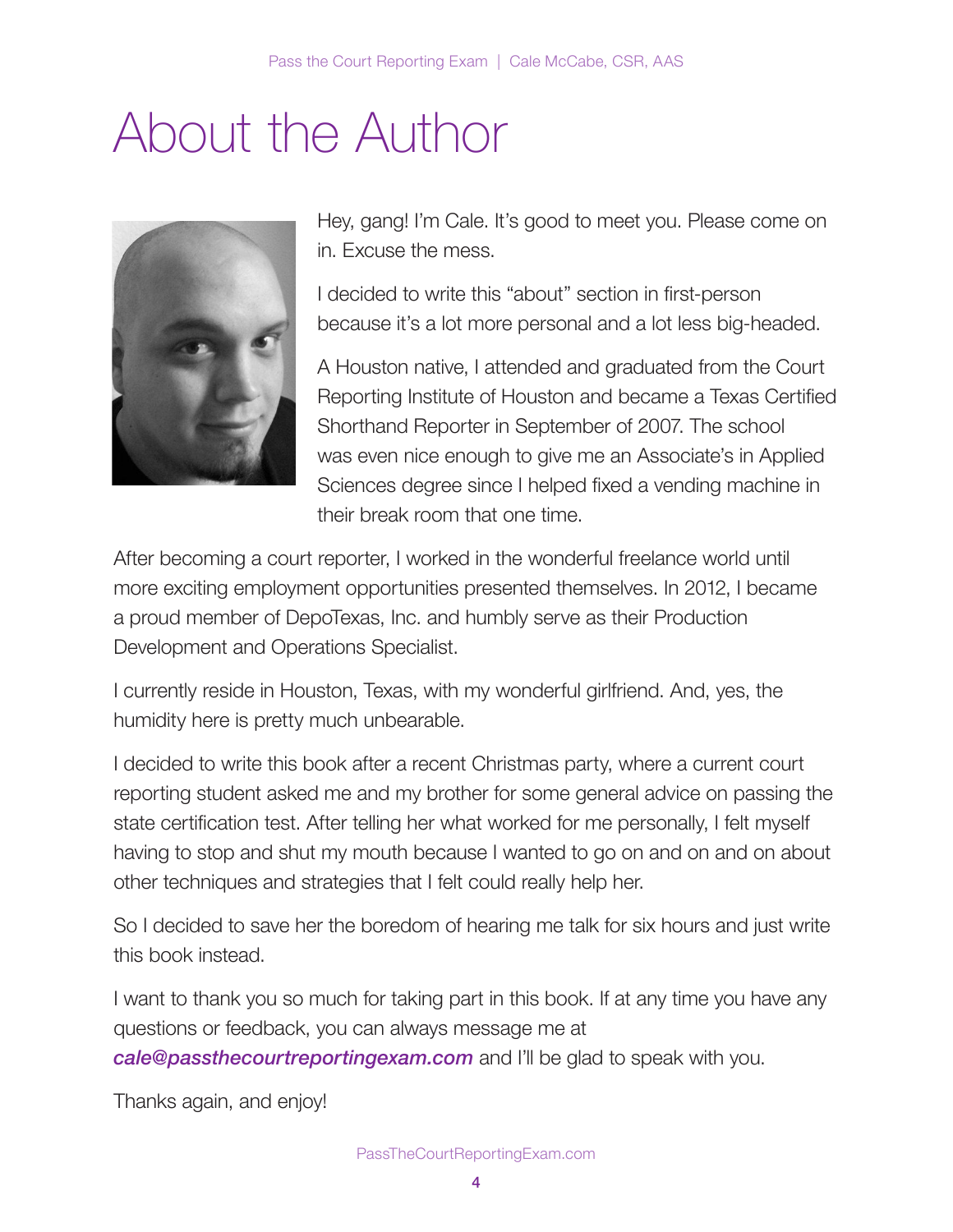# A Quick Note From Cale

I wanted to take a brief moment to thank you very much for taking time to read through this book and to benefit from its content. It is my sincere wish that everything discussed in these chapters quickly enables you to pass your state's court reporting certification exam the very next time you take it.

This book required a good amount of time and effort to make sure that it was the best possible guide you could ever own on this topic, with the goal of being easy to read and even easier to apply to your life. That being said, I respectfully ask that you please not distribute this book to anyone else without my written permission.

If you would like to let others know about this book, please visit **[passthecourtreportingexam.com/sendtoafriend](http://passthecourtreportingexam.com/sendtoafriend)** where you can quickly send them a friendly message and spread the love.

If for some reason you obtained this book from someone else, then you obviously have awesome friends. I hope the material inside boosts your ability to pass the court reporting certification exam with flying colors. After exploring all the juicy content this book has to offer, please consider owning your own copy by going to [passthecourtreportingexam.com/purchase](http://passthecourtreportingexam.com/purchase). The whole process takes less than three minutes, and then it's yours for life!

Thank you so much again for reading, and please enjoy.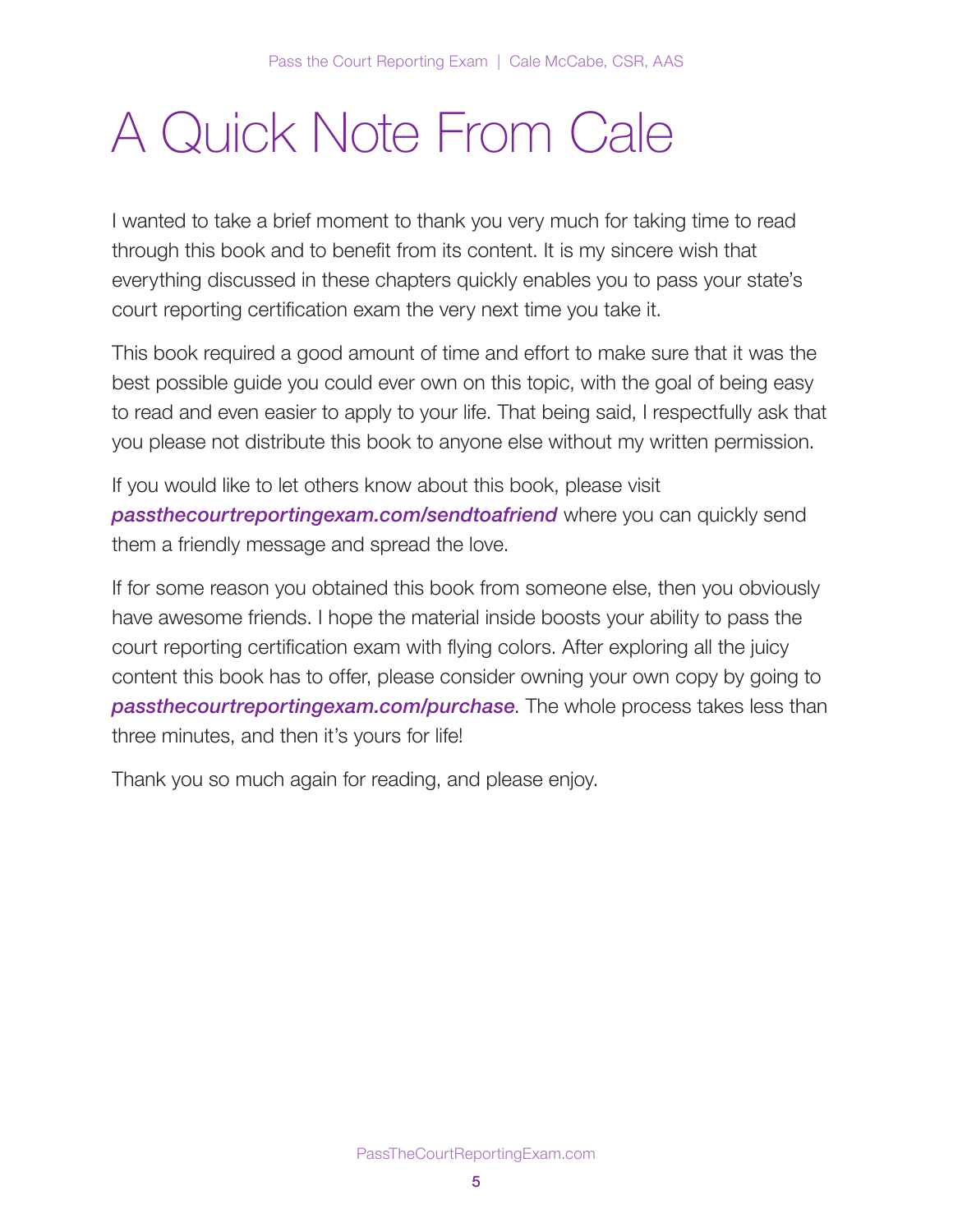# Introduction

I screamed at the top of my lungs until my throat burned with a fiery pain.

Weeks after taking my first Certified Shorthand Reporter (CSR) exam, I came home from a long day of interning at criminal court and immediately hopped onto the family PC, not even taking a moment to remove my shoes or suit jacket. I learned that while I was busy during the day pounding my fingers on the steno-writer to the testimony of a capital murder case, one of my teachers at the court reporting school I attended (the Court Reporting Institute of Houston, at the time) had talked to my brother on the phone and asked that he please let me know it would be a good idea to check the website of the Court Reporter's Certification Board (CRCB).

My brother tells me this first thing as I step through the door and put my heavy writing machine and laptop on the ground, letting go a long breath of exhaustion after the 40-minute drive from downtown Houston. He has a glint in his eye as he relays the information from my teacher, and I can feel in my bones what he's trying to get at. Is he implying that I passed? Me?

How can this be? Did I pass the CSR exam on my very first try? How in the hell…

As soon as the list of passing students opens up on my Internet Explorer, I see my name. I thrust my arms into the air triumphantly and scream until my esophagus burns.

In the following weeks I am asked by a teacher at the Institute to please speak to their class on tips for passing the CSR machine-writing exam, a test so intense and demanding that the Supreme Court of the State of Texas requires 95% accuracy, and all portions of the exam must be passed at the same time – no opportunities for passing the test "in chunks" as with other court reporting certifications. Yeah, it's a pretty rough test, just like most other states.

Aside from speaking to higher-speed classes, I am also approached by students at random as they ask for any advice. At first, I tell them all the same thing that, to me, was the most important aspect of training for the test (the mantra of "get it the first time", which will be explained in full in just a bit). However, as I am asked more and more by fellow court reporting students – some who seem on the verge of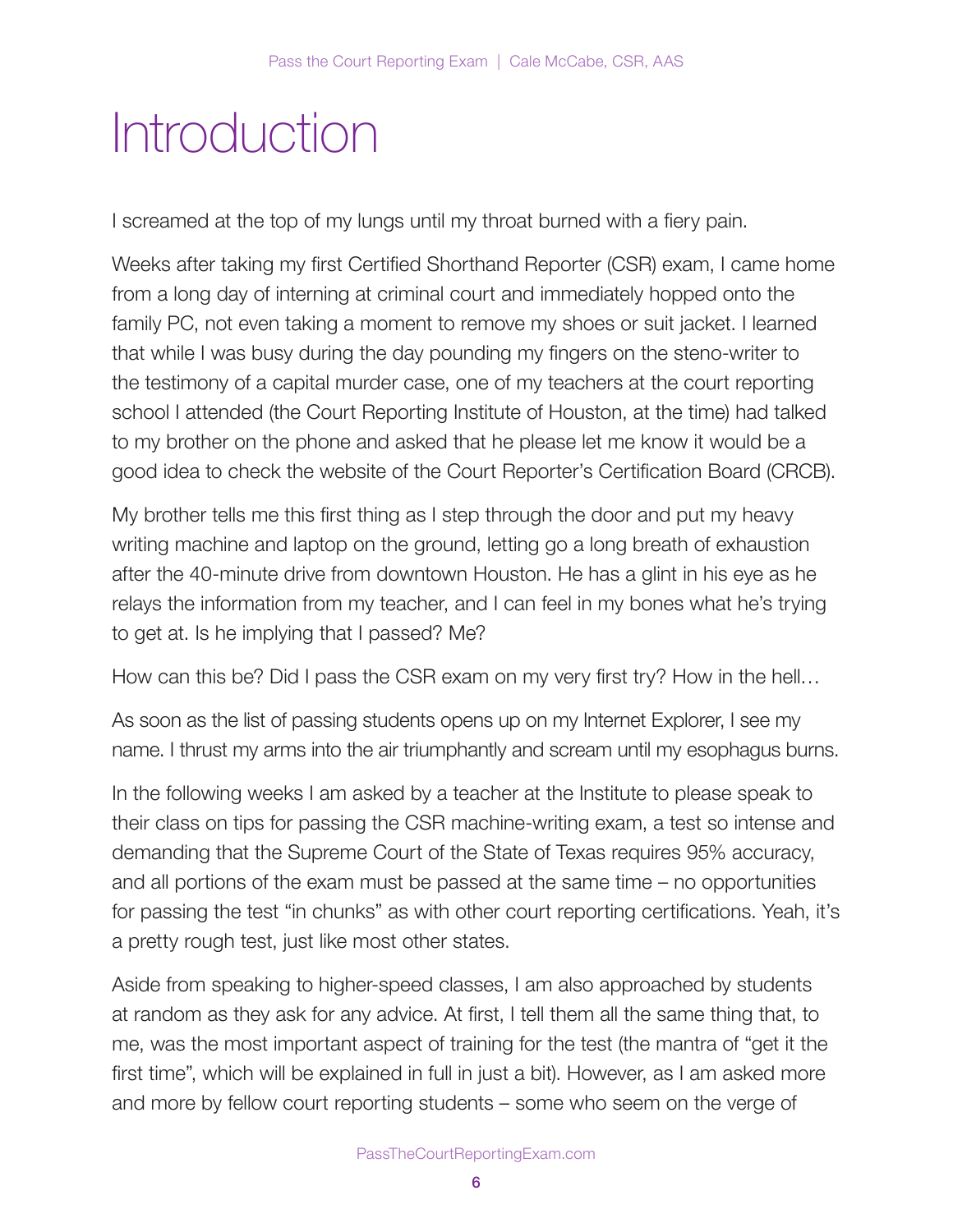complete emotional burnout after taking the test multiple times only to be crippled by nerves and/or weak steno writing – I begin to look inside and honestly ask myself, "Wait. How **did** I pass the test the first time?"

The answers come slowly as I reflect on the days I spent in Austin, Texas (the only venue allowed for CSR examinations at the time). I begin to understand that I did things differently than other students who tested with me, those who did not pass. I start to notice certain patterns with students who do pass, and those who do not. I slowly realize that there is a certain correlation with the psychology and writing technique for the students who pass the exam, things that are mostly not present with students who keep trying and keep trying but never experience that breakthrough of passing.

When going back to the initial question of why I passed the test on my first attempt while others were still struggling, I finally realize that it's not because I was better than the students who didn't pass the test. I was not a better writer than students who didn't pass. I was not a better tester than the students who didn't pass. I wasn't even a more diligent student than those who didn't pass.

I just did things differently. Not better, but **differently**.

It was these different methods, which I had seldom heard talked about in school (though I am not faulting any teachers for it), that allowed me to better handle the stress and sharpen my writing technique required for the exam. This opened me up to write with greater accuracy, intensity, and confidence.

Years later, my brother approaches me in dismay after not passing the CSR exam for a third time. He seems almost broken hearted. We begin to talk about my experience with the test, and I begin to emphasize certain principles and methods that I applied for weeks before the test that really worked for me, factors that I believe gave me that breakthrough. I recommend a book for him to read (and more importantly, **apply** to his life) to help with his psychology, and then we go over an idea that we agree will set him over the top with his machine writing.

The very next CSR exam he takes, he passes. He is now a very happy and prosperous court reporter, and he has never looked back.

Not because he was better than other students, and not because he was more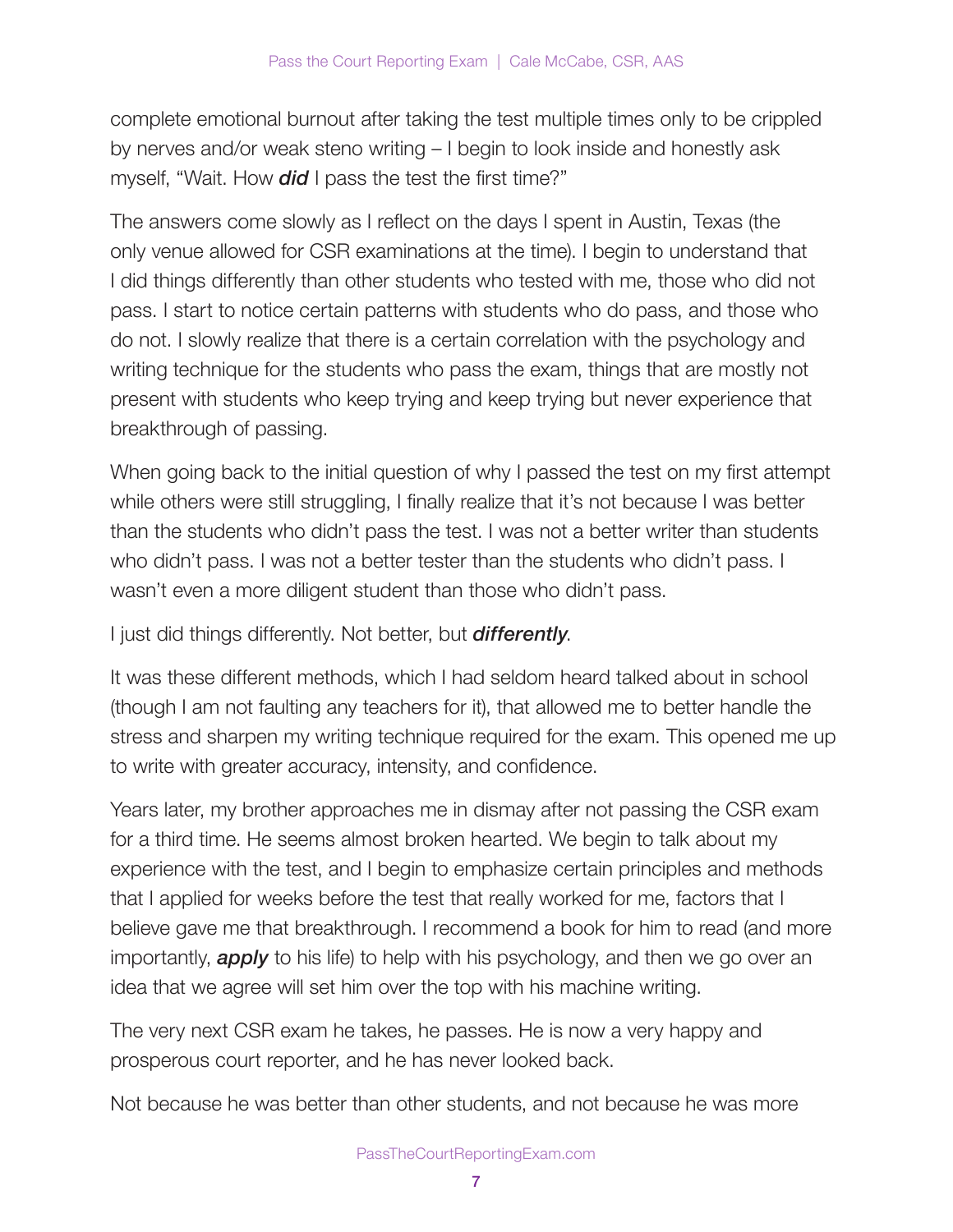talented (I can safely tell you as his brother that he is **certainly** not very talented), but because he applied certain principles that other students were not.

After many months of finding out what worked for other court reporters and passing their test, it occurred to me that when I was in school I would have loved for someone to teach me these things so that my CSR exam went even smoother. And thus is the book you are reading now – a complete information hub for what gets court reporting students from feeling iffy in their ability to pass their court reporter's certification exam to a level of confidence and relaxation that almost guarantees their success.

When I was in my higher speeds and after qualifying for the Texas CSR exam, I began to notice many students around me, who had taken the test multiple times already, saying that they were just waiting for "a good test" so that they can pass and move on. Hearing that from any court reporting student breaks my heart.

Waiting for a "good" or "fair" test takes all the power away from the student and gives all the power to the test writer. It leaves the student at the complete mercy of someone else as to whether or not they will eventually become a certified court reporter. This is no way to go about things. This is not a way to live a successful life – by waiting for someone else to meet a certain condition before you can achieve your goals. This book aims to cure the "waiting for a good test" syndrome. It's about putting all the power with you, and giving you the physical and psychological mastery you need to completely annihilate your next certification exam.

To put it frankly, the world needs more professional court reporters – a lot more. You deserve to be one of them. This book is a helpful guide to get you that certification in your hands.

It is my sincere wish and prayer that the techniques and insights discussed in this little book rocket you to the finish line with ease and simplicity. The ideas in here are not complicated at all. Truly *anyone* can apply these principles, ideas, and methods.

And once you find which ones work best for you personally, then you, too, will be looking at the exam test results and scream your throat into painful oblivion.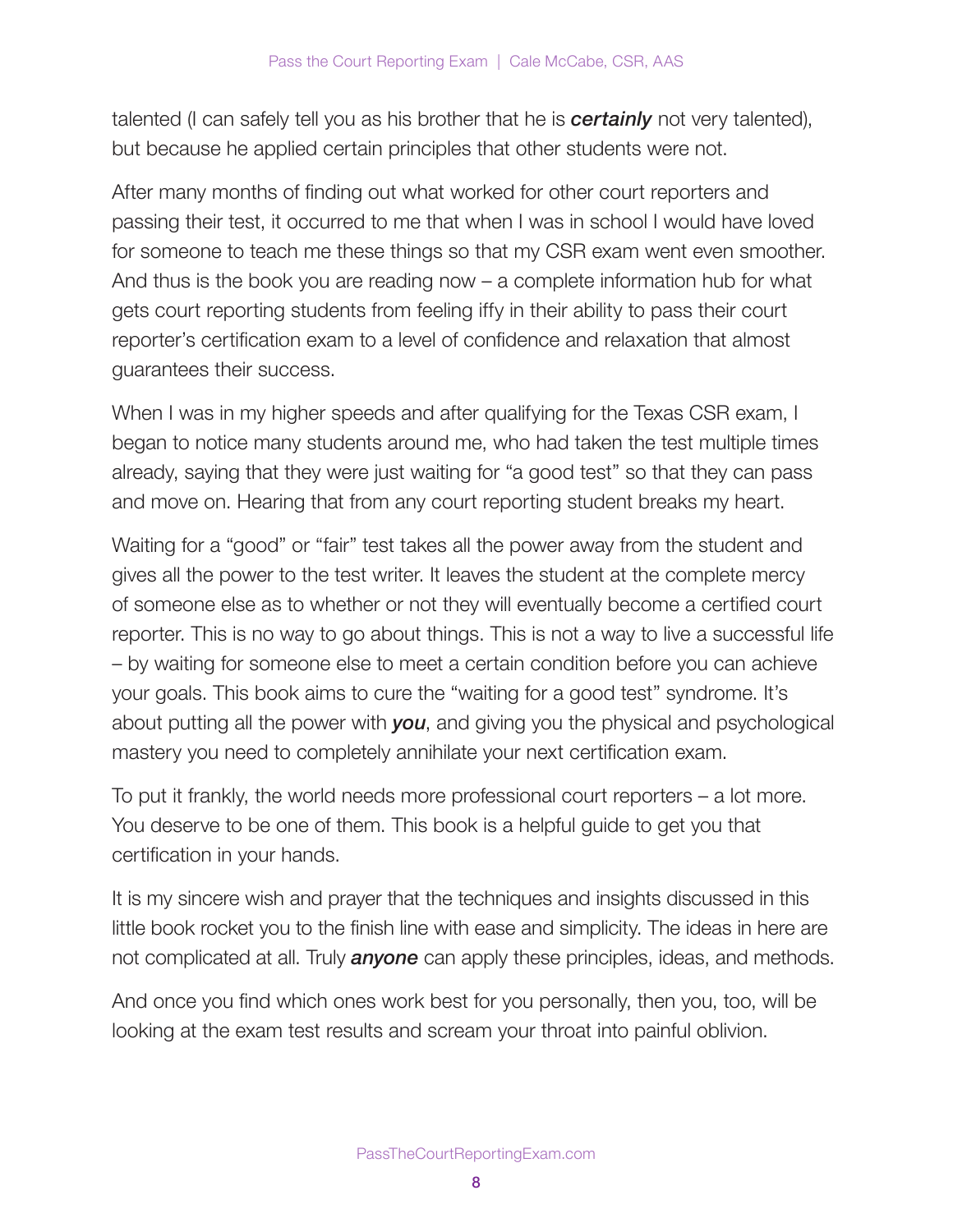# What This Book Is...and Is Not

I want to take a brief moment to go over in very plain terms what the intentions are for this book, and what you can expect from it. This helps bring in clarity for your personal reading experience, and also lets me blah-blah-blah for a little bit, which is fun for me.

Also, before getting into it hot and heavy, I just want to mention the following: In order to get the maximum use out of this book, I would first go through the entire book (participating in the next chapter is required) from start to finish. Then I would go back and really apply the chapters that are most relevant to you and your situation based on your answers in the next chapter. I find that most selfimprovement guides/books are better when done this way. You use the first gothrough to take in all the information you can, and then the second go-through to actually apply the teachings and improve your situation.

Okay, let's get to it.

### What This Book Is

This book is a guide for helping any and all court reporting students pass their state certification exam (the machine-writing portion, specifically) on their very next attempt. In fact, the principles discussed throughout these chapters can actually be applied to help with most court reporting certification exams, even the non-state certifications that aren't required for you to work as a court reporter (such as the exams for RPR, RMR, etc.). What works for one test generally works for the other, no matter what state you're from.

So how much application is really required to get the most out of this book? If you have a minimum of five weeks and apply certain principles (depending on your current weaknesses, which we'll go over in a moment) consistently for six days a week, you should be able to absolutely crush your next exam.

"Wait, Cale. Did you just say five weeks?"

That's correct, a minimum of five weeks. If you have more time than that, then that's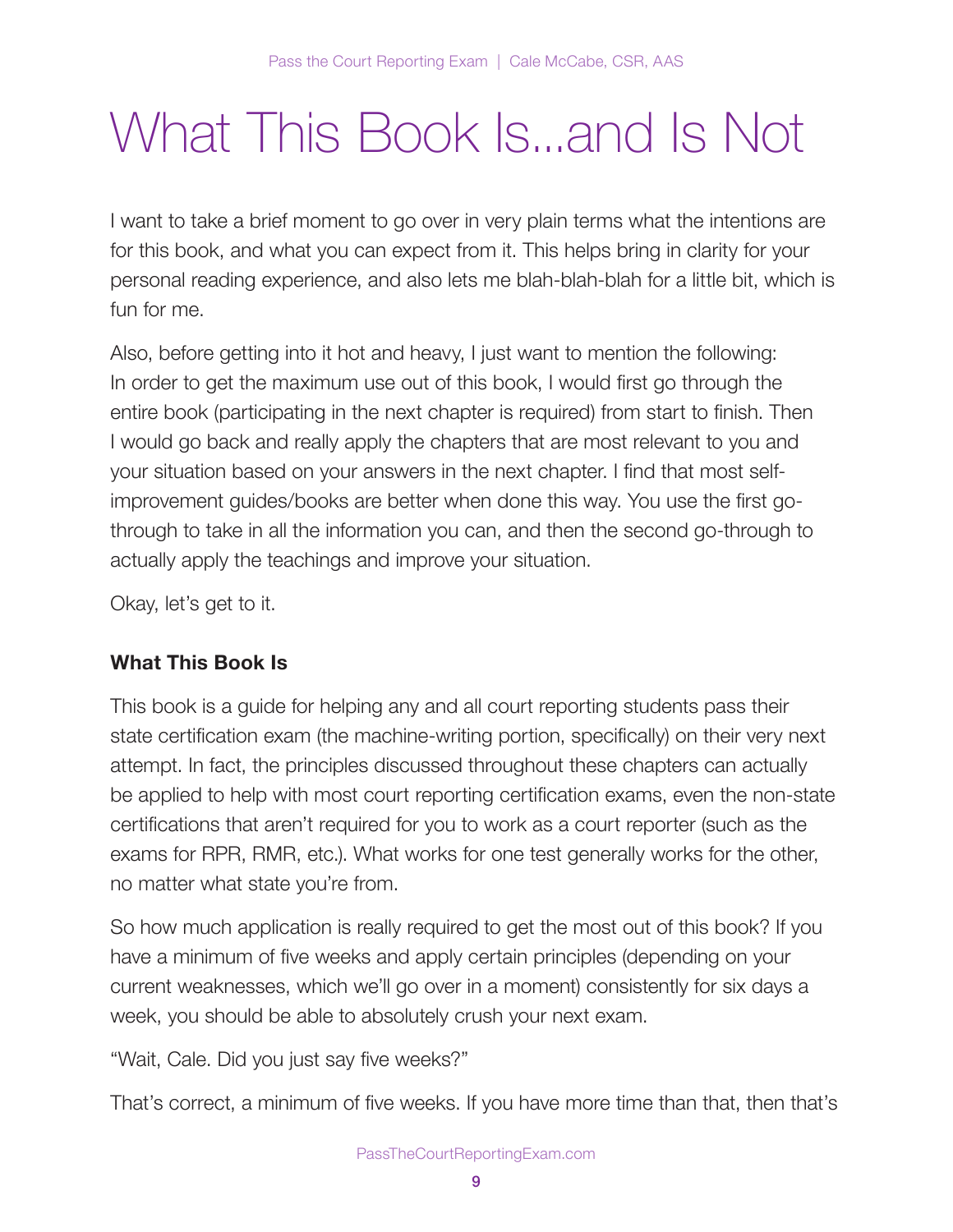even better. You want to apply these principles and practice these methodologies as long and consistently as possible. The more you apply them, the less terrifying the exam will be, and the more you will be able to breeze through it.

If for some reason you don't have five weeks, don't worry about it. Start now anyway, and by the time the test comes around, the techniques you're practicing might take you past the threshold into a passing accuracy. If for some reason you don't get the exam, keep applying what works for you for the next one, which should be a cake-walk by the time you get to it after spending so much time applying this material.

In regards to who this book is written for, I will be honest – at first I wrote this book with only Texas CSR hopefuls in mind. However, after contemplating everything that is being taught in these pages, I realized that actually any court reporting student can benefit, no matter which state they hail from. Sure, there are variations between every state test (two-voice testimony versus three-voice testimony; 200 words-perminute literary test versus 180 words-per-minute literary test), but the principles outlined in this guide affect the student the same no matter which state you are testing for.

This book, while informational, is ultimately about your **application** of the material. The teachings here are only as good as the reader is in actually **applying** the methods that are discussed. As you know, someone else can't take the test for you – it's all up to you. And while reading this guide will be extremely informative (and maybe even delightfully hilarious), you will not be able to reap any benefits until you actually try the principles being discussed here.

As with my brother, whom we discussed just a little bit earlier, I didn't just give him a super encouraging pep talk. I didn't read him a Chicken Soup for the Soul book (although it's very possible that it may have helped him emotionally) and then put him down for a comfort nap. I gave him materials to read, and we talked about a new practicing method for him to try. After he **actually read** the book and **actually practiced** the new method, he passed his very next certification exam.

Again, he wasn't better than the other students. He just tried something **different**.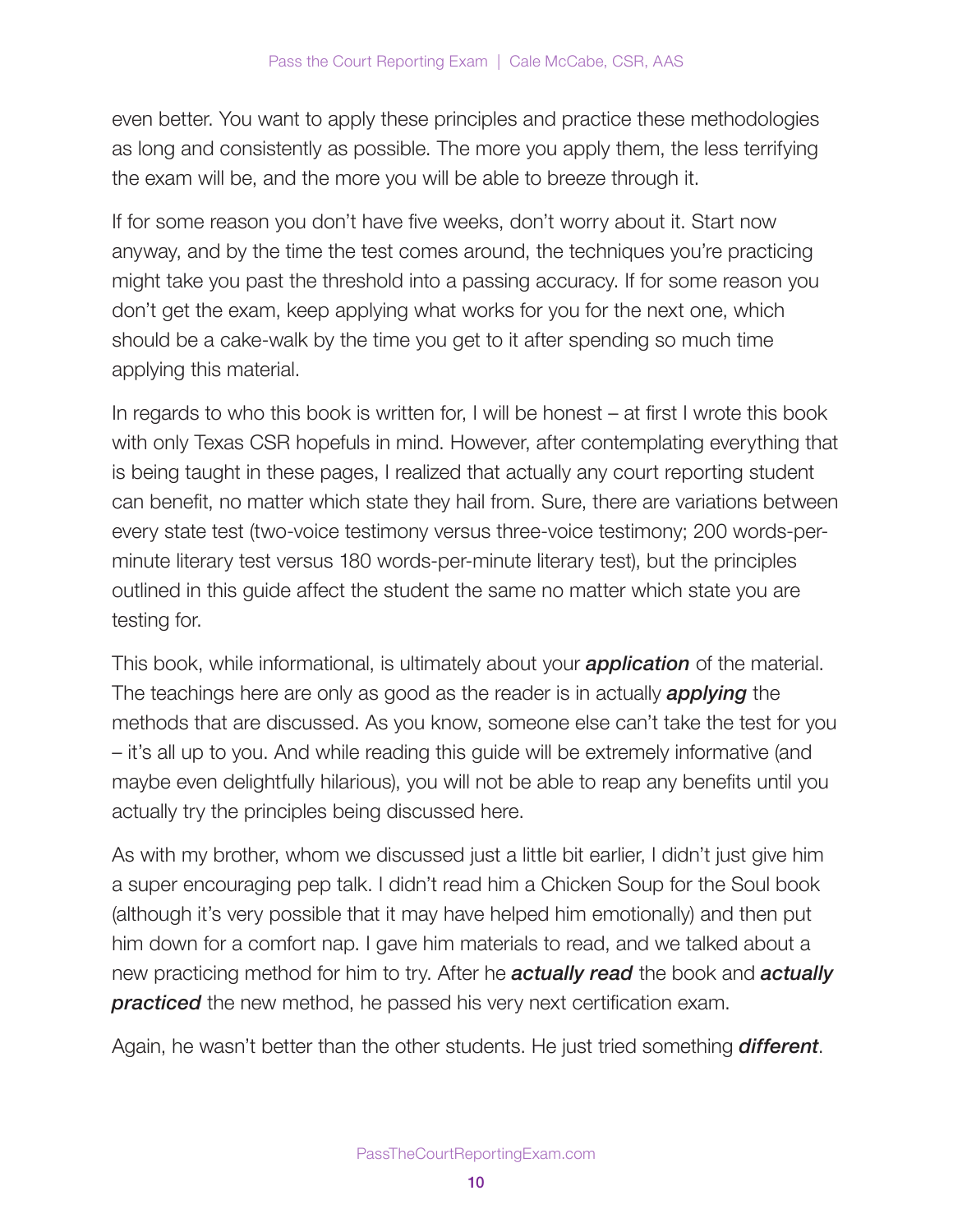### What This Book Is Not

It might be better to cover this portion in a quick, drive-by-style bullet list.

- This book is not just a long way of telling you to practice harder. Absolutely not. Like with anything in life, mastering this test doesn't require practicing harder, but practicing smarter.
- This book is not and does not contain any sort of dictation material for you to write to (unless one of your teachers decides to convert these chapters into dictate-able material). You'll want to keep using your own practice dictation material, though we will discuss what kind of material you'll want to utilize.
- This book is not a means of just leading you to other material that is somehow necessary for you to benefit. Anything that you need to know is in here. However, I may recommend certain books or other materials that help expand on what is being discussed.
- This book is not written just for students in the higher speeds. Any student at any speed can benefit from these chapters. In fact, if you are able to apply this book's material while still in your lower or middle speeds, that's even better! That gives you plenty of time to really learn what it's like to totally dominate your certification test.
- This book is not an "Easy Button" for your certification test. Yes, the teachings herein are extremely practical and simple (more than you might expect, actually), but none of it really works until you actually put the work in and apply it.
- This book is not, by any means, a replacement for the fine, upstanding people who teach court reporting. Some of my favorite all-time people whom I look up to the most were court reporting teachers. Always listen to them and consider what they are teaching you, and heed any advice they have to give (especially if they are court reporters or were court reporters themselves). Use the methods in this book to supplement and add to what they are teaching you.
- This book is not an encyclopedia on this particular topic of passing your court reporter's certification exam. If you find out about other principles, methodologies, or insights that are not discussed here that really help you,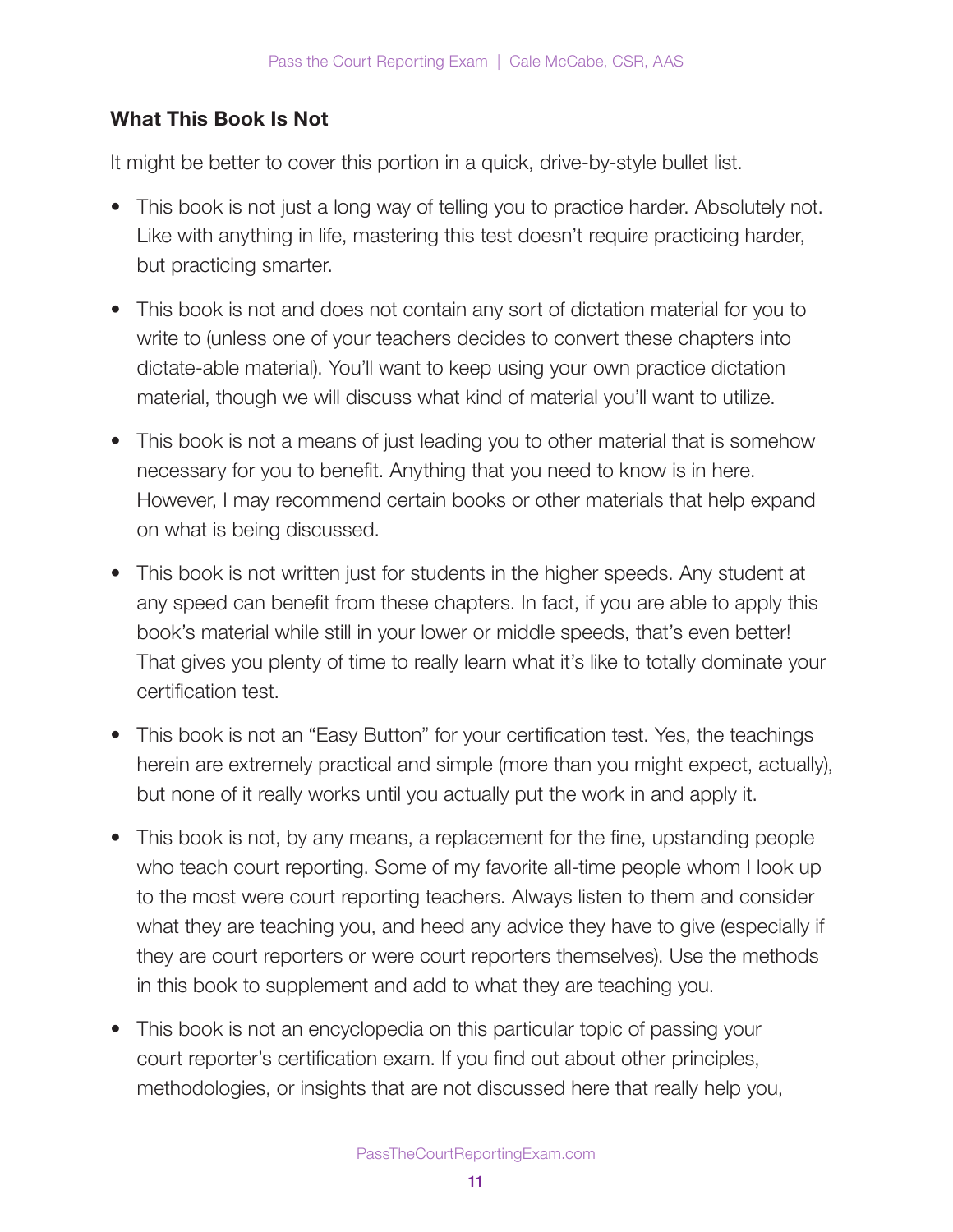please let your fellow students know about them (or post them on this book's website so that other readers can benefit, as well). There are always more and better ideas to any given topic. Such is the nature of our infinite universe.

- This book is not for mask writers or oral stenographers. That is to say, none of the material in this book about writing on the stenography machine would apply to you at all. However, if for some reason you are a mask writer and are suffering from the psychological pressure of your state's certification test, then this book will still be an extremely helpful guide for you.
- This book is not for helping students pass the written portion of their exam, if their state has a written component. By "written portion," I mean what is usually a multiple-choice exam that covers the ethics, procedures, and other facets of being a court reporter. This book focuses on the machine-writing portion of the exam – the portion that many students greatly struggle with. For help with the written portion of the test, I would recommend students to ask other students (possibly those that have already passed the written exam) if they have any study guides or notes that they can utilize. Also go online and find other court reporters or court reporting students in your area that have any materials that help you pass the written exam. To get started with a free and easy court reporting social network, go to *[csrnation.com](http://csrnation.com)*

Okay, so we knocked all that out in record time. Cool.

I want to remind you again that if at any point you have any questions or concerns, please contact me at [cale@passthecourtreportingexam.com](mailto:cale@passthecourtreportingexam.com). Your feedback and questions are always important to me.

Now let's get down to business and put you on the path to crushing your next exam.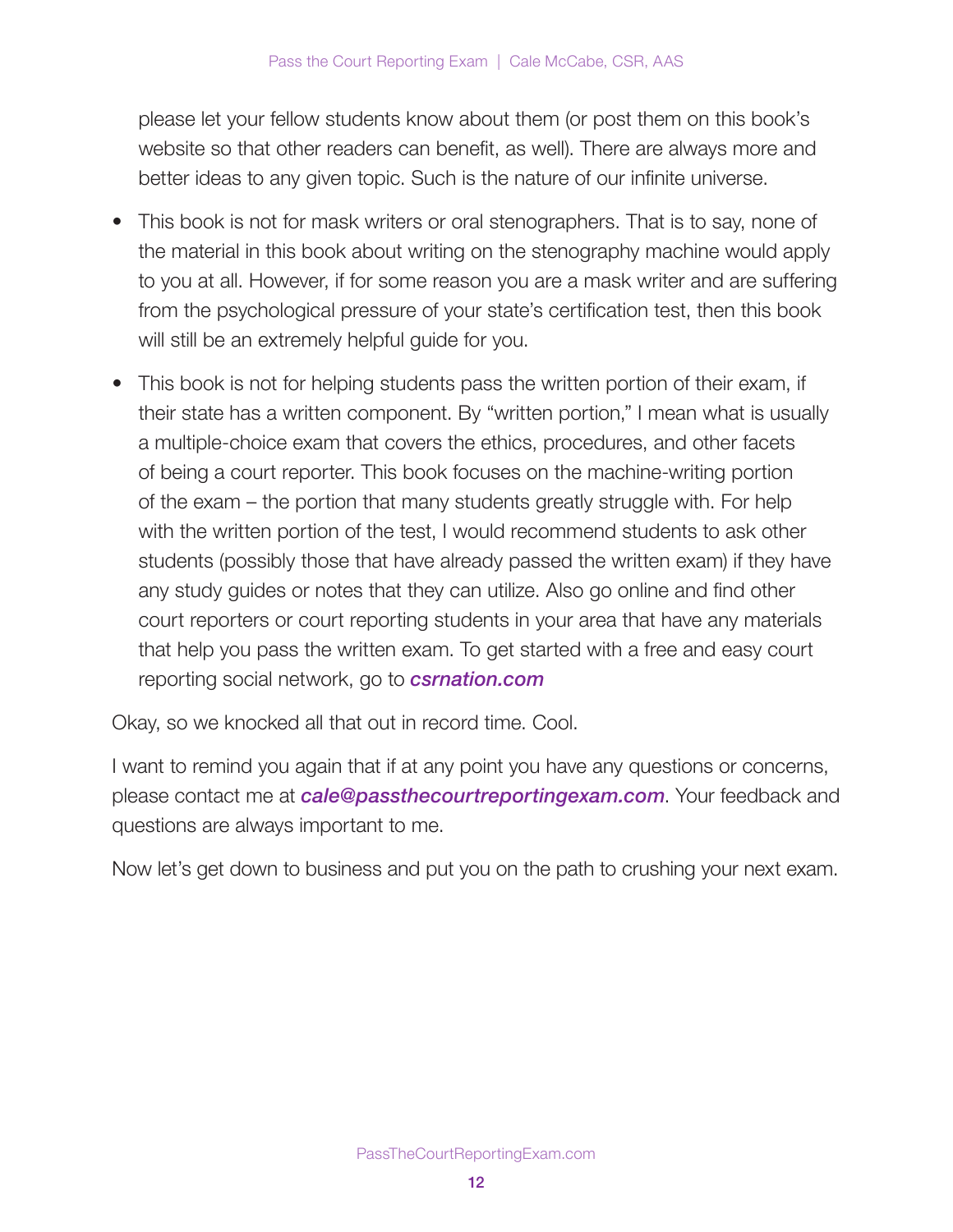# Figuring Out Your Weaknesses

Wow. Maybe I shouldn't have started off the chapter with that name. It's a little intimidating on the outset, I admit. However, don't be scared at all. You don't need to do any extensive self-analysis or go to any certified psychologist to accomplish this chapter. It's just a simple exercise that helps you understand where you need the most help.

For instance, if you are a brilliant steno-machine writer, but you are absolutely crippled with fear whenever you think about your state's certification test (and fail every test due to nerves), then it would do you absolutely no good to keep practicing machine-writing while never addressing the psychological issues.

That's what this chapter is for – to see where you need the most help and then apply all the teachings that are most relevant to you and your situation.

This book is broken into two main sections – Physical Enhancements and Psychology Enhancements. The Physical Enhancement chapters deal mainly with how to better your writing to a point where the state certification test seems extremely manageable. The Psychology Enhancements section (the section that probably most everyone will benefit from, in my personal opinion) improves your mental and emotional abilities so that the test is never again considered scary or intimidating, so that you can focus all your energy on accurate writing instead of spending countless mental and emotional energies on trying not to lose your everloving mind during the test.

That is just a general description of these sections, mind you. There are much more juicy things in store for you on this journey to being a court reporter testing rock star.

### Making a list of your testing problems

This first step can be done in five to ten minutes (don't spend more than fifteen to twenty minutes; after some honest soul-searching it shouldn't take long for you to come up with the answers). Though I would recommend writing down this exercise on paper (feel free to use the blank lines below the questions to write down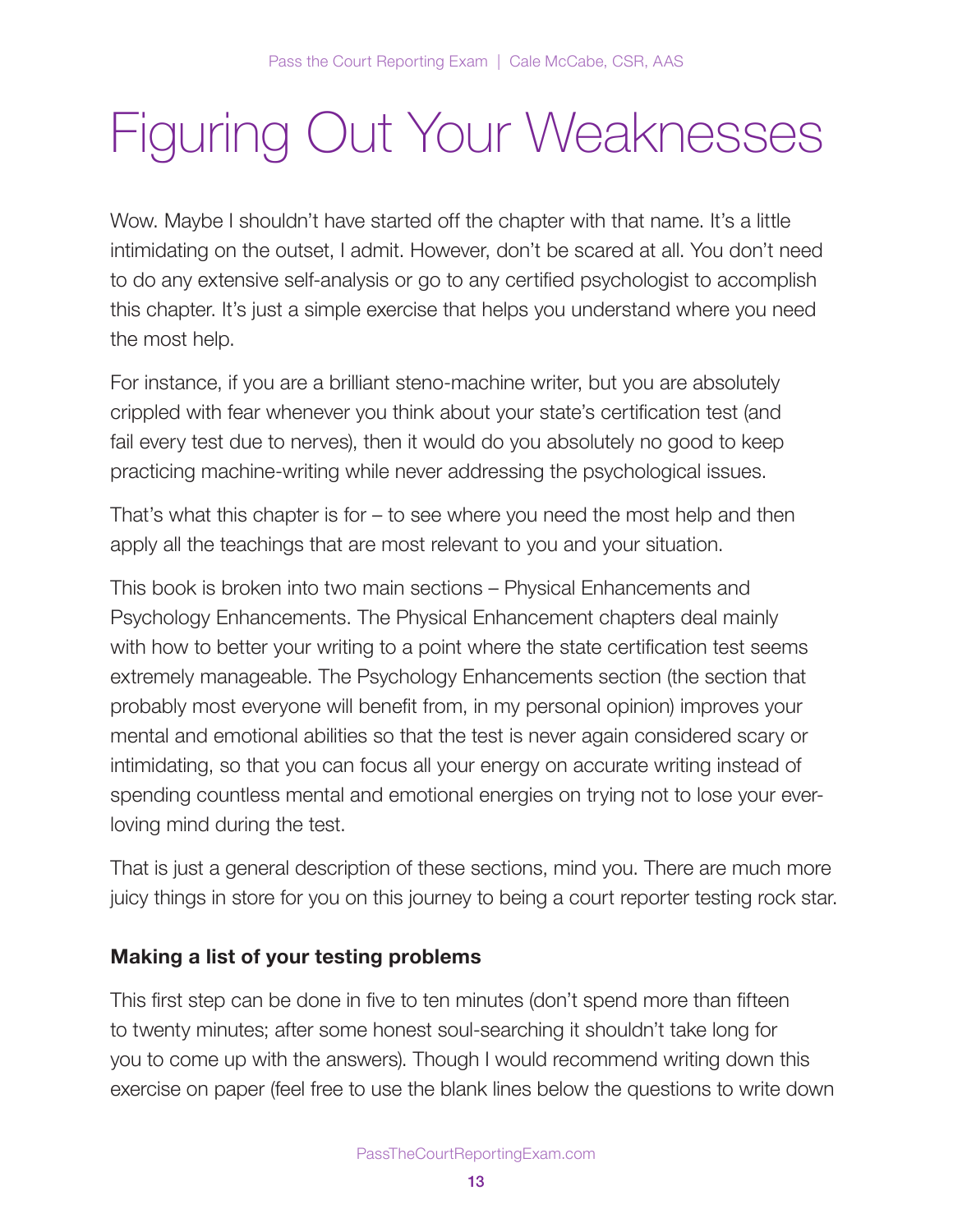your answers) or on some sort of digital medium (like a word processor on your computer, or in a basic notes program on your phone), you can do it mentally and still achieve the same results as long as you are completely honest with yourself.

If you just felt a ping of fear when I mentioned you having to be completely honest with yourself, don't worry. That's a natural reaction. Our survival instincts can sometimes mentally block out problems that we don't want to consider as problems, for any number of reasons (fear of failure, laziness, denial, etc.). To be blunt, this exercise is the most important in the entire book, and you need to do it. It will be short and just a little painful – just like getting a flu shot from the doctor. When it's all over, you'll wonder what all the fuss was about.

Answer the following five questions with **absolute honesty**:

1. Whenever I fail a speed test, is it more because of my nerves or because of my writing technique?

2. Whenever I think about the state certification test, what's the first emotion I feel? How does this emotion, whether positive or negative, affect me?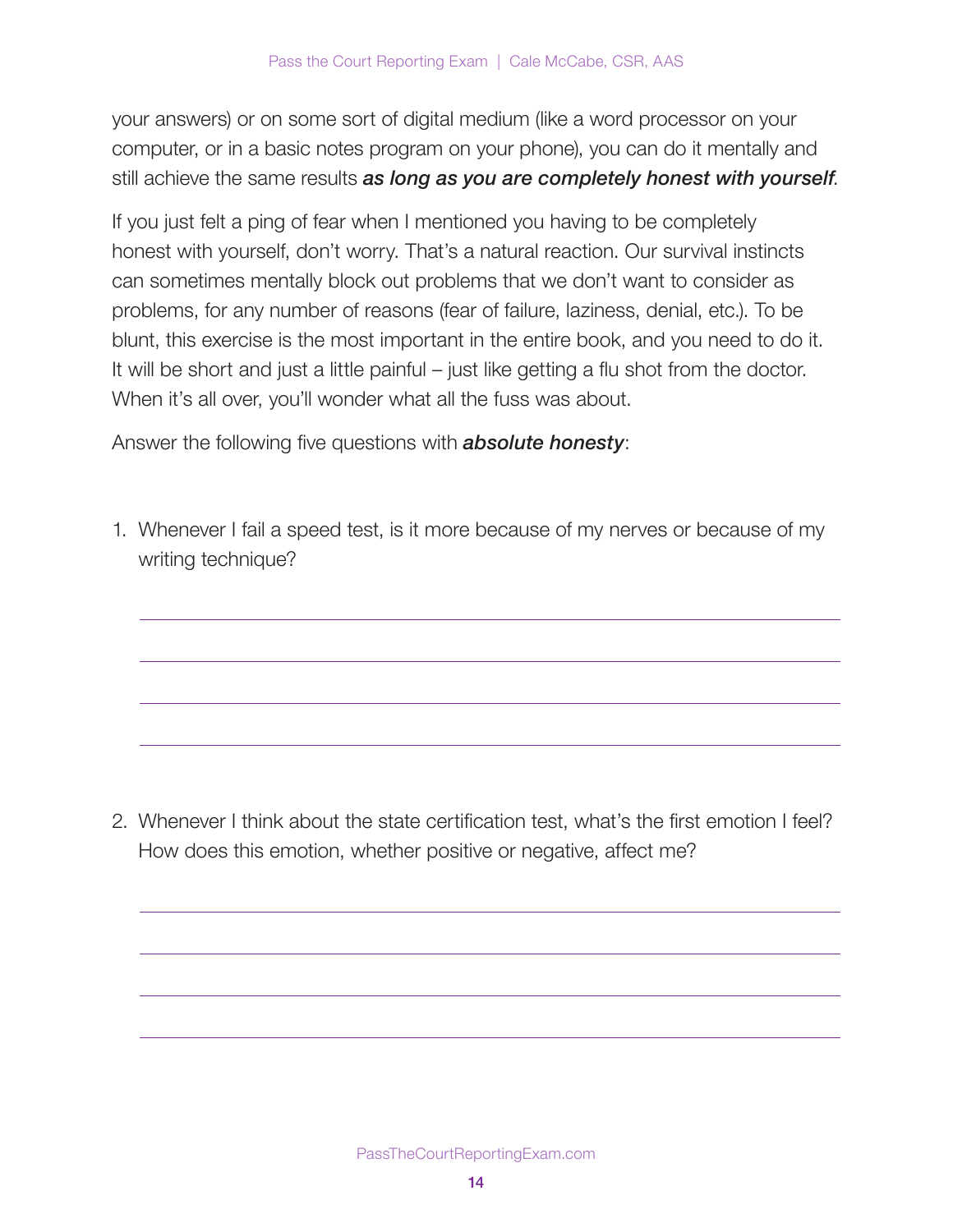3. Are there certain aspects to my stenography theory that give me a lot of problems when I try to write? What are they?

4. When I take a test of any kind, court reporting or not, what am I feeling while I take it? Am I feeling nervous and uneasy, or do I generally feel more calm and focused?

5. Are there things that I know deep down I should be practicing, working on, or spending time on that I'm not? What are they?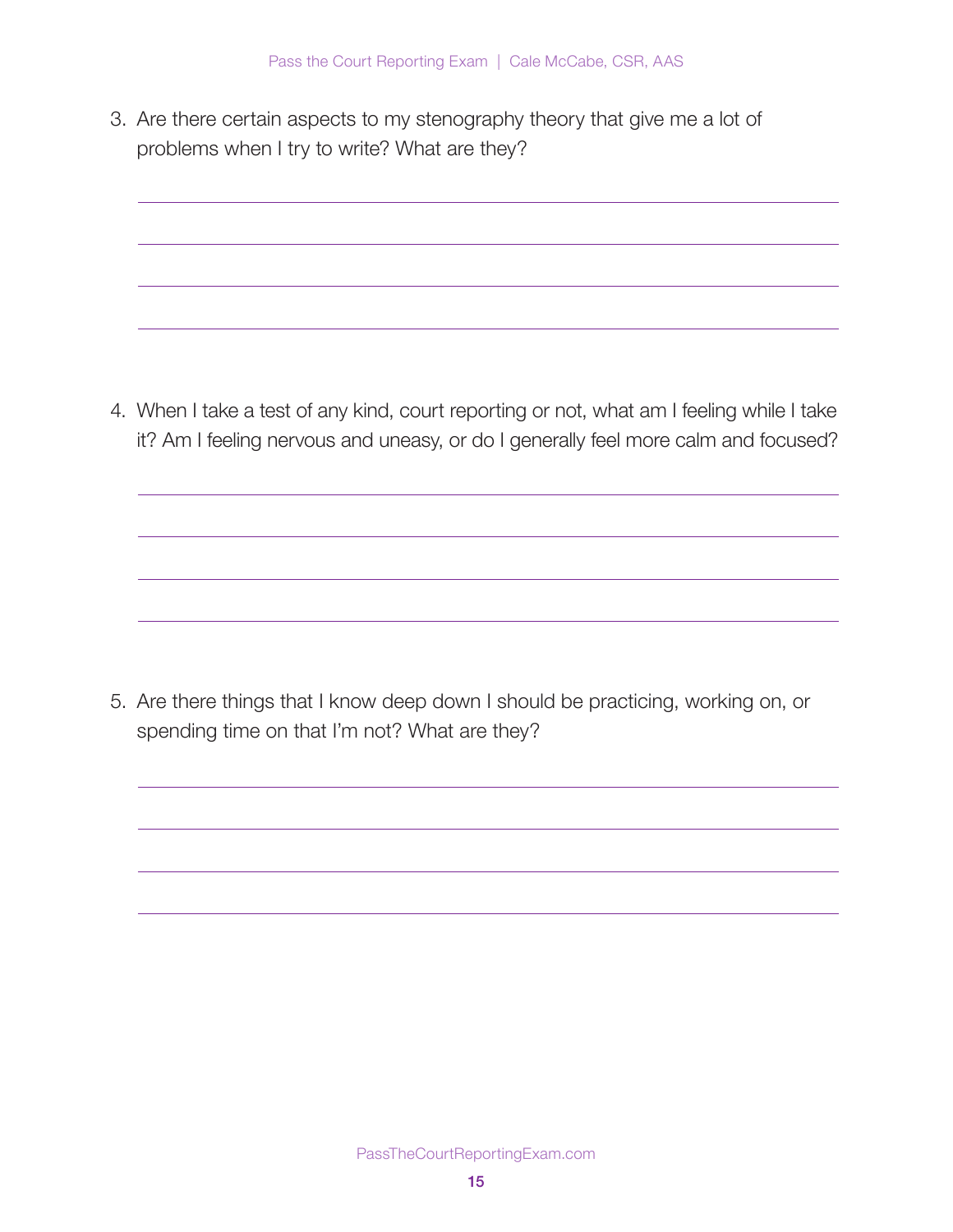### And that's it! All done.

These questions help draw out of you where you feel the most weak when it comes to taking the certification test. You will be referring back to this chapter as you work through the book and decide which areas you need to work on most.

Questions 1, 2, 4, and 5 relate to your psychological state for the test (also depending on how you answer Questions 1 and 5). Questions 1, 3, and 5 relate to your writing technique (also depending on how you answered Questions 1 and 5). Which questions did you answer that seem to be a bigger concern? Does it seem like you need more focus on the psychological aspect, or more focus on the physical (or your writing) aspect?

This is your starting point. Now that you can clearly see where you need the most enhancement, you can immediately begin to apply techniques, tunings, and tweaks that apply most to your situation, and you can begin to greatly improve your testing.

If you're like most people (myself included), you may need to address both sides of the equation, both psychological and physical. That is perfectly okay. It doesn't mean you're worse off for testing; it just means you need a little more help in both arenas.

Next we will focus on all the tricks and techniques you can start doing **today** that will improve your writing and accuracy, all optimized for passing the certification test the next time you take it.

### **STOP**

If you did not do the above exercise, please do it now. As discussed earlier, even if you just do it mentally you will still benefit from its intended goal. Please answer the five questions before moving on any further. It shouldn't take more than ten minutes.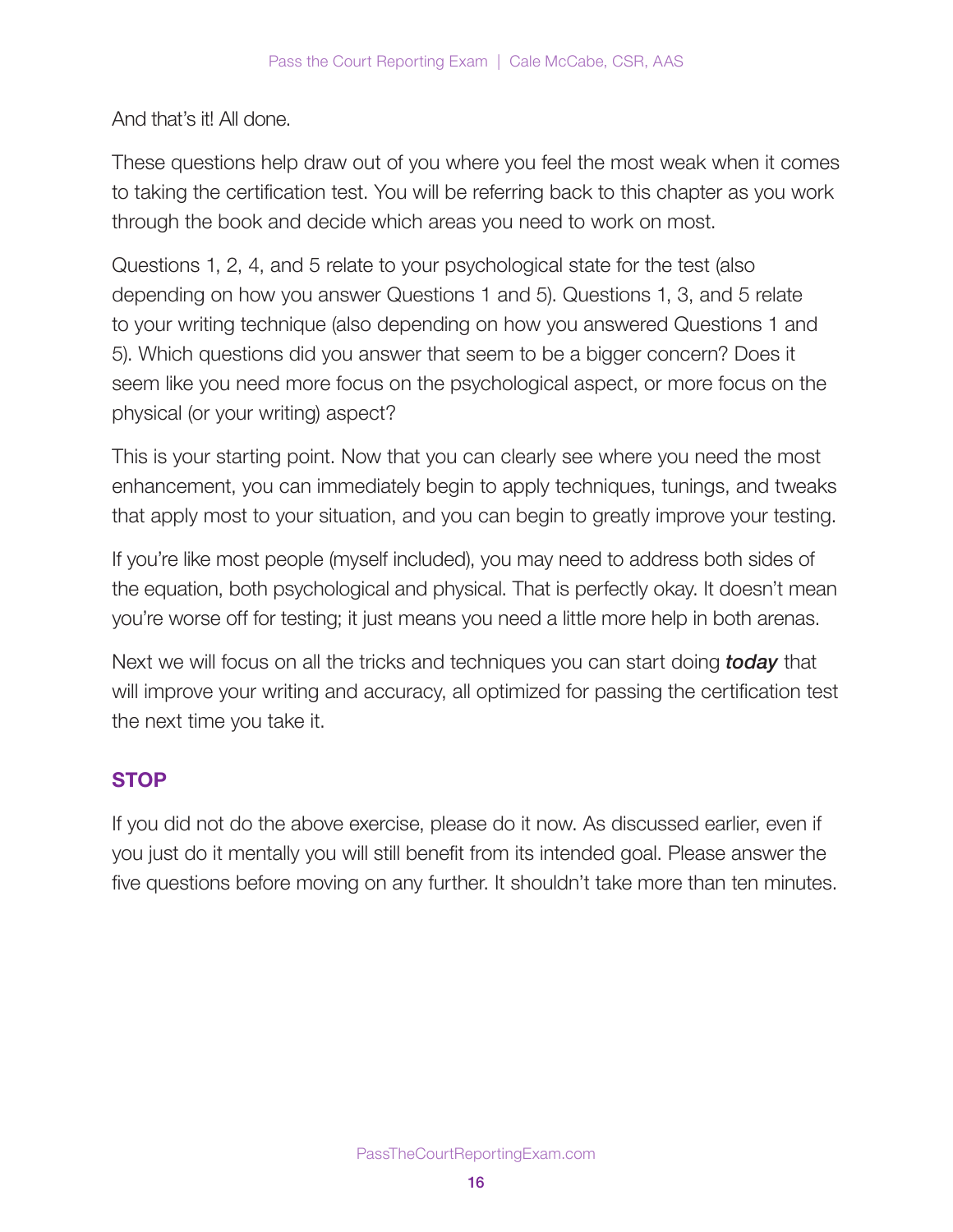# Writing and Practicing **Fnhancements**

You go to court reporting school (whether a physical location or online) to learn everything there is on how to be a court reporter, from how to write on your machine past 200 words-per-minute (from here on out referred to as WPM) to how to put a deposition transcript together. Most teachers are absolutely excellent at helping students achieve command over the steno theory and writing with speed and accuracy. A few teachers give out secret hacks, tips, and tricks on how to take your writing from great to damn-near perfect. That same few focus specifically on how to get your writing to easy test-level precision – which means getting a minimum of 95% accuracy the very first time you hear the dictation material.

But that's okay. Whether your teachers have hammered out test-specific insights or not is not the point. The point is, what questions should you be asking yourself in order to take your writing from where you are to passing the state test?

Questions such as...

- What are my biggest writing weaknesses?
- Where during a dictation test does my accuracy or speed suffer (beginning, middle, end)?
- Am I getting 95% accuracy the first time I hear any dictation material?
- Do I need to adjust or tune my machine keys or get certain paddings that make my writing more fluid and easy on my strokes? On that note, do I need to be writing on a different machine altogether because the one I'm on is either completely inferior or is actually hurting my writing?
- What do I really need to practice in order to make my writing smoother?
- Are my hands moving in such a way that it's actually hurting my writing (biggest steno-writing crime: dramatically lifting up your fingers at the end of each stroke, which wastes precious milliseconds of motion)?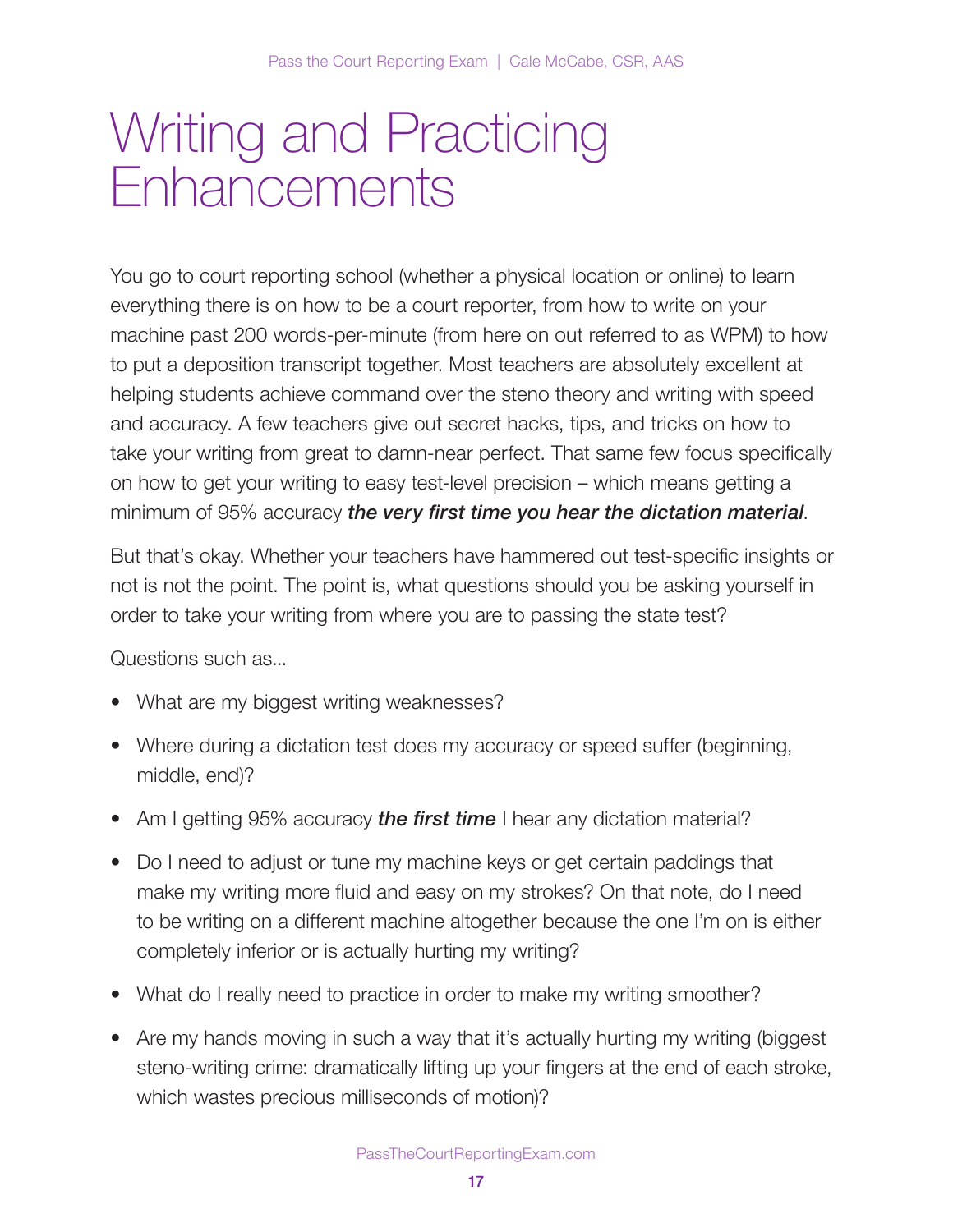• Is my writing plenty fast but not clean? Inversely, is my writing clean but not fast enough?

Asking yourself these questions are absolutely crucial to figuring out where you need enhancement in your writing. The following chapters will help if any of these questions apply to you.

Let's get started with what I believe to be the absolute most important principle any court reporting student can learn in order to pass any state certification test.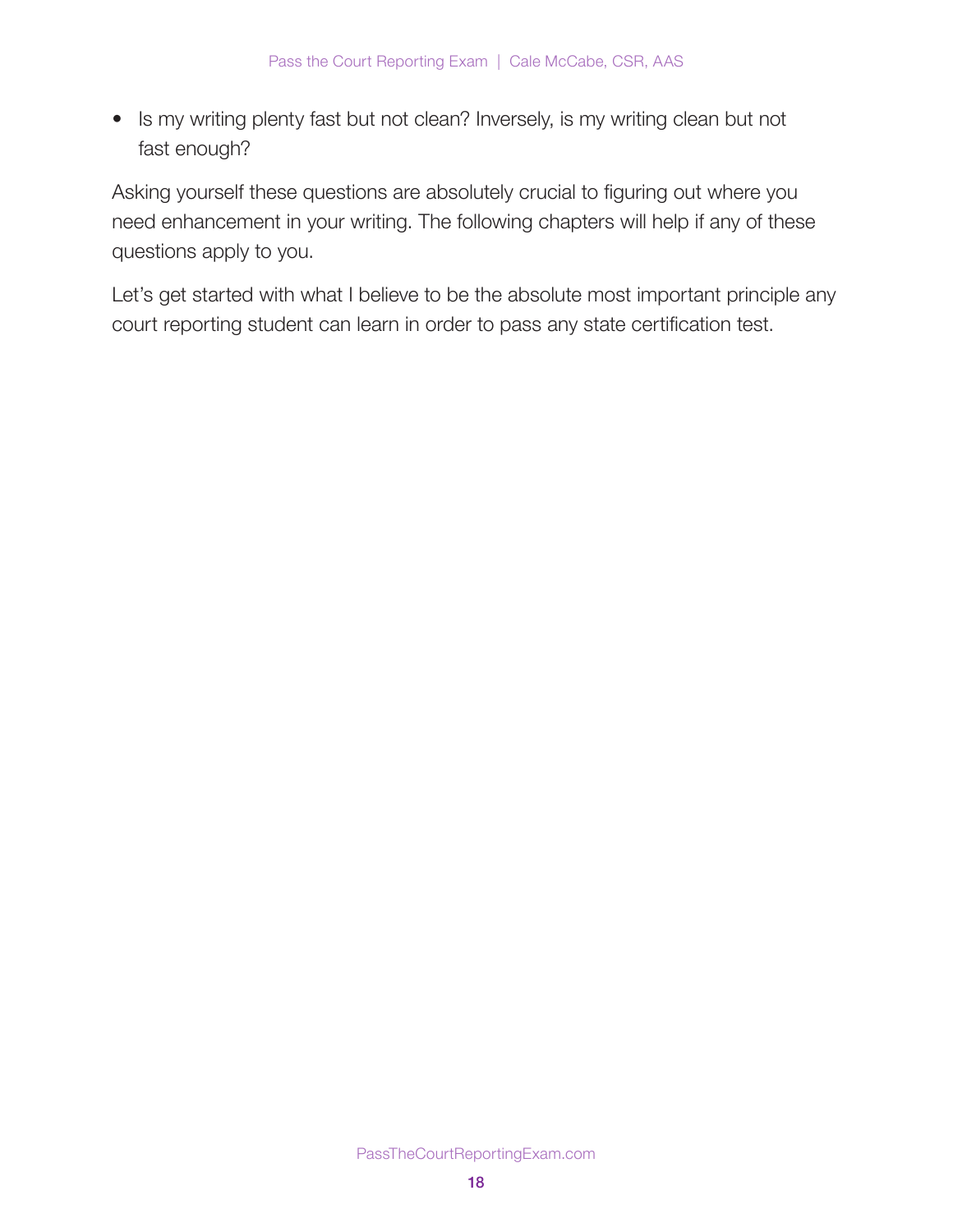# Getting 95% of Dictation Material the First Time You Hear It

The first time I spoke to fellow students at my court reporting school about what helped me pass the state test, I told them what, to me, was utterly essential:

### You must achieve 95% (or whatever percentage your state certification test requires) accuracy the very first time you hear any dictated material.

You will notice I am constantly bolding and otherwise specially highlighting this mantra every time I bring it up throughout the book. This is because I feel it is that important, and I feel it's not emphasized enough in certain court reporter training venues.

If you go to a court reporting school, chances are the speed classes operate essentially the same way at one point or another:

- 1. You set up your equipment and then write to five straight minutes of dictated material.
- **2.** The teacher goes back to the beginning of the dictated material and then starts doing one-minute sprints of the material, increasing the WPM with every read (for instance, first reading the minute at 140 WPM, then going to 160 WPM, and then finally a third time at 180 WPM).
- **3.** You conclude the material by going through all of it again at the class's target speed.

Now, while going through the material in one-minute sprints can be important for learning new words, inputting new briefs into your software, or otherwise just learning how to handle the same material at different speeds, the actual most important part – the part that you should treat as absolutely sacred – is that very first read-through that lasts at least five minutes.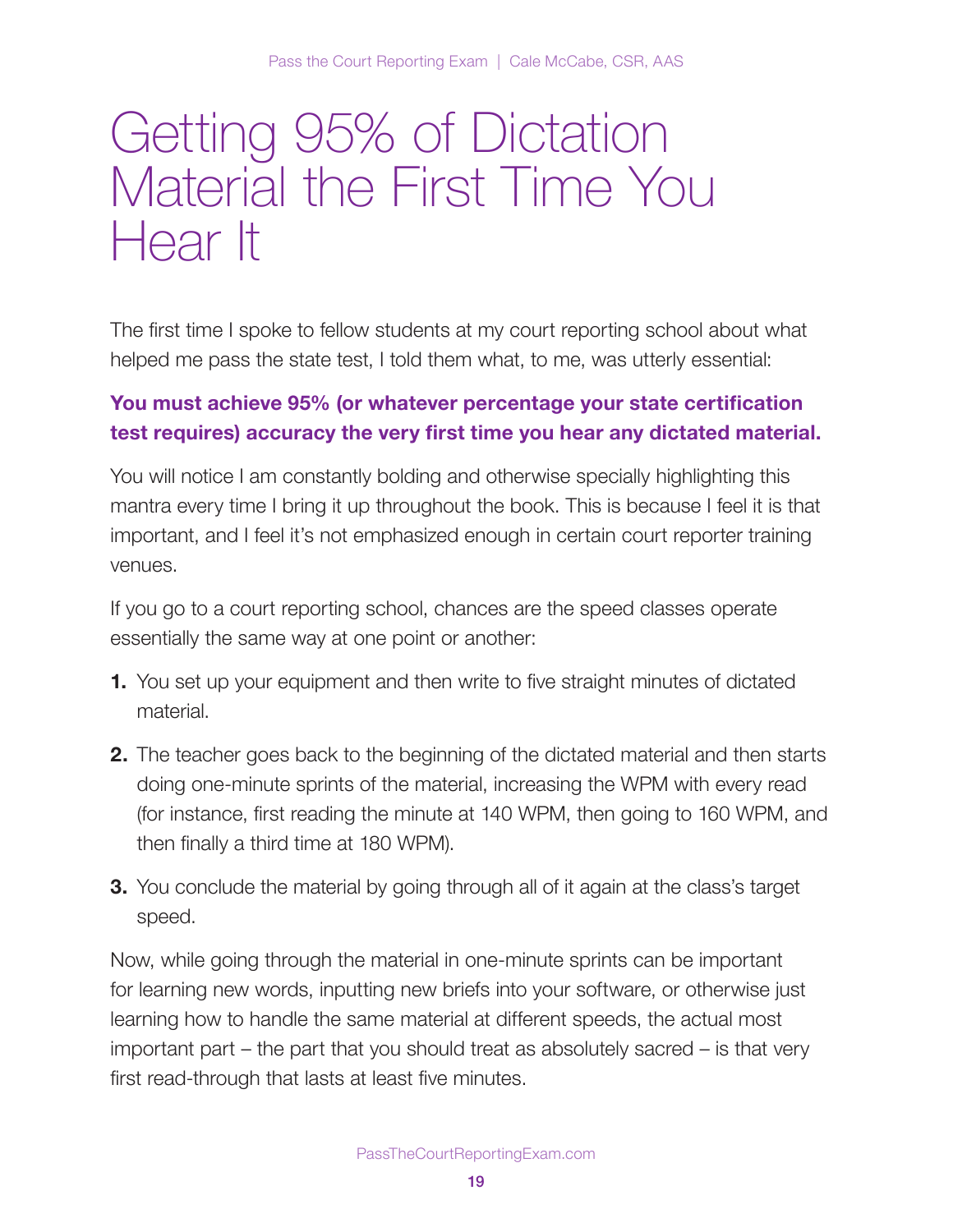Why is this so critical? Because at the state test, there is no going back through the material in one-minute sprints. There is no going through the same dictation at different speeds. You get one shot  $-$  and that's it. You either get it or you don't.

Treat your every speed class this way. Let that first five-minute run-through be your absolute best effort. Get that 95% accuracy the very first time you hear it, period. Because that's the way the state test operates – one attempt to get 95% or better. After that, you're done. If you got it, you got it. If you didn't, you'll have to take the test all over again.

I began to notice that some students looked at the state test as sort of a merciless process where someone (who was probably very mean) wrote up a test, contemptuously throws it at CSR hopefuls, and then sees if they're man or woman enough to get 95% of it accurately. I feel that this viewing of the state test process as cutthroat is because speed classes in school are built around making the day's dictated material eventually be comfortable for you to write to, which is the polar opposite of how the state test works.

Aside from ensuring your writing is 95% accurate on hearing new material cold (meaning for the very first time), another important aspect of what I call the "get it the first time" philosophy is something that you will want to do every chance you get, which is simulating the certification test experience.

What does that mean, "simulating the certification test experience"? It means, while on your steno machine, pretending that at that very moment you are at the certification test. It means putting the same pressure on yourself that you would be under at the test. It means using your imagination and creative visualization to make yourself believe that this next five minutes of material is all that stands between you and a court reporter's license. It means taking the dictation material so seriously that you feel that getting 95% of this material the first time you hear it means whether you will become a court reporter – or not.

If for some reason your court reporting school does not afford you an opportunity to hear material cold for at least five minutes, then create this experience while you're practicing at home. Do your best to find material at least 5 minutes long that you have never heard before, and get 95% of that material *the very first time* **you hear it**. Yes, you can use dictation material that you have not heard in a very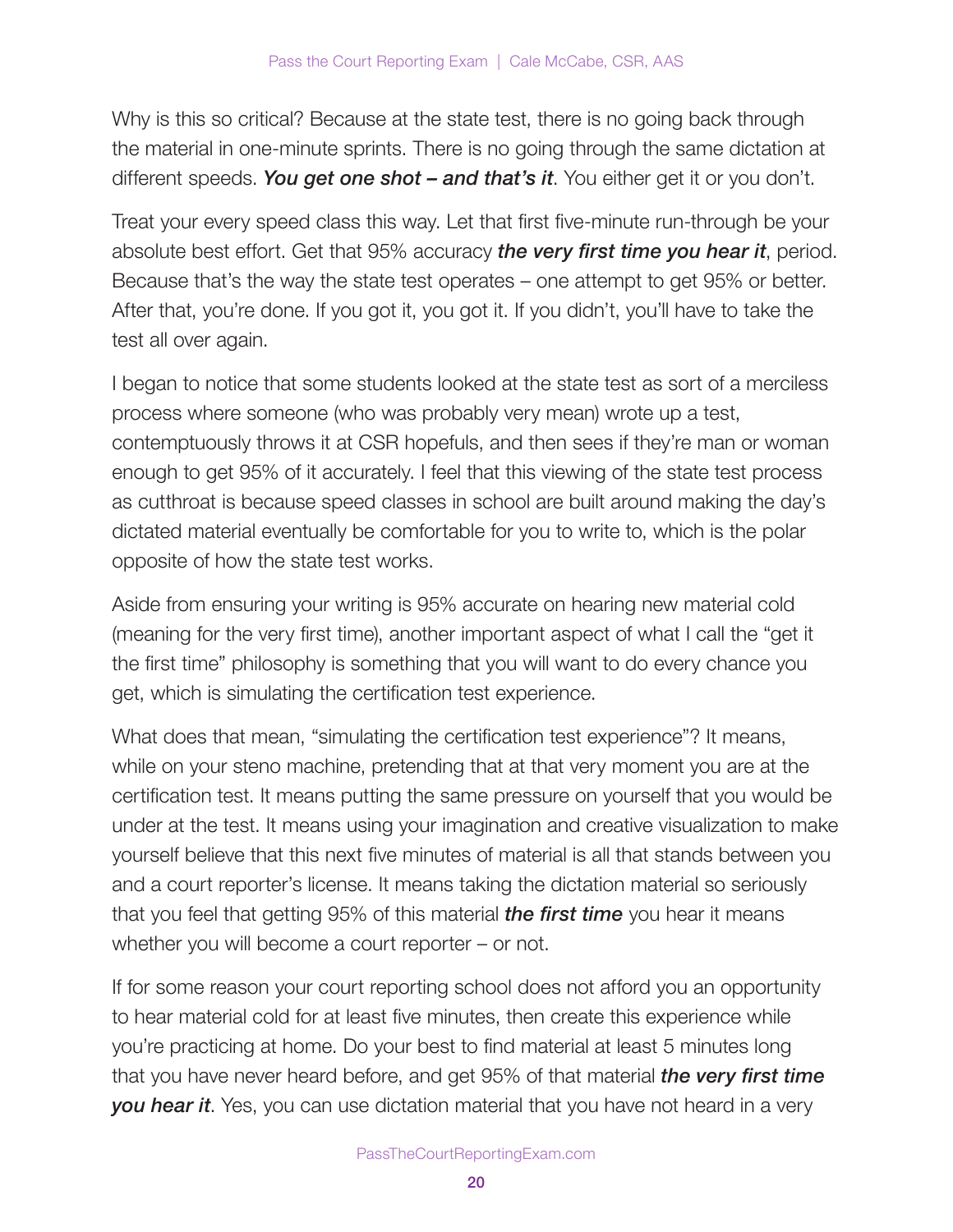long time, as long as it feels like you are writing to material that seems as cold as possible. The less familiar you are with the dictated material, the better.

That's it. That's the one big secret that got me and others to better position ourselves to dominate the state certification. Get every new material you hear 95% accurate the very first time, period. Nothing else matters.

Of course, if you want to aim for a higher percentage of accuracy (which you are doing anyway) as a rule for yourself, then that helps you prepare for your certification test even more. I know that at my court reporting school, no student could pass a speed test without getting 98% accuracy. This is a technique I call "over-benching," which means practicing for a greater rate of success than is required of you. That way, when you are tested at lower levels, you easily accomplish it since you are so used to practicing at a higher level.

I thought of the term "over-benching" years ago when I attended a gym in my area. I would observe guys working out with hardcore amounts of weight, and I noticed that they would bench-press weights that were way too intense for them so that when they went down to their target weights, it would seem much easier to them. After doing two bench-presses of 200 lbs, benching 150 lbs doesn't seem so bad.

Earlier we discussed my brother and how he passed the exam – giving him one psychological enhancement and one writing enhancement. My brother's writing enhancement was over-benching with his WPM, and it worked for him like a charm.

More on the beauty of over-benching later.

For now, let this one phrase be constantly on your court reporting mind:

### Get it the first time. Get it the first time. Get it the first time.

Once you really grasp this concept and begin to apply it to your daily training, words cannot express how much more able you will be to absolutely dominate your state's certification test.

Next let's focus on something so basic that it defies logic how well it can improve your writing for your certification test.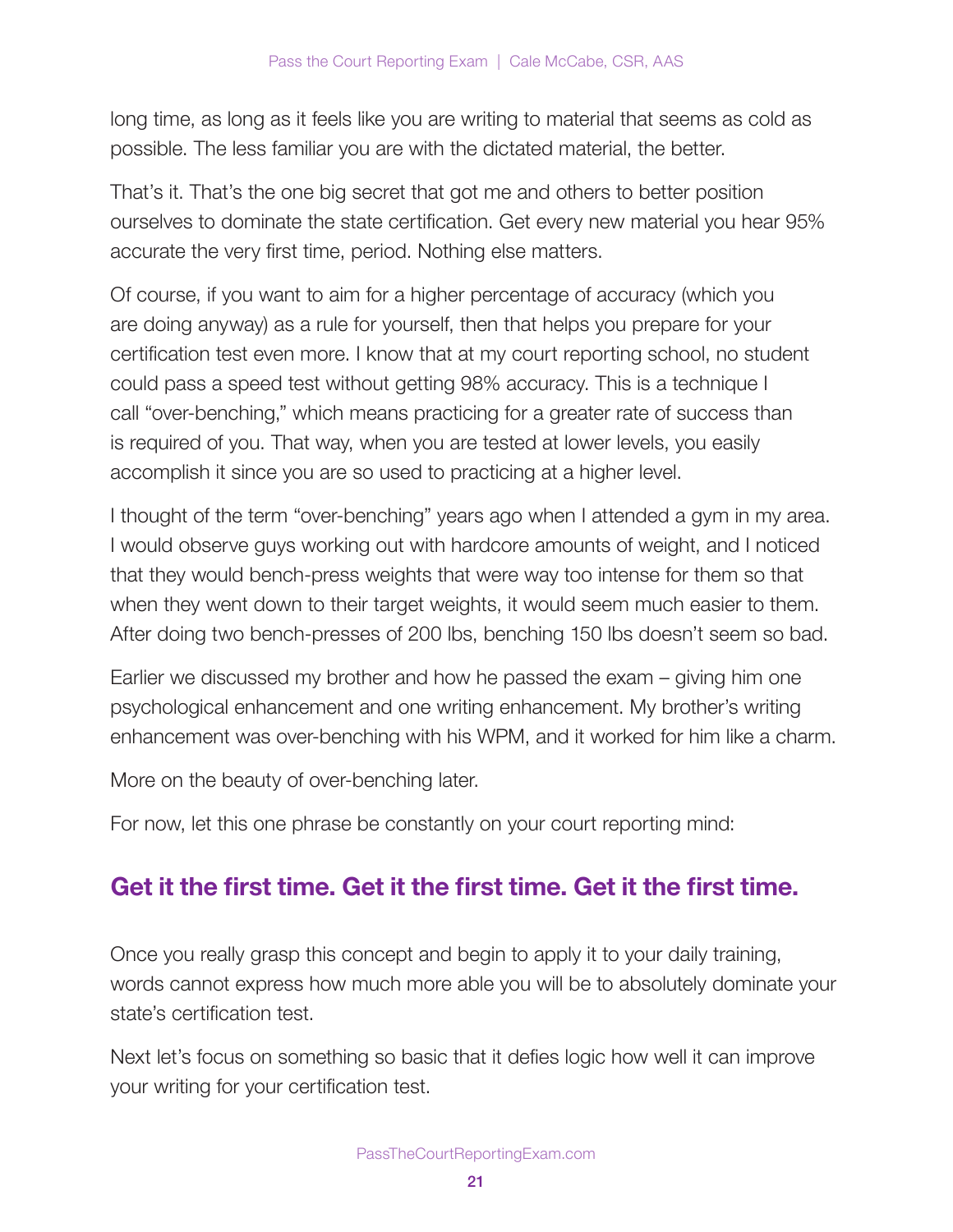# Fixing Problem Strokes

As soon as he said it, I realized that I was guilty of it, too.

"You can't just practice the strokes and speeds you're good at," said my eccentric but incredibly wise 80 WPM teacher. "You gotta work on the stuff that gives you problems." He then explained that while he was training to be a court reporter, he would spend just 20 to 30 minutes on problem words or strokes, and then they would never bother him again.

I was floored when he mentioned that it only required about half an hour. "That's all it took? That can't be right," I thought to myself.

That night, I went home and tried it. After spending 30 minutes on troublesome strokes I was having at the time, not once did they ever give me problems after that, even while reporting depositions at much higher speeds.

As a court reporting student, you have a tough learning curve. As soon as you become competent (not masterful, but just **competent**) at one speed, they immediately throw you into a higher speed class. And so begins the process all over again of feeling like you're never able to keep up with the dictation material with a relaxed confidence. Such is the life of learning court reporting and machine stenography.

Because of this, I began to automatically slip into the terrible habit of going home and practicing only dictation material and word lists that I felt comfortable with. It's as if subconsciously I was so desperate to feel good about my abilities that I never really challenged myself while practicing, and I certainly never felt brave enough to pull out the old theory book and work on the strokes that gave my fingers hell.

At the time my teacher was talking about practicing what you're terrible at, I was having difficulty with the final -\*NS and final -\*NT strokes (which, in my theory, equate to the "-ness" and "-nth" sounds). When I got home, I had to ask myself what strokes or words were giving me problems, and those two came to my mind immediately.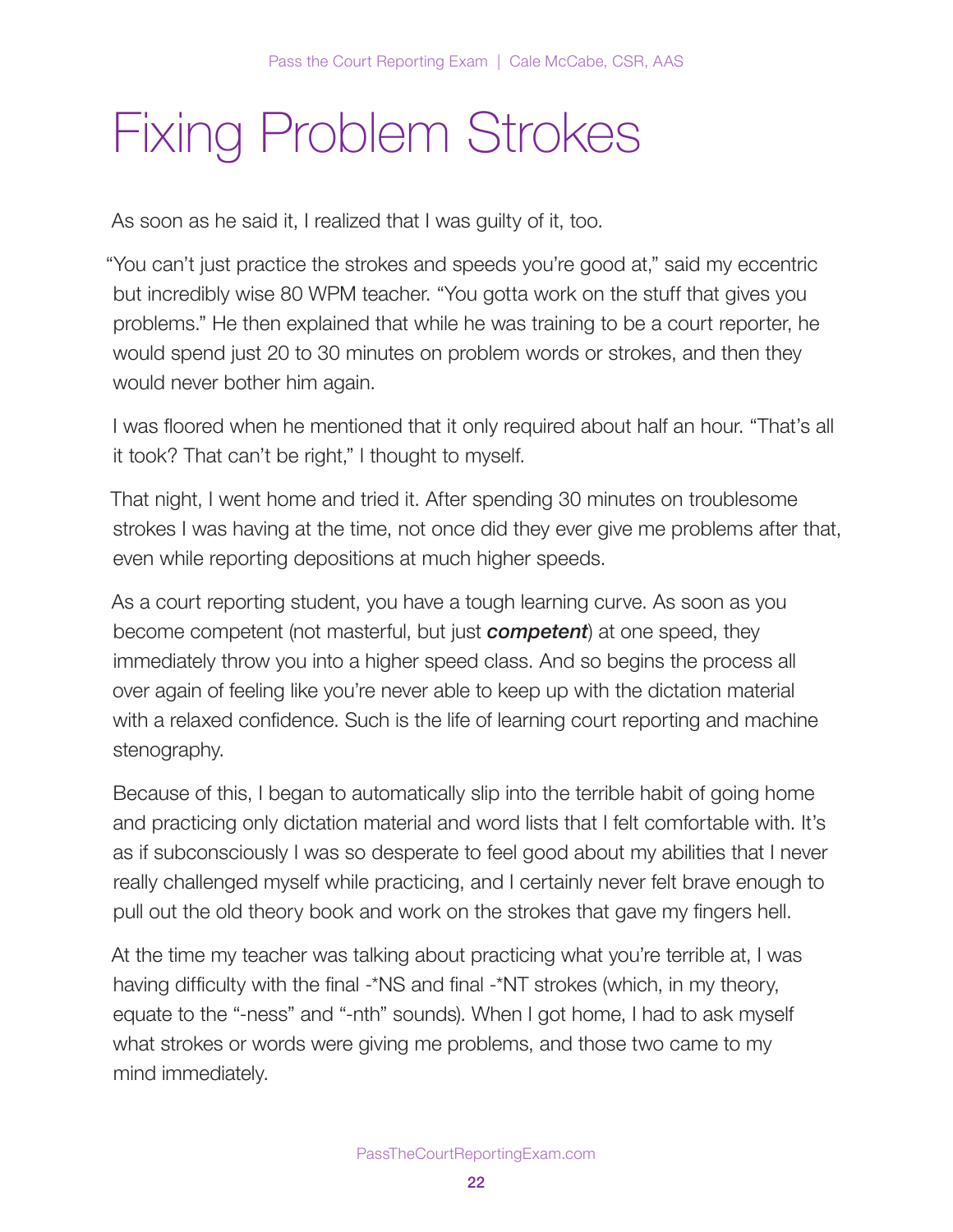So I went back through those specific lessons and listened to audio that used the words. I also made up my own sentences containing the problem words and just pounded them out over and over on my steno machine as briskly as I could. As I was going through the tedious exercises, I hoped in the back of my mind that this really would work and that I wouldn't have to revisit these stupid lessons.

After 30 minutes, the strokes never gave me a problem again.

It's crucial that when practicing you work on problem strokes or problem words that trip you up every time they come up in dictation, and to practice them until they are no longer a stumbling block. You don't want to take the certification exam and have that one problem stroke mess up your entire rhythm, and spend the rest of the dictation trying to catch up. That just creates more anxiety and allows more opportunities for errors.

Don't get me wrong; practicing speeds or word lists that make you feel good or relaxed about your writing is a great thing. But that can't be your entire practicing session. If certain words, strokes, or speeds bother you, then **that's** what you need to work on.

Your state test will not consist of only the words, strokes, and speeds that you like. The test is not catered to what you feel good at  $-$  unless you become competent at everything that gives you problems.

"Practice, practice before the exam. Get out your machine at home and practice."

—Dawn Tooke, CSR

The next time you practice (which should be tonight), make a quick mental list of the strokes, words, or speeds that really trip you up. Pull out your theory book and start to work on them. Work on every problem stroke for about 30 minutes, and then see how you feel. Chances are those strokes will no longer be problems, and your writing and testing abilities will be much better off for it.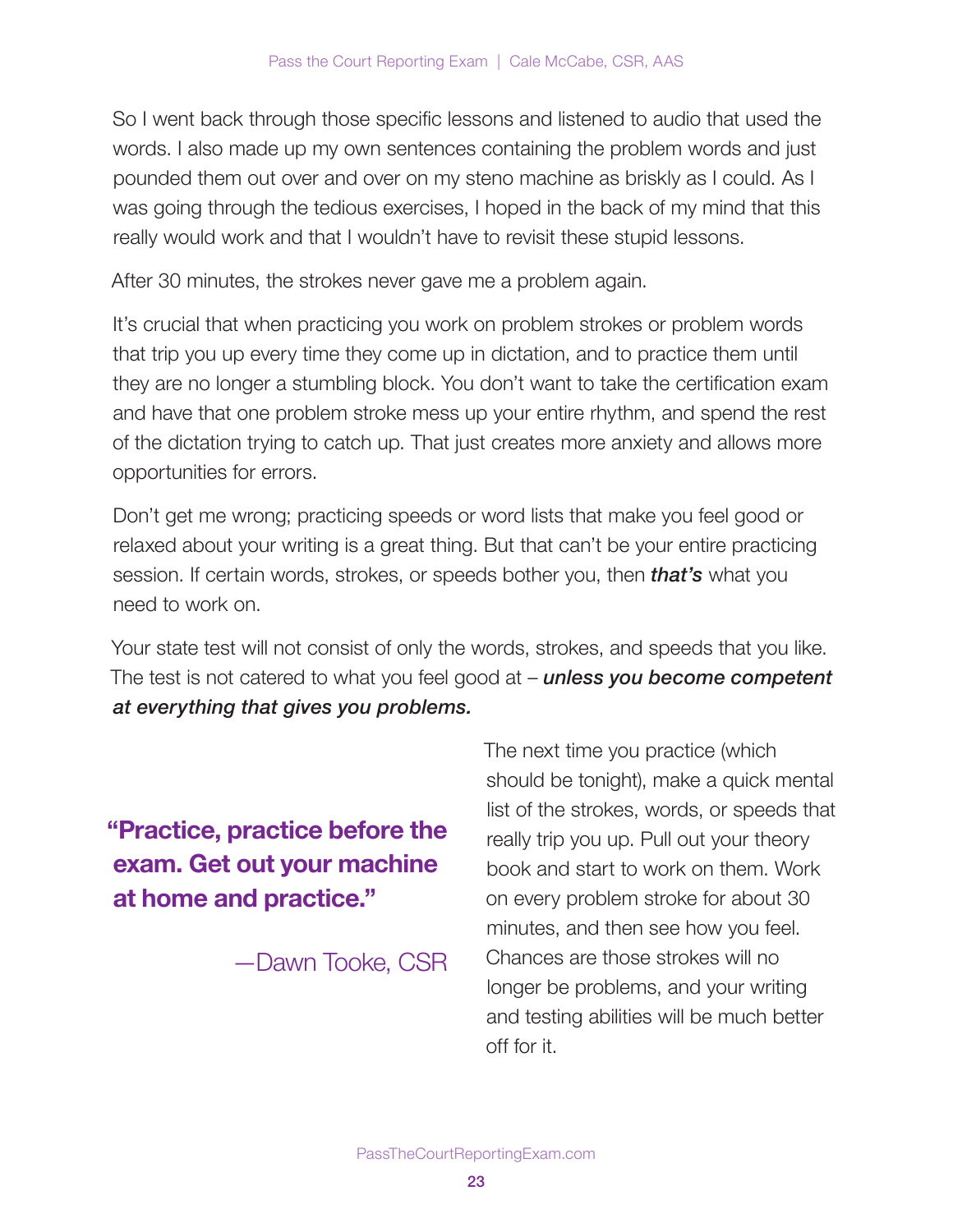### Replacing Theory Components

Going back to when I was having problems with the final -\*NS stroke, I remember that even though the stroke was no longer a hindrance to my writing, I still felt like it was an ugly stroke whenever "-ness" words came up. I wanted something that felt better than final -\*NS for that sound.

Weeks later I was leafing through an issue of JCR, or the Journal for the Reporting and Captioning Professions. In it there was a little section that had handy briefs for reporters. After a quick glance I noticed that they wrote the suffix "-ness" as N-EZ. I had never heard of that stroke. I thought it was genius, especially since it didn't conflict with any of my other strokes.

I tried it that night and fell in love. From that point on, even while reporting depositions, I comfortably used N-EZ and never looked back. Sure, it was a second stroke for most "-ness" words, but it felt a hell of a lot better than final -\*NS.

If there are words or strokes that give you headaches, even if you are now competent with them after eliminating them from your "problem list," you may want to consider reaching out to other students, teachers, professionals, or websites/ magazines to see if there are alternatives that you can utilize right now.

If you find an alternative stroke or brief for your problem words, make sure it doesn't conflict with your dictionary already. If for some reason it does, ask yourself which word will be more important or come up more frequently, which will help you determine which word to assign to the new stroke.

For instance, if I had put N-EZ in my dictionary and a warning comes up saying "WARNING: N-EZ is already assigned to the word Nebuchadnezzar," then I can safely determine that the suffix "-ness" is going to come up a **WHOLE** lot more than the rare Old Testament name "Nebuchadnezzar," and then assign the stroke N-EZ accordingly.

(Bonus tip: If for some insane reason the word "Nebuchadnezzar" came up in dictation, I would probably stroke it as N-EZ, but hitting it twice).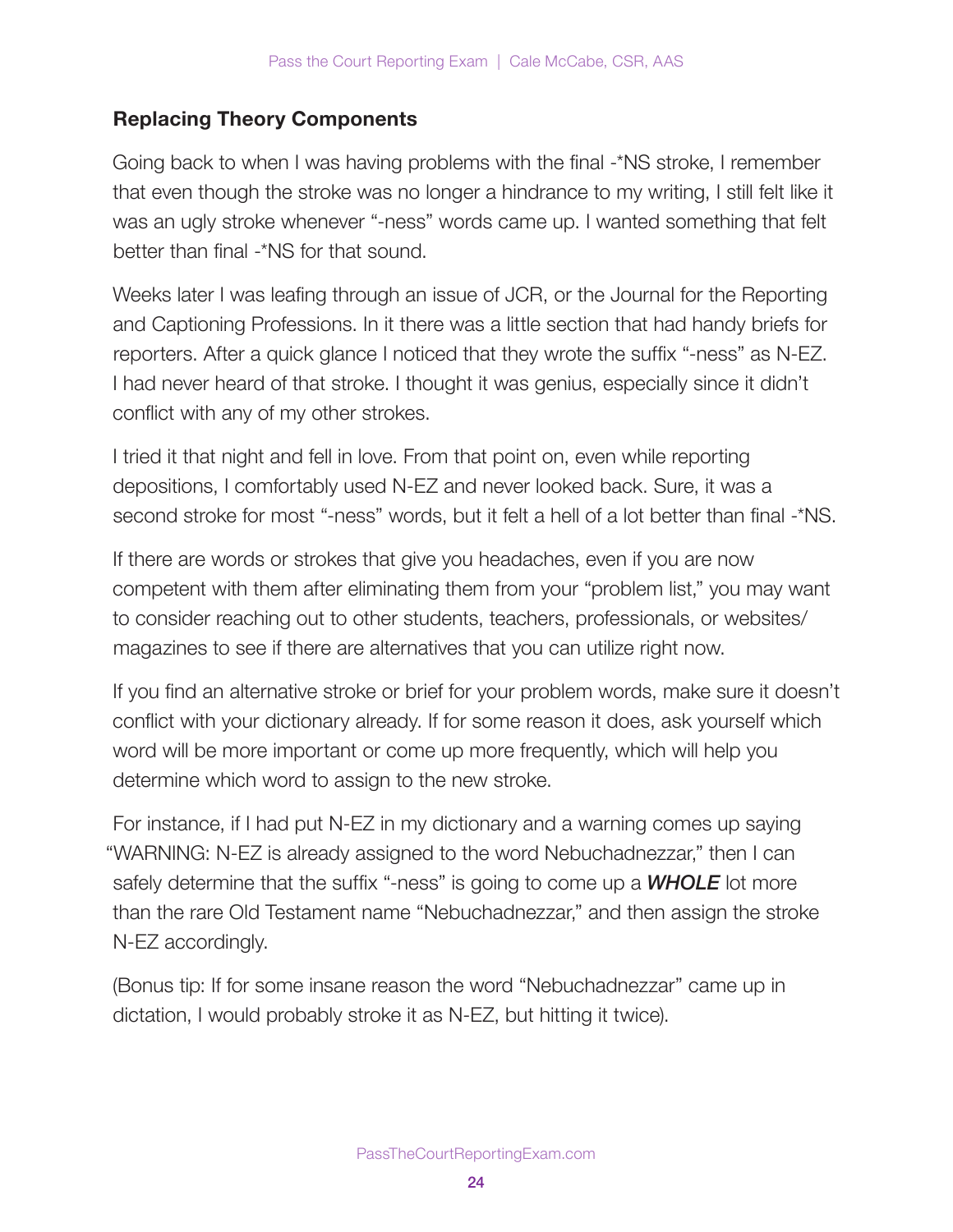# Determining the Weakest Part of Your Testing

This ties right into the principles of the previous chapter. As we just discussed, putting your attention and practice on the things that give you problems is invaluable, and can be conquered in a shorter amount of time than one would expect. Similarly, it is best if you be honest with yourself and recognize which portion of the test you are weakest at.

Most state certification tests have machine-writing exams that consist of three fiveminute dictations: Literary, Jury Charge, and Testimony.

Let's quickly go over these sections one by one.

### **Literary**

- A single-voice dictation on any (and I mean  $any$ ) topic.
- Usually tested at the lowest WPM speed in comparison to the other two testing portions.
- How to dominate Literary: Having a strong and expansive dictionary (so that you don't have numerous "untranned" portions of your transcript for all the irregular words that come up during the dictation), being able to quickly soundout irregular words phonetically on your machine, being familiar with enough briefs and phrases to keep you on top of the dictation.

### Jury Charge

- A single-voice dictation of legal instructions a judge would read to their jury panel.
- Usually tested at the middle WPM speed in comparison to the other two testing portions.
- How to dominate Jury Charge: Briefs, phrases, briefs, phrases, briefs, and phrases. Every jury charge dictation contains so many of the same words and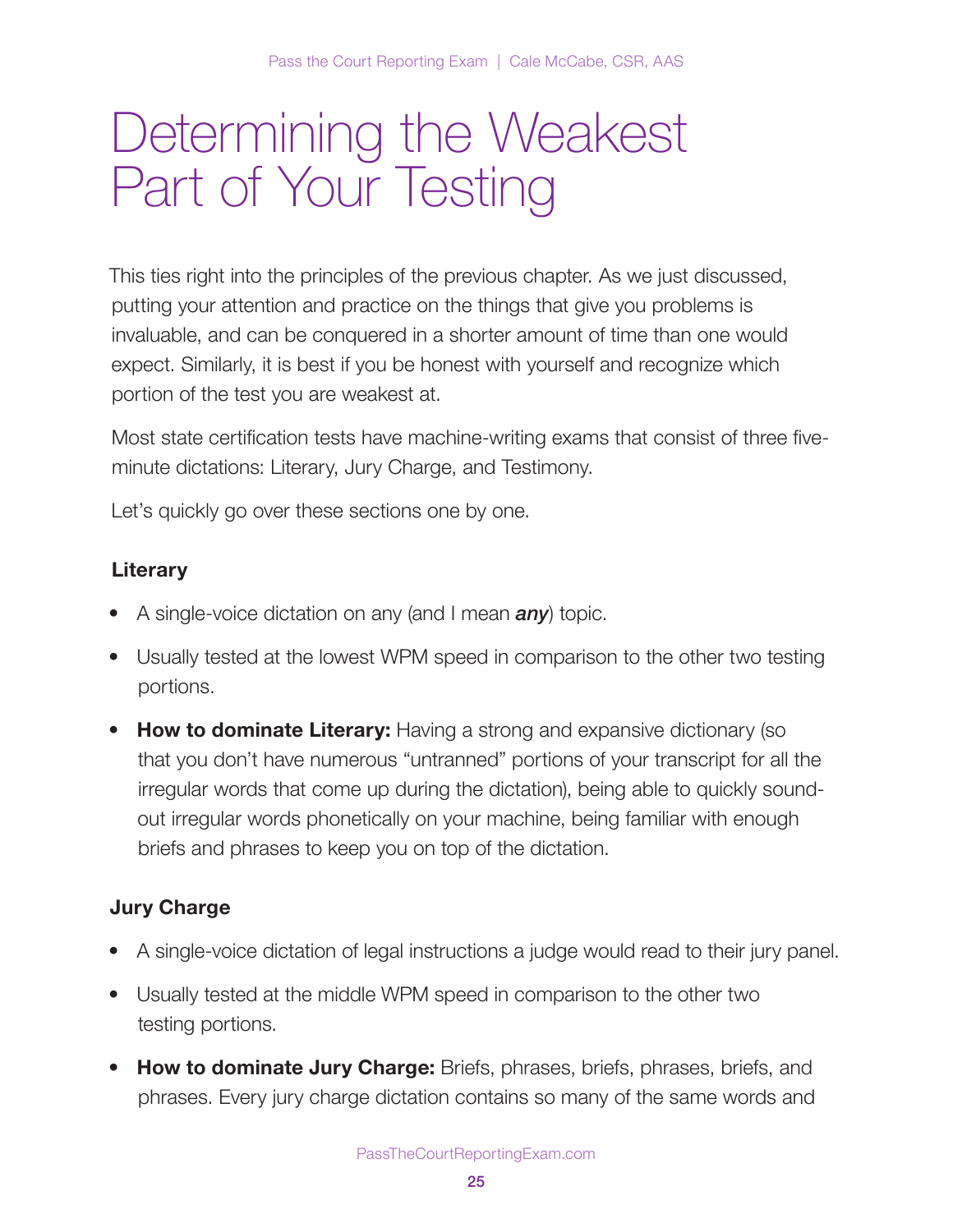phrases that it's almost silly how easy it is to keep up with it. Learn all the most popular briefs and phrases for jury-charge-related material. If there are certain words, phrases, or terms that you would just love to brief somehow, consult your theory book, the Internet, or fellow students/professionals to see how they would write it. You can never, ever, ever have too many briefs, for any kind of dictation.

### **Testimony**

- A two-voice minimum dictation in question-and-answer format.
- Usually tested at the top WPM speed in comparison to the other two testing portions.
- How to dominate Testimony: This portion can be fast and furious, especially if the subject matter is more dense than something like a car accident. Staying right on top of the dictation is the name of the game – no falling behind more than five to six words at any given time. Learn the important briefs and phrases that help you catch up, such as "A. Yes, sir" or "Do you know" or "Have you ever". You want to tackle this test portion in one of two ways: 1) Write with a steady, relaxed rhythm that never falls too far behind, or 2) Write with a focused intensity and use as many great catch-up briefs and phrases as possible as you stay right on top of every word (this was my method for the exam I passed).

You may have noticed that each "How to Dominate" portion contained a common element of utilizing as many briefs and phrases as possible to stay on top of the dictation. This is because it is just that crucial. The chapter "Be a Brief-a-holic" will expand on this.

Of course, these are very general strategies on how to pass each portion of the test. There is still a boat-load of content coming your way that helps you dive even further into winning strategies. I just wanted to take a moment to briefly outline each section of the machine-writing test.

You probably already know without me asking which one (or more) of these three sections you are weakest at. If you don't know, quickly ask yourself mentally:

### Can I get 95% accuracy for each portion of the test the first time I hear it?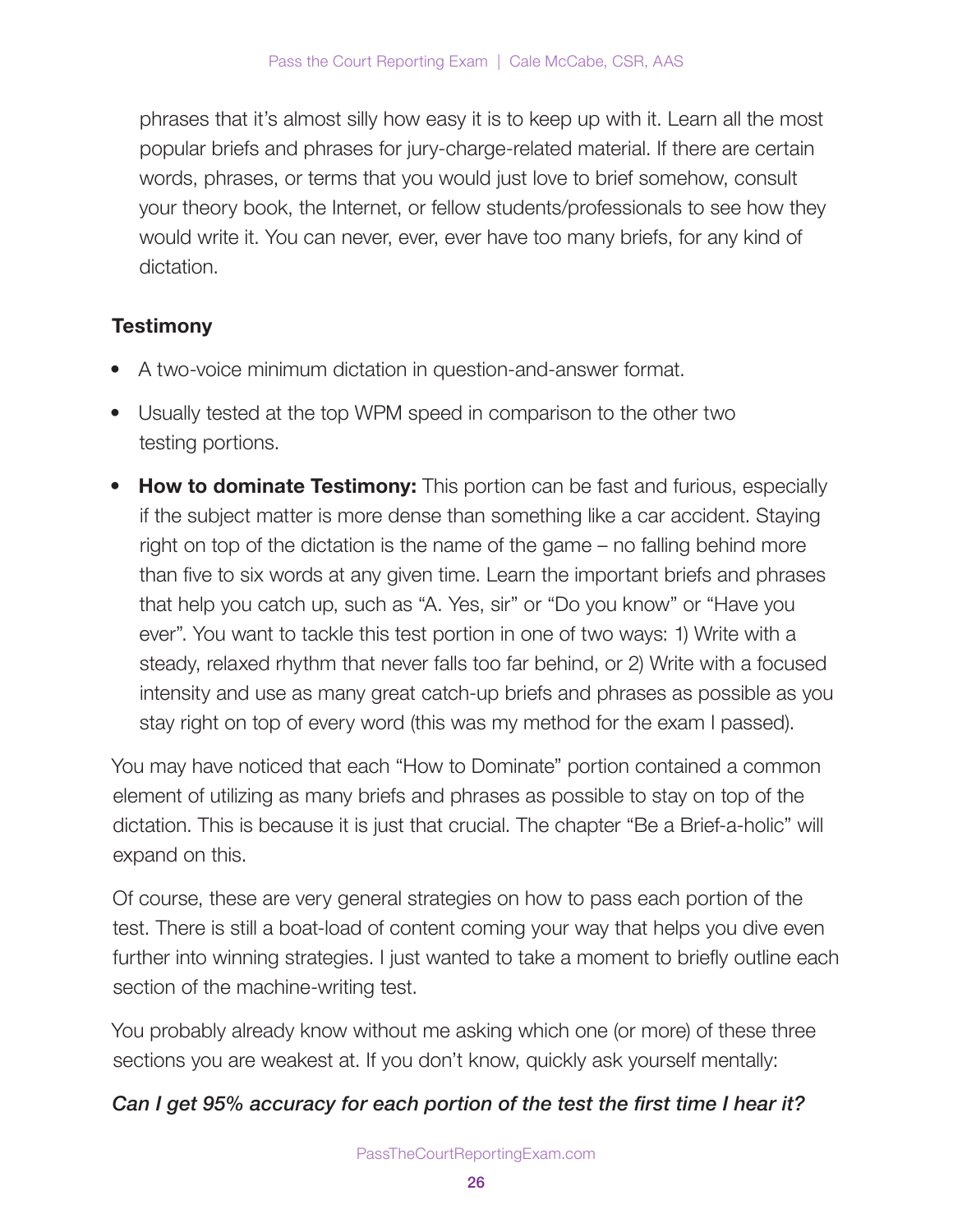Whichever portion of the test you cannot confidently answer "Yes" to, that is the section you need to practice the most.

Before my exam, I knew I was weakest at both literary and testimony. I never, not once, spent time at home practicing jury charge. That would have been a complete waste of my time (unless I needed to write to something easy to boost my confidence). I was either writing to literary or testimony until they steadily got better and better and better.

Decide right now which portions of the test you need to put most of your focus on so that you can be ready for your certification exam. Whenever you practice in your own time, make that portion the one you focus on the most. Whenever you take your weakest test portion at school (such as your testimony class, etc.), treat that first five-minute dictation or any five-minute test as absolutely sacred. Pretend that you are at the state test at that very moment and write with your best intensity and focus so that you can get 95% accuracy the first time you hear it.

Next we will cover an incredibly valuable strategy that will help you both with your writing and with your exam psychology at the same time.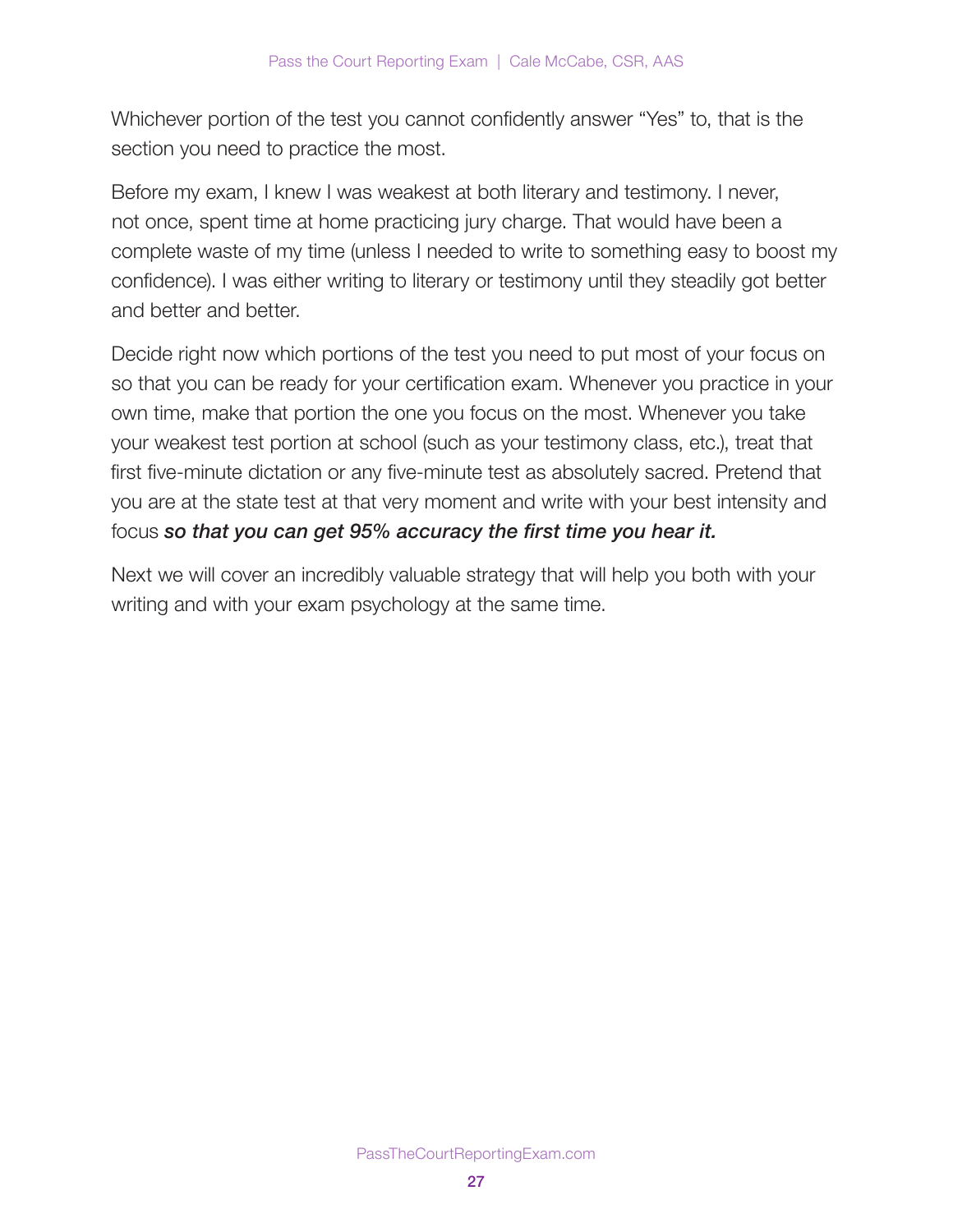# Practicing Above the Test Speed

### "I made 240 wpm my base speed and built up to almost 300."

### —Casandra Clark, CSR

Over-benching can be a beautiful thing. I know several people who benefitted from over-benching for weeks and passed their exams. However, over-benching your writing speed must be done correctly and with a certain understanding. If you do nothing but practice at incredibly high speeds without a grasp on why you're doing it, it can actually hurt your writing more than help.

What I call "over-benching" (a term I came up with when I noticed guys at the gym bench-pressing way over their goal weight so that their lower target weight seemed easier) is essentially practicing writing to dictated material that is faster than your target speed. Let's say, just by way of example, that your state certification exam requires that you take five minutes of testimony at 225 WPM. You would practice over-benching the testimony by consistently writing to long stretches of testimony material that is dictated at 240, 260, or even 280 WPM. Mark Kislingbury, one of the

"Practicing and listening to speeds (even in the car or at the gym) higher than the test speed can also help students pass the oral portion of the exam."

—Jodi Cardenas, RPR, CPE, TCRR, CSR

fastest court reporters in the world, believes that properly over-benching is to take your target speed and add 25%. So, for 225 WPM, 25% faster would be 280 WPM.

Now, most court reporting schools utilize this method already by doing one-minute sprints of dictated material at several speeds, the last speed being usually 20 WPM above your target speed. For me, though, one truly benefits from overbenching by not doing just a minute sprint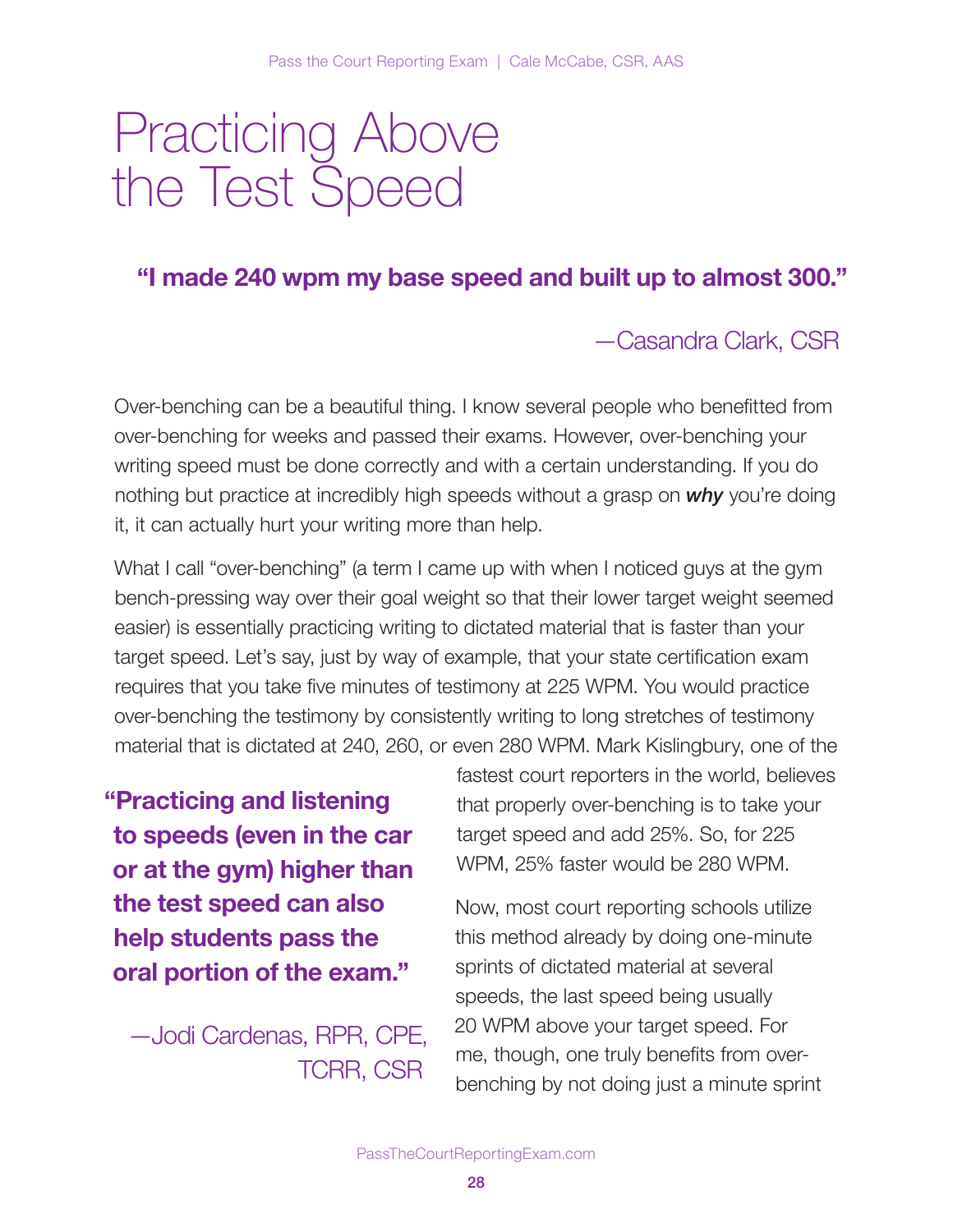of dictated material one time, but to do that one-minute dictation 20, 40, or even 60 WPM above your target speed over and over again until you get every word. And yes, this might take a while to achieve - up to an hour. You can even break it into 10-15 second runs until you get each chunk perfectly. Then combine all of your successful "chunks" until you are able to do the entire minute one time straight through with perfection.

The reason why it's beneficial to write for longer than just one minute is because listening to those speeds and mentally processing the words from your brain to your fingers *helps train your brain to handle those higher speeds*. Doing one minute of insane speed dictation is scary. Doing that one high-speed minute over and over until you get it perfectly is not scary – it's something you will just have to adapt to, because you're going to keep going until it's achieved. At that point, your brain just has to suck it up and adapt.

### You need to give your brain time to get used to the higher speeds so that your fingers will react and write accordingly.

Once you perfect one minute or so of testimony at 240 WPM or 260 WPM, writing it at your target speed of 225 WPM isn't so bad. In fact, it now probably seems incredibly manageable.

On top of making your target speed less scary, over-benching also helps you master lower speeds. If you become competent (not masterful, just competent) at 240 WPM, then 225 WPM will seem just that much easier. For any target speed you may be trying to accomplish, I would recommend over-benching at least once a day to one minute of material that is one or two speeds above. If you feel comfortable practicing the faster material for longer than one minute, then go for it. The more your brain can get accustomed to processing dictation that fast, the more competent you become at that speed and any speeds that are lower automatically.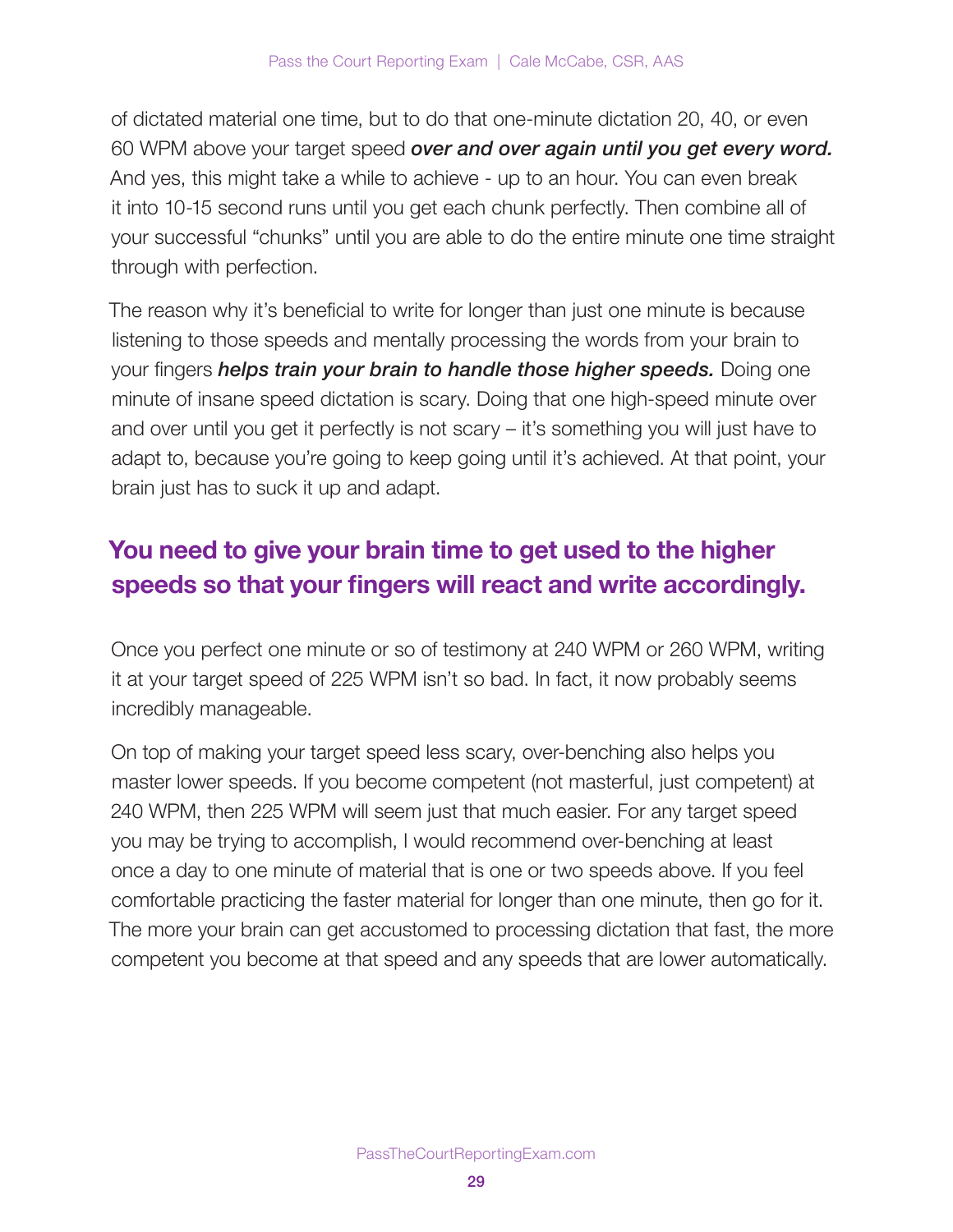"I used a couple of different techniques that I believe helped me pass the certification exam. The first strategy was practicing at higher speeds. I purchased dictation CDs at up to 260 words per minute. By the time I did a practice dictation test at 225 words per minute, the test sounded much slower, so it felt easier."

—Karen Goh, CSR

As I said earlier, over-benching must be done right, and with a certain understanding. Here's a quick breakdown of the do's and do-not's of over-benching:

### Over-benching should:

- Involve you practicing at perfecting a minute or so of dictation 20, 40, or 60 WPM higher than your target speed
- Be done with the understanding that you are just trying to get used to this speed mentally so that your finger speed can adjust *in their own time*
- Always feel a little uncomfortable at first
- Help you feel less intimidated of your target speed
- Raise your confidence with your target speed
- Be done by continually writing with clean, accurate strokes, just like you always do

### Over-benching should not:

- Take up all of your practice time
- Destroy your clean and accurate writing
- Make your fingers or hands move more dramatically between strokes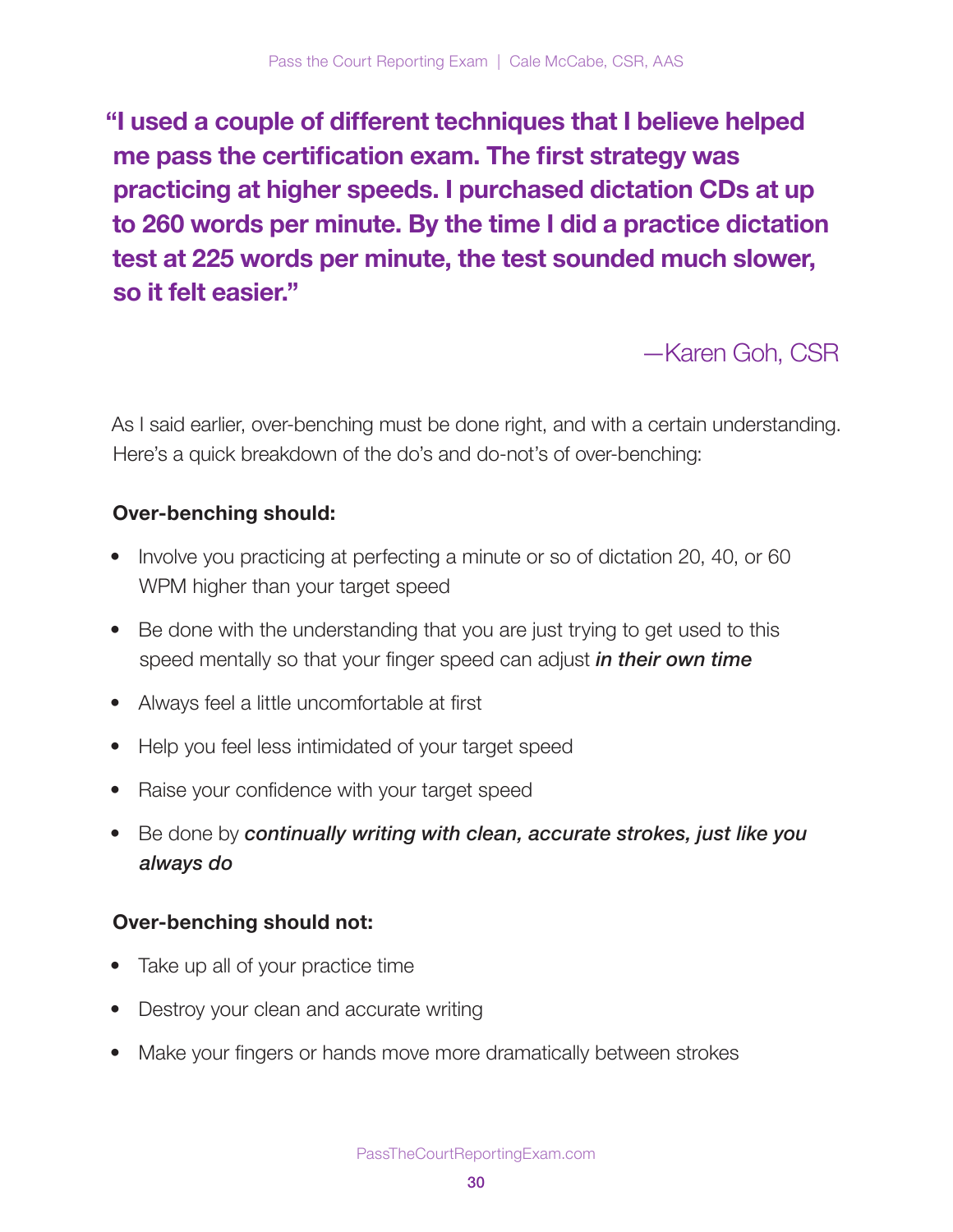- Damage your confidence in your overall writing abilities (it's just a training exercise, not a testing exercise)
- Convince you that higher speeds are the only way to pass a certification test

Writing to much higher speeds is not to benefit your fingers (at least, not at first); it is to benefit your brain and its processing capability. Once your brain becomes accustomed to the higher speeds, your fingers can more naturally keep up with the fast dictation. In court reporting school, you are never training your fingers; you're training your brain to move your fingers in a certain way. It's the mind that's in control, not your digits.

If you are nervous to try over-benching or don't really know how to really get started, here's a good trick: When you turn on the fast dictation, just sit and listen to it for the first run-through. Don't write a word on your machine. Just let your brain sit and listen to the fast dictation. Let your brain get accustomed to the speedy material, without adding the stress of coordinating your fingers to match the speed. Once you are done just sitting and listening to the higher-speed dictation, restart it and then write to it.

If you want to take that tactic even further, alternate between sitting and listening to the material and actually writing the material. Start by listening to the dictation. Then restart the audio and write to it. Then restart and just listen to it. Then restart and write to it. Do this as many times as you want until your brain feels more comfortable with processing the higher speeds.

Is writing to higher-than-target speeds uncomfortable? Oh my goodness yes. It's supposed to be uncomfortable. That discomfort is simply your brain trying to process the speed it's hearing. If your brain did not struggle, it would not be able to eventually *learn* the speed. The brain is like any muscle in your body: You can train it and make it stronger **over time**.

Take the discomfort as a good sign, and keep at it. Remember, this is a long-haul strategy. It does you no good to over-bench two times in your life and then never revisit again. You did not give your brain enough time to get accustomed to the higher speeds. It's an exercise that slowly cooks the good results into your writing.

Some schools don't over-bench on speed but rather accuracy. I know that my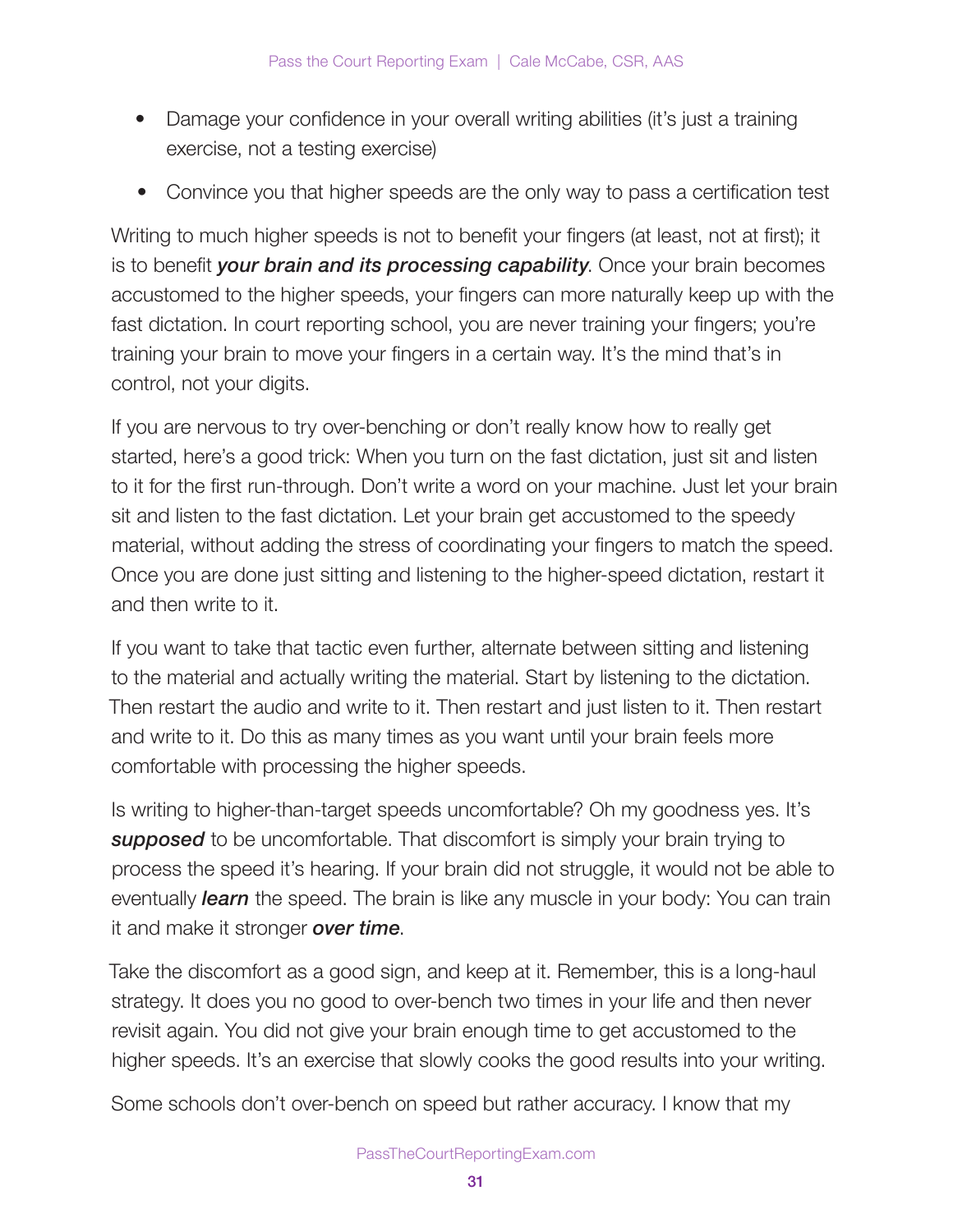school required speed tests to be passed at 98%. Other working court reporters benefitted from that aspect of over-benching, as well.

### "Make sure you're ready for the test. If you're squeaking by on 225s at 95%, you're only going to pass if you're very lucky. My school required prospective testers to pass 225s at 98% before sending us to [the state test], so most people that went pass on their first try."

### —Michael E. Miller, CSR, FAPR, RDR, CRR

One more thing: No matter what speed you are listening to or attempting to write, remain calm. Writing to a fast speed will not kill you; it won't even hurt you. It's just a higher speed. That's all it is. If you remain calm and just do your best (not perfect, just your best) to maintain clean writing as you write to the faster dictations, and do this exercise consistently throughout the weeks, then your brain will eventually adapt to speeds higher than your target speed, and you will be even more ready to crush your certification test.

Next, we'll look at a tactic that is over-benching's cousin: endurance writing.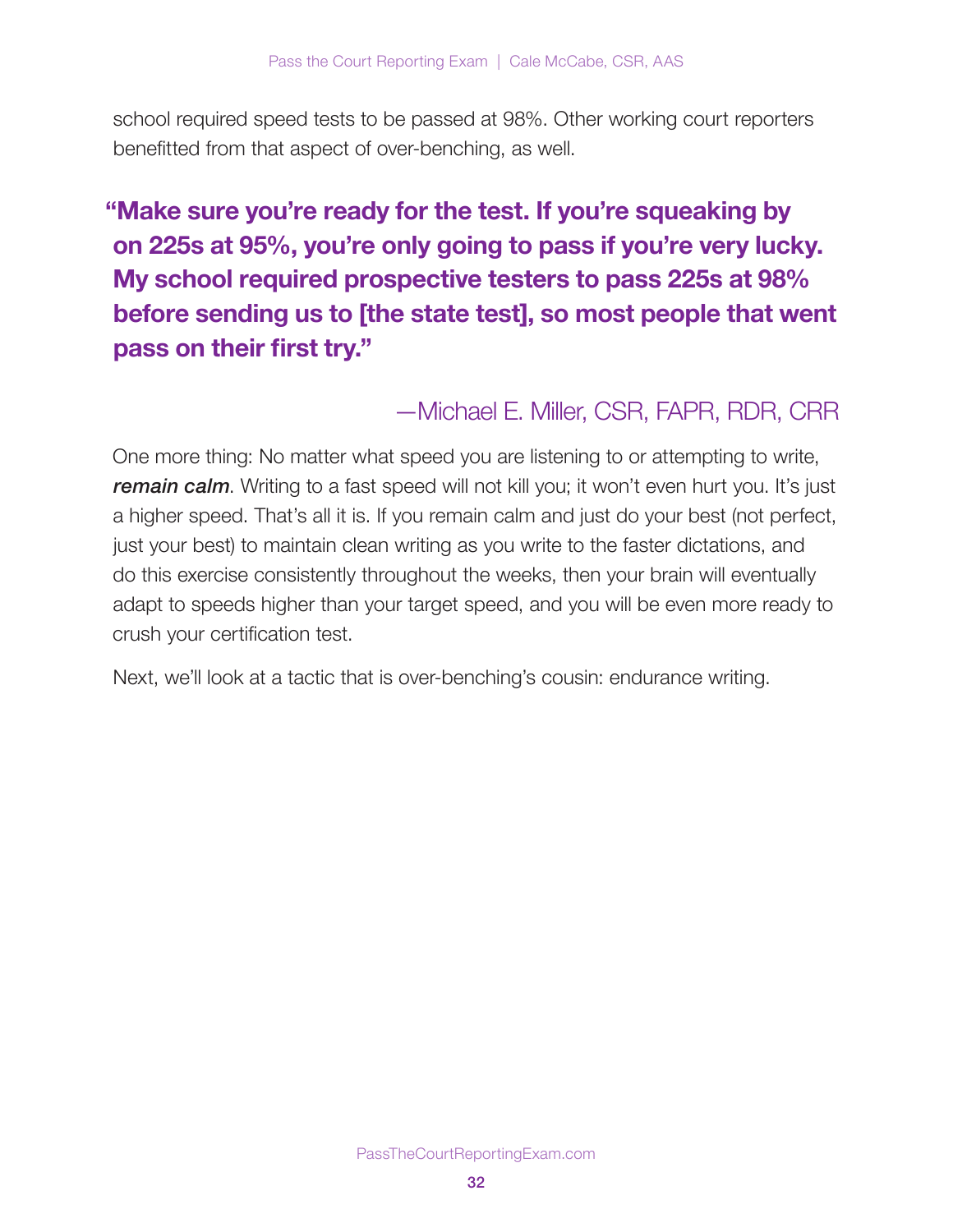# Endurance Writing

I can feel that probably a lot of you may be vehemently opposed to over-benching practices, which I completely understand. It's a kind of renegade way to go about your steno-machine practice. If you don't want to even step foot near overbenching methods, don't worry. It doesn't hurt my feelings at all (well, maybe a little bit). Everyone is different, and certain methods work better for some but not others.

Let me propose a healthier, less hardcore method of practicing that can still give you great results: endurance writing.

The purpose of endurance writing, which is simply writing to very long dictations, is the same as over-benching – it helps your brain adjust to certain speeds.

Whereas over-benching helps you achieve your target speed by practicing over it in healthy-sized sprints, endurance writing helps you achieve your target speed by constantly staying in it over great amounts of time.

I will never forget the first deposition I interned on, because by the end of its four hours I was praying to God in Heaven to please not let my arms, deadened with complete numbness, fall off my body and into the parking lot's ditch as I huffed my way back to the car.

You see, at that point in time I had been training in school for two and a half years. And in school, you're rarely ever writing for more than five minutes at a time. There are always ample opportunities for you to take your hands off the machine briefly to get the blood going back through your arms and into your hands. It's always nice, comfortable writing.

Then you get thrown into a deposition, where attorneys, witnesses, and even more attorneys are talking non-stop (and many times over each other). They break maybe once every hour, if that. Sometimes they work through lunch. Either way, your writing goes from five-minute stints to all-day marathons. At first, it's absolutely exhausting, and your arms are experiencing a great deal of discomfort, even pain.

If I had only done more endurance writing, I would have not been a complete cry-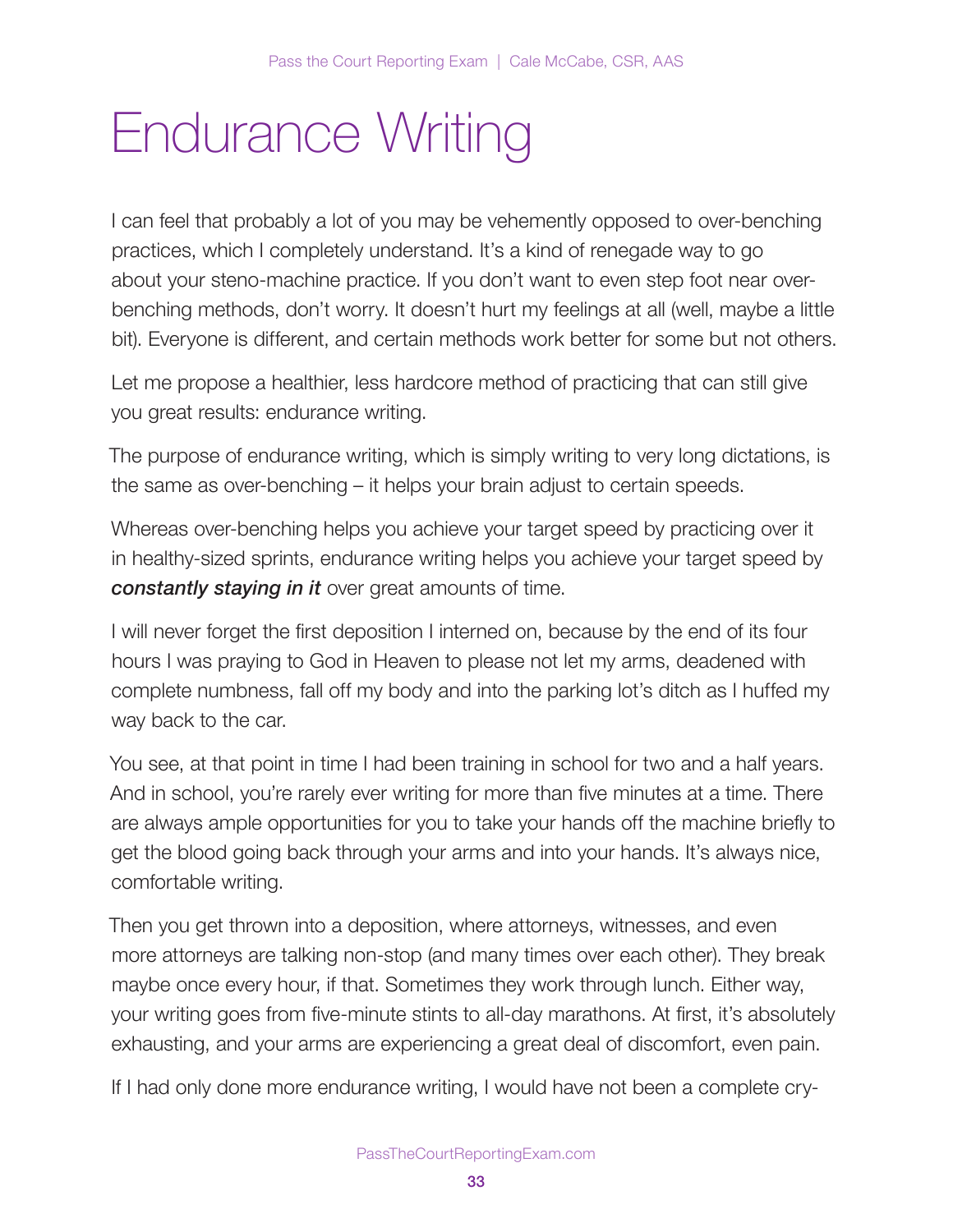baby after my first deposition experience (don't even get me started on writing allday testimony in the courtroom for the first time).

Whether you practice over-benching methods or not, endurance writing at your **target speed** (not above, and not below) for long periods of time, at least 30 minutes, help your brain and your fingers/arms to adjust to writing the speed with competence. Your body can't help but adjust to your target speed because you are doing nothing but exposing yourself to it for hours at a time!

At this point you might be thinking, "But, Cale, if you write for an hour at your target speed, won't your body get tired and not write as fast by the end of the hour?" It's true. Your writing will probably not be as pretty and shiny in your last 15 minutes as your first 15 minutes when writing for an hour and a half straight. But the point isn't to write with perfection all the way through the marathon dictation (though that's a fantastic goal to strive for); the goal is to, once again, train your mind into competently processing your target speed.

Whatever your practice regimen is, I would recommend that every other day you either start your practicing session with or ending your practicing session with endurance writing at your target speed. Obtain any dictation material you can that has endurance content. Alternatively, buy a small USB digital audio recorder that you can use to record your speed teacher. Ask your teacher to please do an endurance dictation once or twice a week at the class's target speed. It's okay, you can always ask. The worst they can do is say, "No." And that's totally fine. No harm done.

Endurance writing is enormously beneficial when you practice it at your target speed. Combine it with over-benching exercises to double your writing progress so that your next certification exam is an absolute cake walk.

Next, we'll **briefly** (there's a pun here; you'll see) go over something that should be taught in your school already, but it can never be emphasized enough.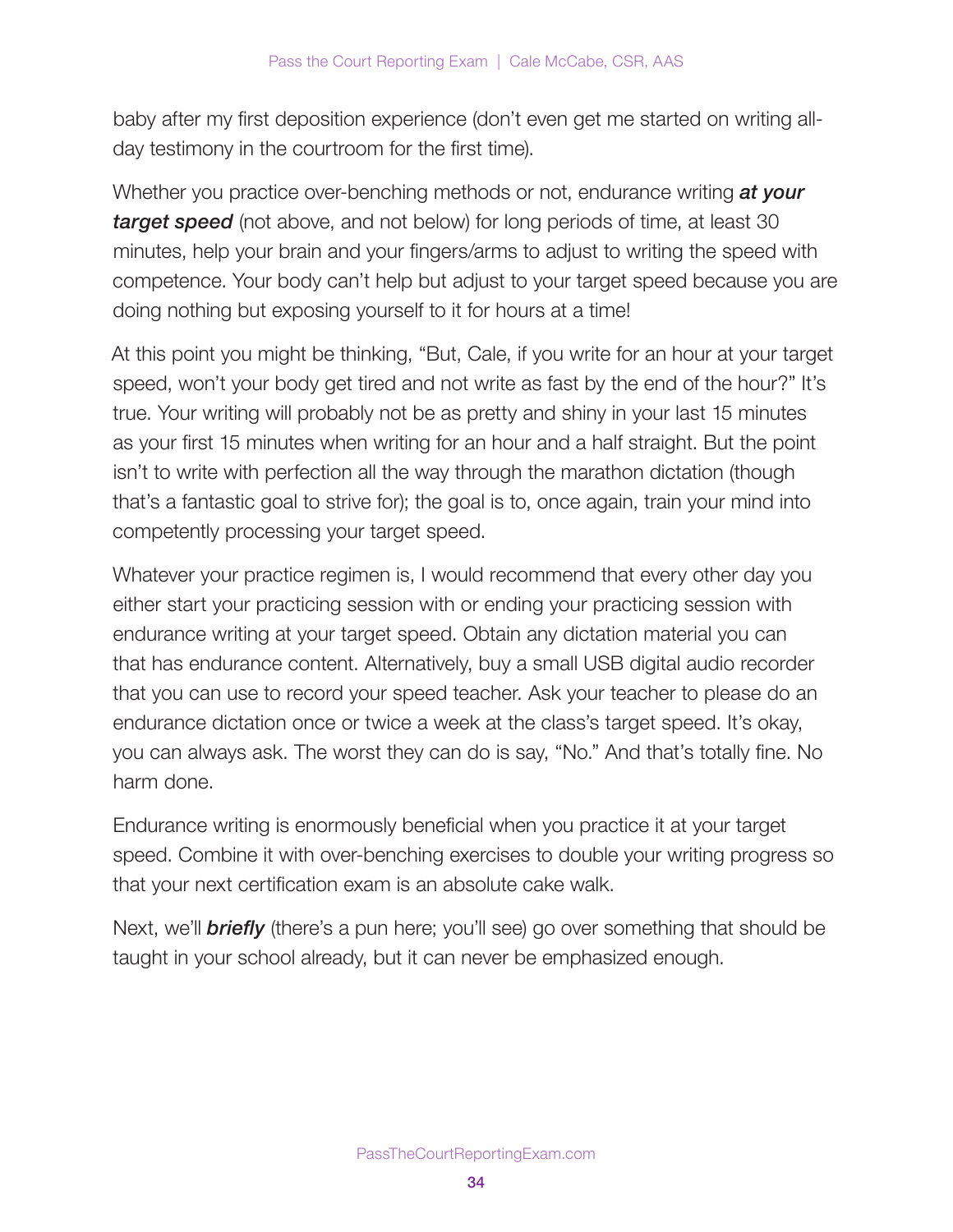# Be a Brief-a-holic

Right now you probably read the chapter name and had a quaint chuckle to yourself. "Oh, Cale. You're so pleasantly hysterical." But you shouldn't laugh. Brief-a-holics are real. They're out there right now. They could even be in your neighborhood. They're definitely in your school. Tread very carefully. The next time you say a long or rare word, one of them may grab you by the throat, reveal their razor-sharp teeth, and shriek into your face, "Oh! I have a brief for that word! Let me tell you about it!"

Okay, so obviously there isn't a mutant race of court reporting students out there offering briefs for any sentence you utter. But brief-a-holics **are** out there. They're the ones that after every one-minute sprint of dictation raise their hand and ask the teacher/class, "Hey, do you guys have a brief for \_\_\_\_\_\_\_\_\_?" They're the ones who carry around several brief-and-phrases guides, real-time theory books, and reverse steno dictionaries.

Now, whether their intention to obtain as many briefs as possible helps their personal writing style or not, I cannot say because I have not personally observed them. But I cannot agree more with their desire to learn as many tasty briefs as possible so that they are not writing harder, they're writing **smarter**.

Allow me a moment to shove a cold, hard truth in your face: Obtaining briefs as a court reporter will never, ever end. You will always want to pursue more briefs as you come into more terms, words, and phrases that become new to you. The process will never stop.

When I worked at my first court reporting firm as a Litigation Support Associate, one of the owners of the firm, who was still reporting, would come to me at least once a week and say, "Hey, Calemeister. How do you write \_\_\_\_\_\_\_\_\_?" I would offer a brief off the top of my head, and he would counter it with an even better brief. It was like clockwork. Even after 30 years of reporting, he never stopped acquiring new briefs and phrases to make his life easier.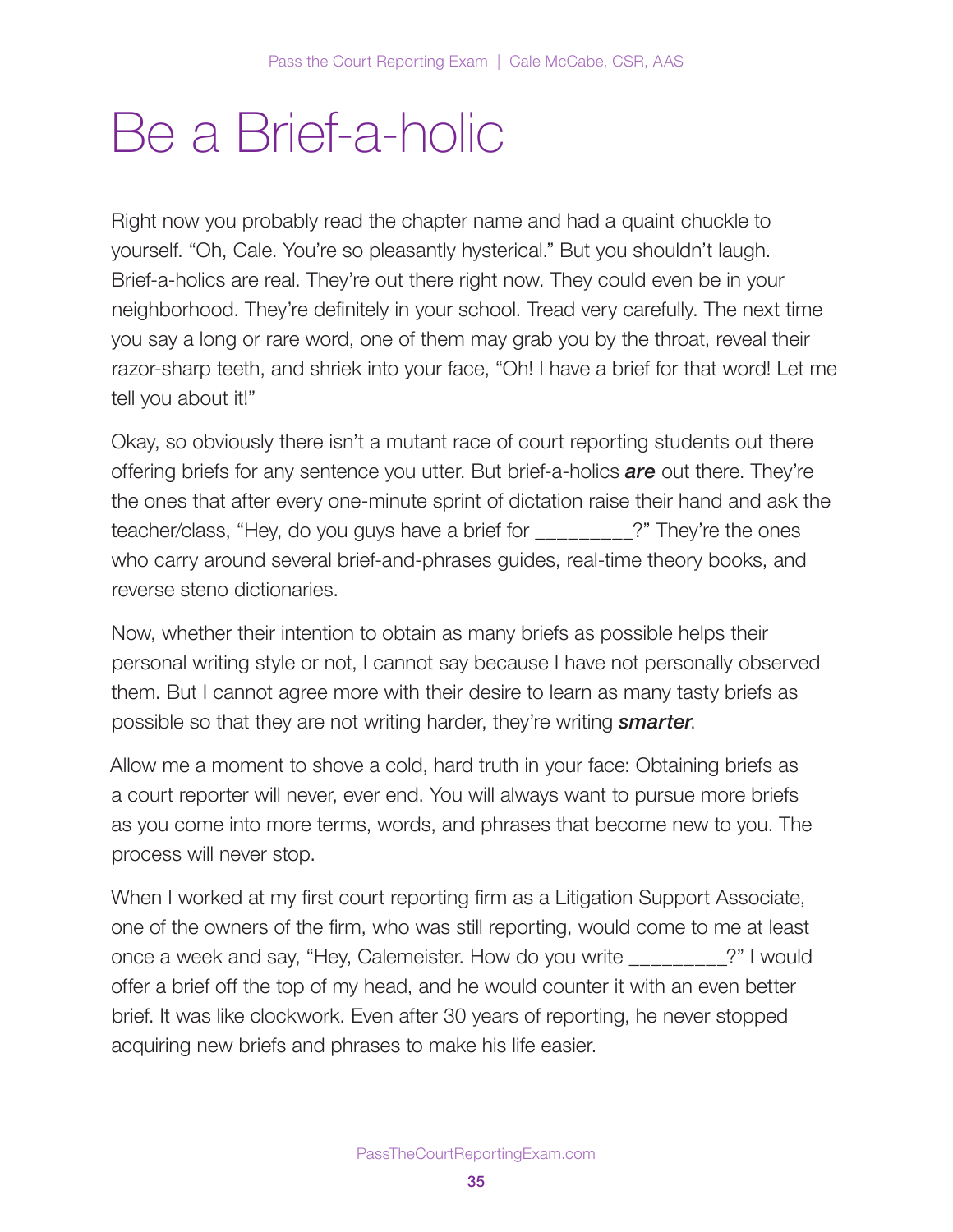Diagnosing what you need briefs for is quite easy. The next time you encounter a word or phrase and think to yourself, "Man. I wish there was a brief for that." Ding ding ding! Find or create a brief for it. Don't ever NOT create a brief for a word or phrase that is giving you trouble. If the brief you would love to do for it conflicts with another word in your dictionary, tweak the brief until you find something that does not conflict. Take out the vowels. Throw in an asterisk. Do SOMETHING that will make your brief a reality.

This chapter seems like a no-brainer, but I, too, fell victim to laziness every once in a while by hearing a word I would love to have a brief for, but never following up to obtain one. It's important to write down troublesome words or phrases as soon as you hear them in order to remember to obtain a brief for them later. Most court reporting students keep a pad and pencil next to them to briefly jot down the troublesome word/phrase as soon as they get a spare second. Some students use their writing to put in a reminder. As soon as they hear a word/phrase in a dictation that they would like to find a brief for, they will write "BRIEF BRIEF" so that they can later search for the previous word/phrase that they want to learn a shortcut for.

Some people get ahead in life by working harder. They achieve more but have less energy or time. The really successful people learn how to work smarter. They achieve more but have the same amount of time and energy they had before, sometimes more. I prefer the latter. I want to learn as many handy briefs and phrases as possible so that my writing becomes easier, which makes my testing easier.

You can't deny the rush of learning a good brief. Sometimes you hear a brief or phrase so good it's almost a religious experience. When I learned the one-stroke brief for "ladies and gentlemen of the jury," I felt as though I had just been baptized.

Don't stop obtaining more briefs and phrases. Using just one brief in a state certification exam may set you over from 94% accuracy to 95%. You never know. And you don't want to take that chance.

Learn the shortcuts. Reap the rewards.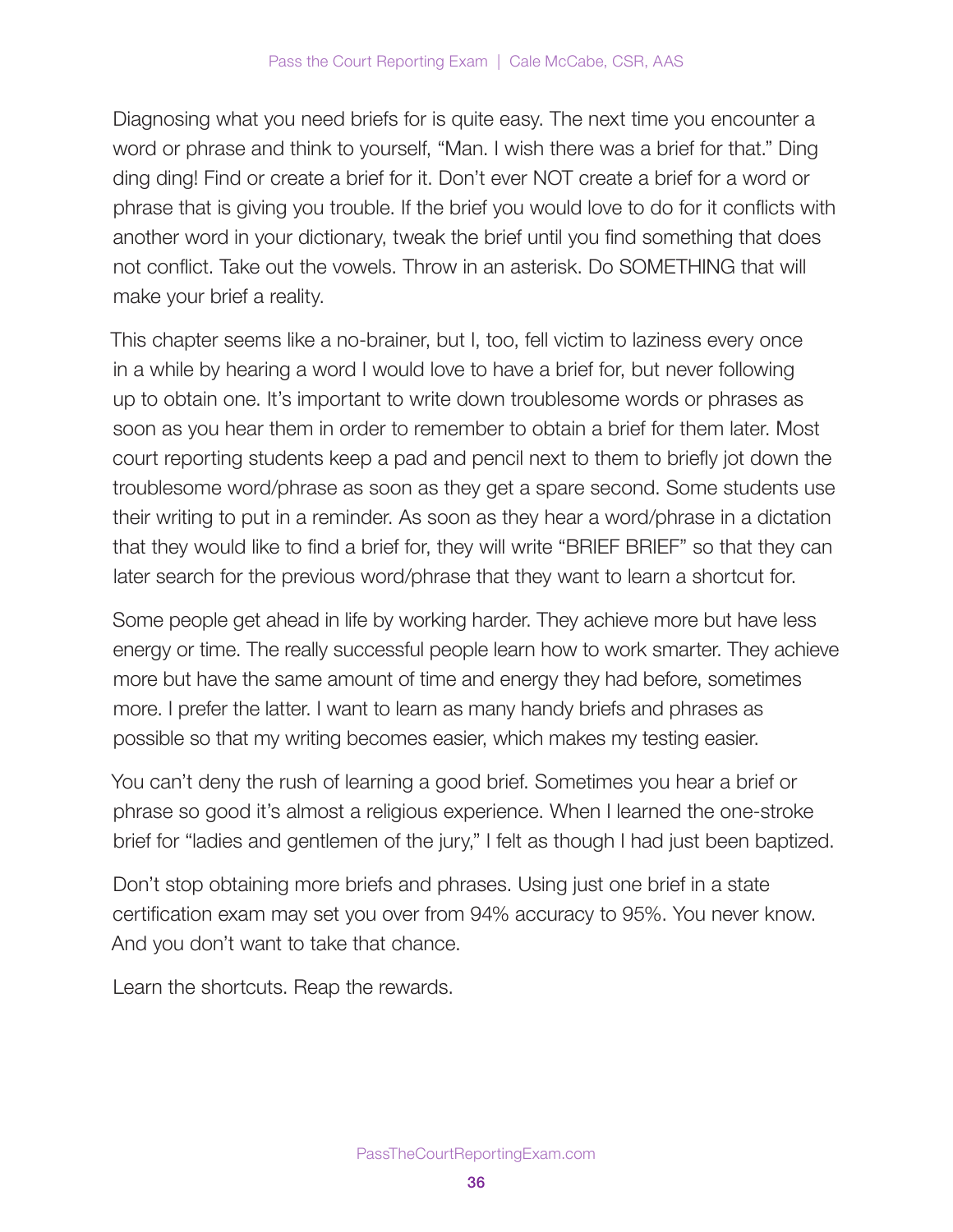# Psychological Enhancements

One of my all-time favorite movie quotes comes from the 1997 film The Devil's Advocate. In one scene, Al Pacino uses 9 words to state a great universal truth:

"Some people, you squeeze them, they focus. Others fold."

If you were to put yourself into one of those two categories, are you a person who focuses when they have greats amount of pressure put on them? Or are you someone who "folds" and becomes emotionally rattled whenever the pressure is on?

Chances are, you fold. Just like I do.

Performance-based tests are always incredibly more stressful than strictly knowledge-based tests. In my mind, 75% of passing a court reporting certification exam is about knowing how to properly handle your emotions and mental clarity during the test. I do not feel this to be an exaggeration by any means.

As you well know, your thoughts and emotions directly correlate to your performance when writing to dictation. If you feel emotionally unstable or worried, your writing abilities go straight down the drain. If you feel relaxed, confident, and willing to accept whatever dictation is coming your way, your writing is at its absolute sharpest because your mind is clear and at ease.

All that being said: How you feel and what you think during the exam is almost everything.

If you are someone who tends to focus your energies and efforts when put under great amounts of stress, then these talents will greatly put you ahead of the curve for passing the state test. You would just need to ensure that your writing is able to execute 95% accuracy for any dictation you hear the very first time. The rest is taken care of.

If you are like me, and like most people who tend to get nervous while testing, then you will need to find methods and techniques that reduce stress, raise moment-tomoment acceptance, and to raise confidence. The following chapters will help you accomplish **all** of that.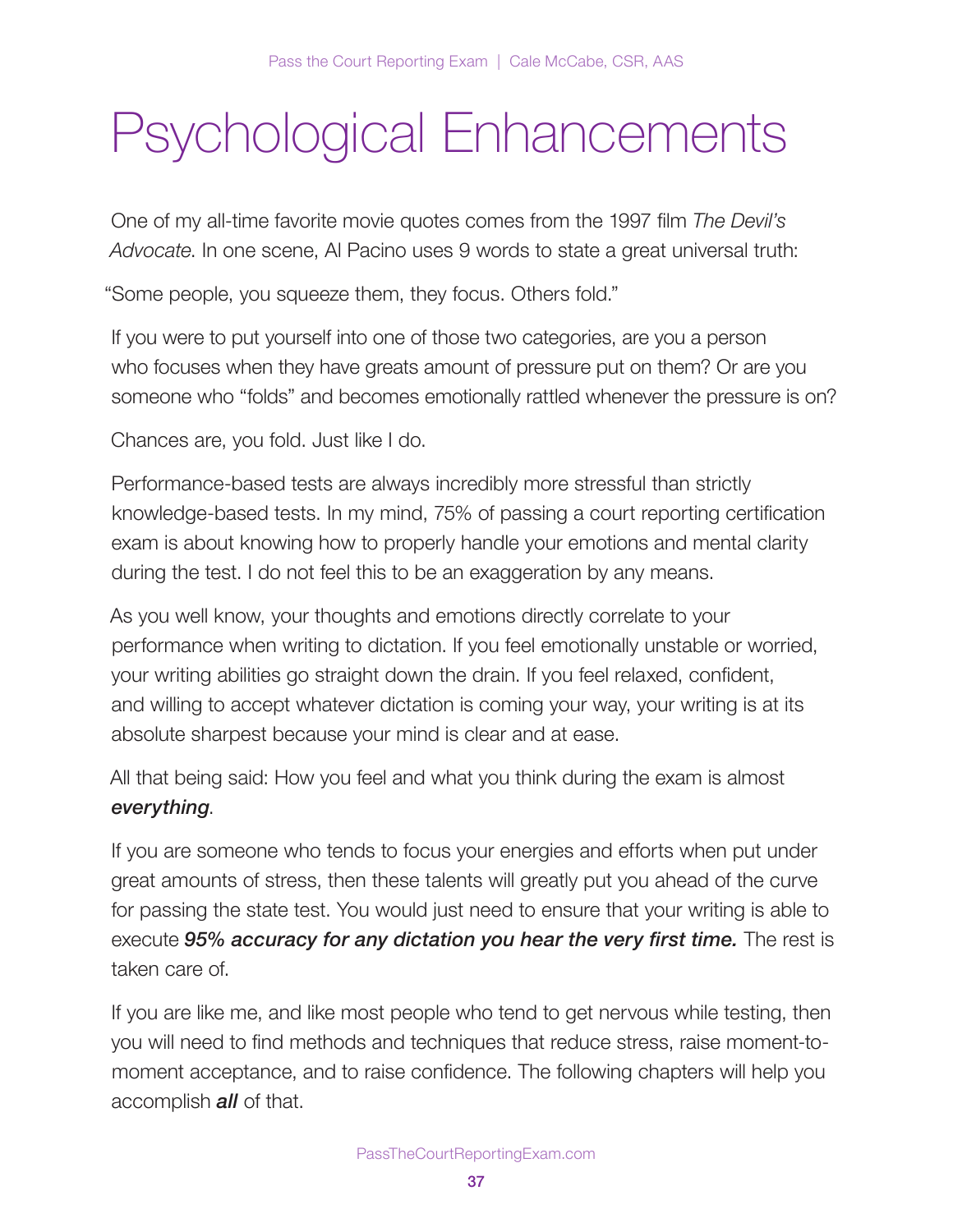If you have tried taking your certification exam multiple times and did not pass due to emotions, nerves, or anything else unrelated to your writing skills, then now is not the time to be unwilling to try new things. Trying something different, even if it sounds a little strange, is exactly what you need.

Some say that the definition of insanity is doing the same thing over and over again and expecting a different outcome. If you have failed the state exam multiple times, and are not trying something new or different in order to pass, then you are a crazy person. By definition. That's not my personal opinion. I swear.

So please read the following chapters with an open mind; that's all I ask. Actually try the methods that are discussed here. You have absolutely nothing to lose and everything to gain by utilizing techniques and exercises that force your mind and emotions into gentle, relaxed submission.

To start this whole process off, we are going to determine what kind of tester you are emotionally/psychologically. Let the fun begin.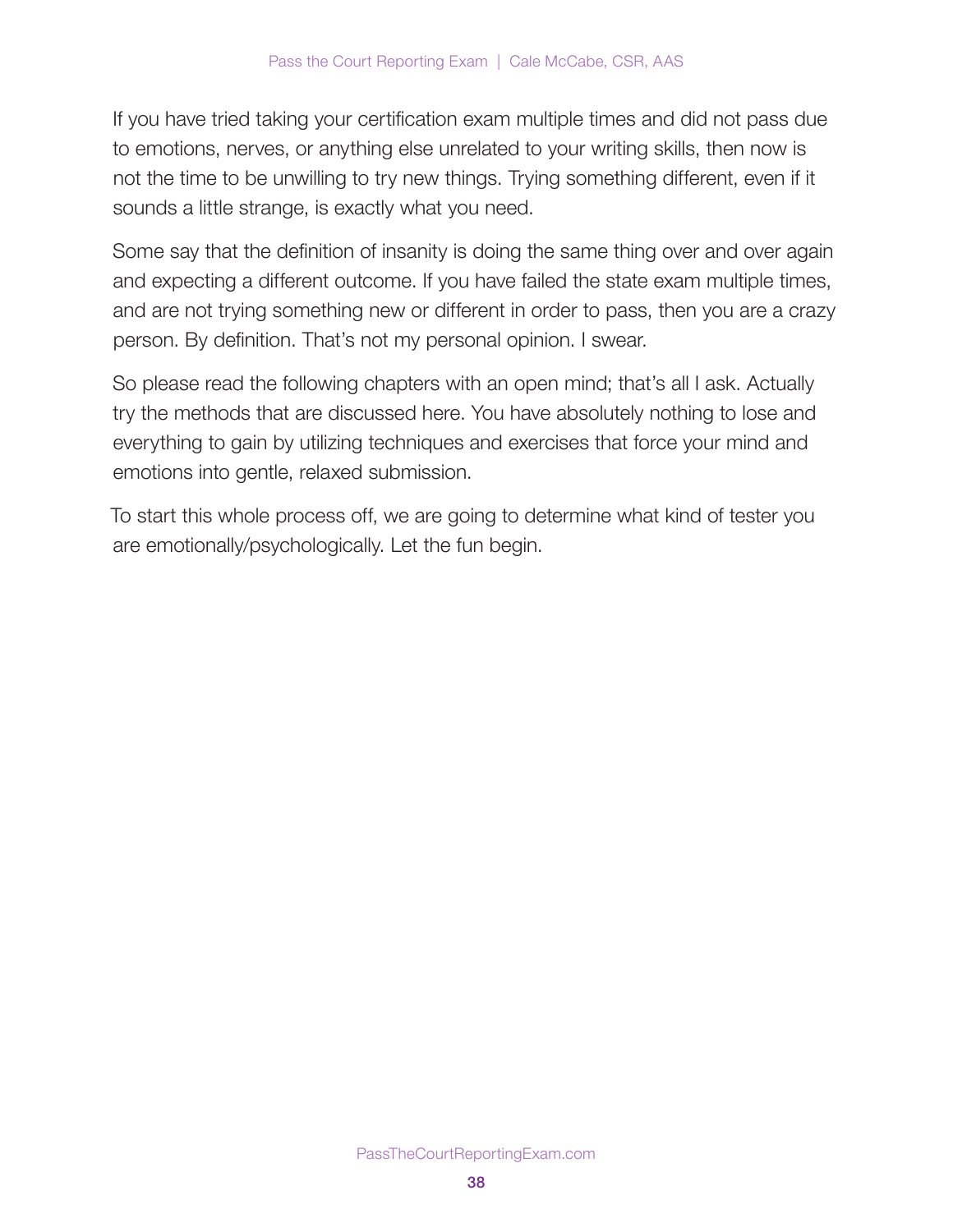# Determining What Kind of Tester You Are

In order to properly understand which exercises will enhance your psychological wellness for the exam, it's important to know first **what kind** of tester you are, generally speaking. After you learn your testing strengths and weaknesses, you can properly work on multiplying your strengths while simultaneously working on your weaknesses to get yourself exam-ready.

For the sake of keeping this book under 3,000 pages (and without busting out the DSM-IV Psychology Manual) and also for the sake of just understanding the essence of how you test, I will condense and summarize the general psychological profiles of testers, starting with least amount of anxiety and going up to most anxiety.

Please note that these are my **personal observations and terminologies**, and specific to the performance-based testing that is required for court reporting certification exams. If you wish to know whether or not you are diagnosable as having "test anxiety," please consult with a mental health professional.

## Open Tester

This is someone who is generally open to most life experiences, accepting of whatever happens in the moment, and offers little to no resistance in any given situation. When they are tested, they accept the fact that their success will be measured or even scrutinized. They may pass or they may fail, but they don't let the testing situation alter their psychological state. After all, it's just a test. If they need to take it again, then they'll brush up on what kept them from passing and make sure it goes better the next time. Because of their laid-back nature, they study and practice when they want.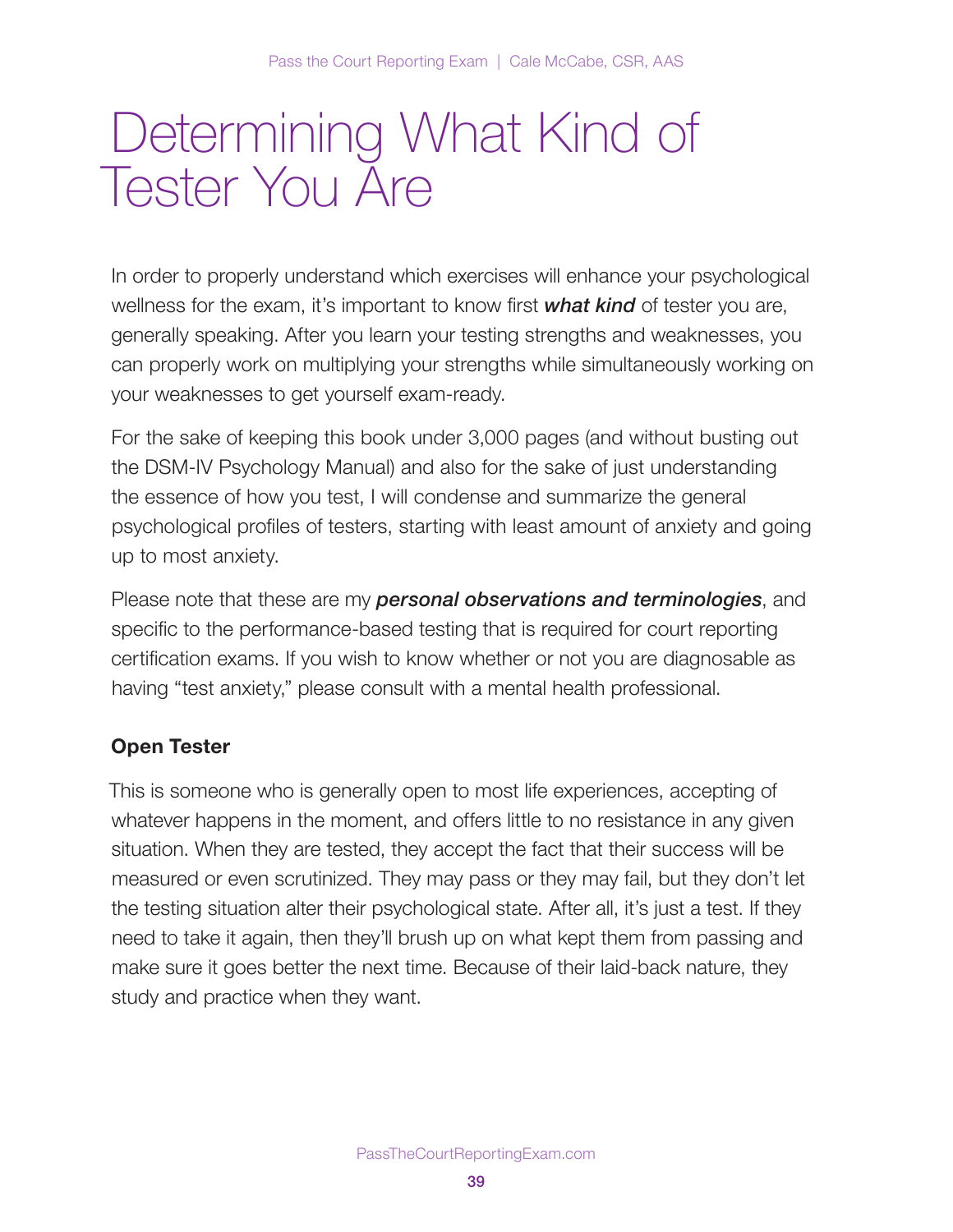## Strengths:

- Usually in a state of calm and relaxation
- Does not let testing situations scare them or alter their mood
- Accepting of failure

### Weaknesses:

- Their relaxed nature means they don't practice/study regularly but whenever they generally feel like it
- Will rarely put pressure on themselves to help them focus and perform with intensity
- Their mood and feelings come first; performance and success come second

## Focused Tester

Generally described as testing "realists," these people understand that upcoming exams are important and are worth focusing on. They use their feelings of anxiety, whether conscious or subconscious, and direct that energy to prepare for their exam. They feel nervous, but they channel that emotion into concentration. By banking off that anxious energy, they are able to create more intensity while they perform. They accept being nervous – they just don't let themselves be dominated by it. Instead, they use it to their advantage.

"Then I just went in test day and literally stared at the floor the whole entire time just focusing on the words that were being said. The adrenaline was pumping, so I just had to stay focused."

—Casandra Clark, CSR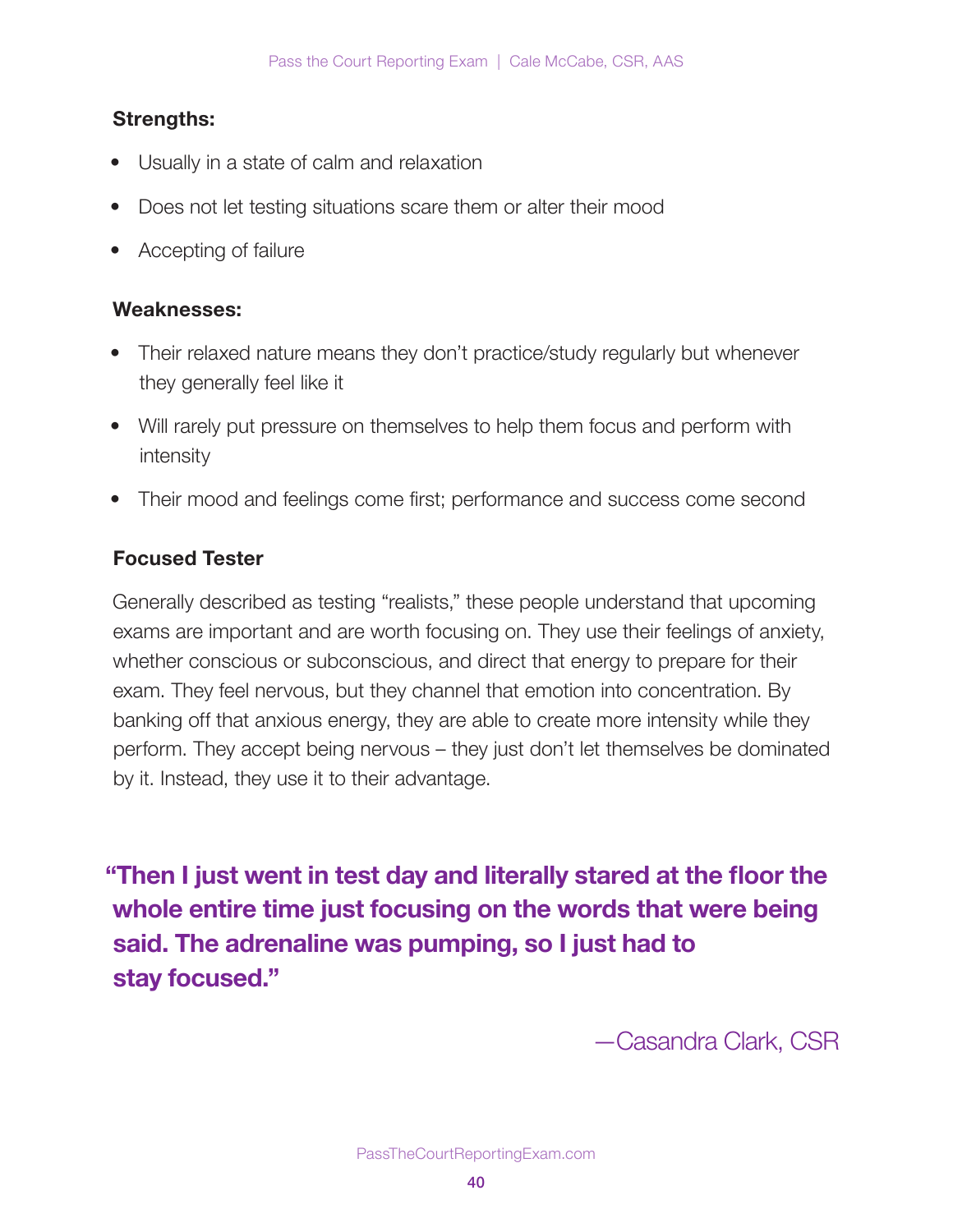## Strengths:

- Take a nervous situation and let that natural influx of energy put their performance over the top
- Practice and study regularly, or as needed, until they feel confident for the upcoming exam
- They know a test is important, so they prepare for it accordingly and don't let themselves be overcome with nervousness

### Weaknesses:

- Can succumb to anxiety if they don't properly channel their natural nervousness
- Tend to be over-thinkers when their mind is not being used to focus on something

## Nervous Tester

This is the profile where most people generally fall under. They can feel any degree nervousness or confidence dependent upon how much they prepared for the exam. Instead of using their anxiety to boost performance and focus, they can only control the nervousness by studying and practicing. The only difference between a Nervous Tester and a Focused Tester is that Nervous Testers do not know how to channel those negative feelings into focus. For Nervous Testers, anxiety only goes down if they study or prepare accordingly, but the feelings of nervousness never really leave totally. If a Nervous Tester does not study, practice, or prepare at all for an exam, then they are prone to letting anxiety take over while testing.

## Strengths:

- Can lessen anxiety by practicing and studying accordingly
- Treat exams with a degree of seriousness (which is better than not taking it seriously at all)
- Can perform very well if they react to their anxiety by practicing and studying more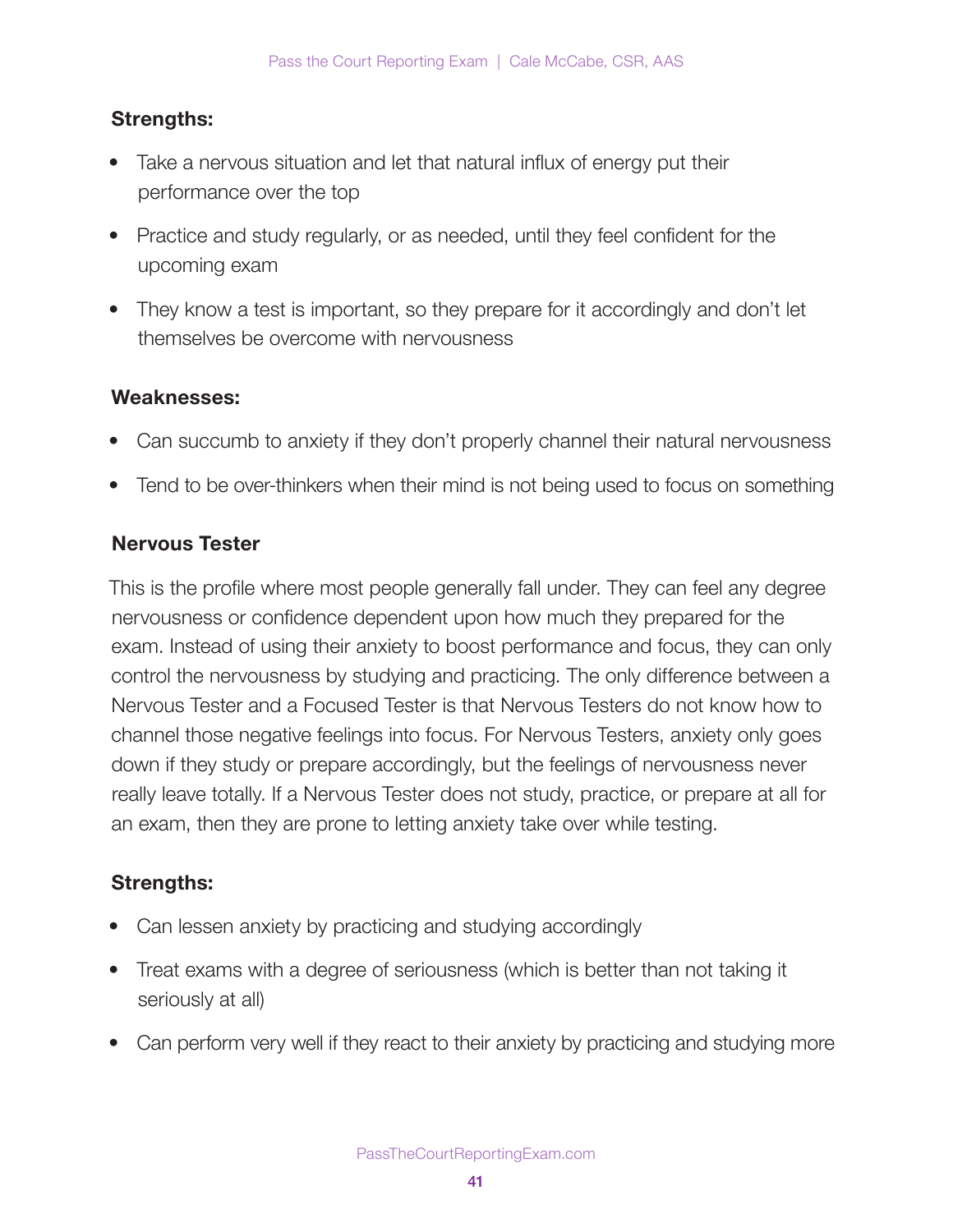### Weaknesses:

- They really feel that the test is important, so they let nervousness dictate their performance instead of the other way around
- They are less able to control mind-chatter while testing
- Lack the ability to use their nervous energy instead of letting it dominate their emotions

## Anxious Tester

No matter what this person does to prepare for an exam, they are always crippled by nerves. To them, a test isn't just considered to be a test – it feels like the deciding factor of their entire life. They take exams much too seriously and put too much weight on whether or not they will pass. To them, the test becomes a much scarier thing in their mind, and they create deep feelings of nervousness that they feel they can't control. When testing, they have a tendency to lock up, freeze, or otherwise mentally blank even though they know how to pass the test. It has nothing to do with how skilled they are; it's simply a lack of control over their emotions.

## Strengths:

- They know that tests are important
- Can summon incredible amounts of emotional energy, which can be focused if they so choose

## Weaknesses:

- Allow emotions to completely dominate their entire point of view
- Freeze, lock up, or blank during performance-based tests even though they already know how to perform successfully
- Allow mind-chatter to dominate their thinking while testing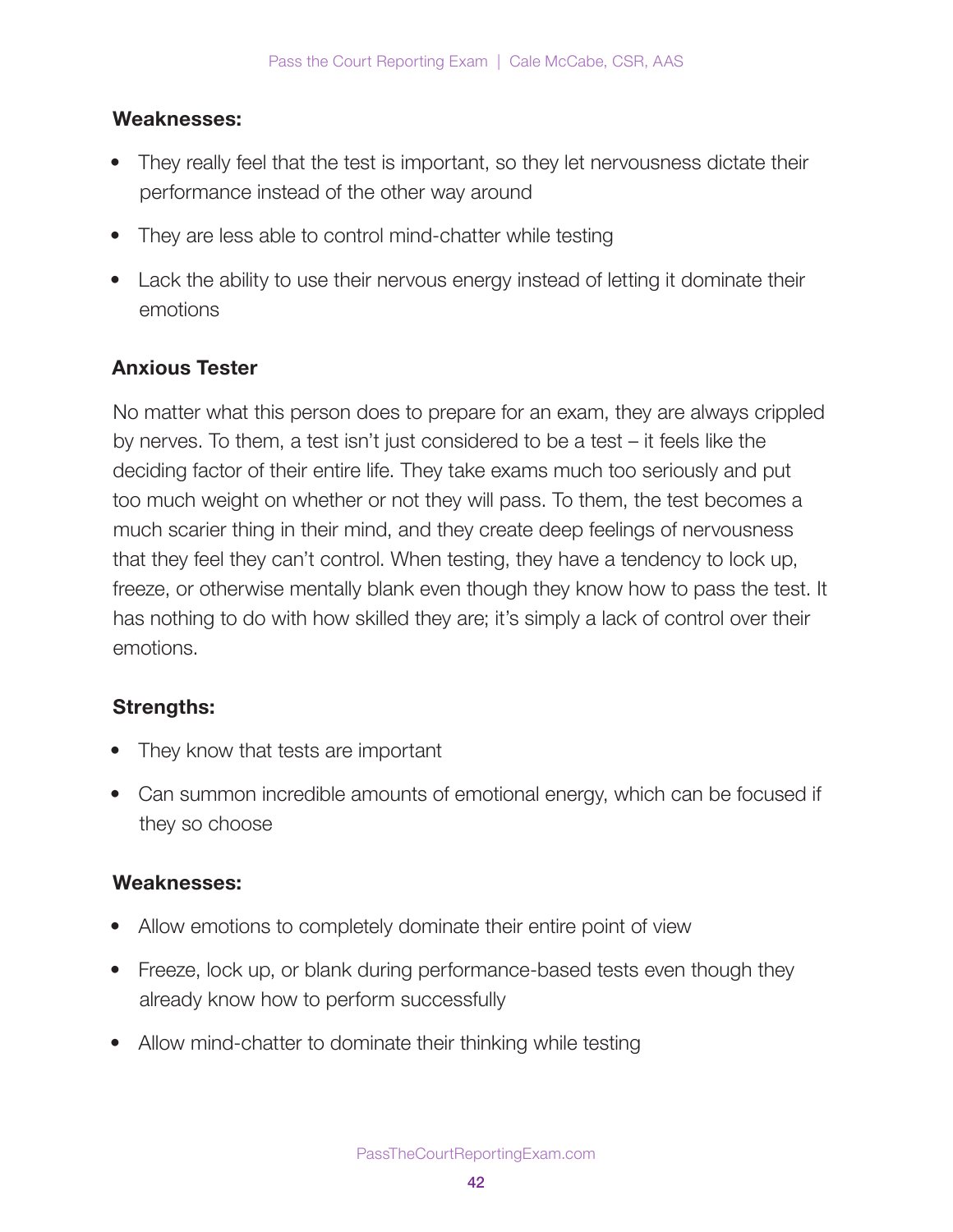So, what kind of tester do you feel you are, based on these four very general profiles?

For me, personally, I hover between being a Nervous Tester and Focused Tester in my everyday life. On the day of my first CSR exam, I chose to be an Open Tester, until the Testimony portion of the test came. When that part of the exam arrived, I went right into being a Focused Tester, and it paid off brilliantly. I knew that because I was weakest at the Testimony portion of the test, I would need to summon my nervous energy (thoughts of "Oh man, I hope I get Testimony. This is my weakest part") and focus it into concentration and writing intensity.

So now that you have a general understanding of how you test, you can place on yourself a simple goal: Move up one category of tester.

If you are an Anxious Tester, your goal would be to move up to Nervous Tester. If you are a Nervous Tester, your goal would be to move up to Focused Tester. If you are a Focused Tester, you can either stay right where you are or learn the traits of an Open Tester.

The only testing profile that would need to go down would probably be Open Tester. If you are an Open Tester (which is rare type of person), then I would advise learning how to be a Focused Tester so that you can apply just a little more pressure on yourself. Doing so will increase your level of performance by the time you take the exam.

Why is the Focused Tester sort of the "ideal" profile? Because it's the most realistic. The fact is that **everyone** gets nervous. Experiencing anxiety or worry for a test is completely normal. You will want to feel a little nervousness, so that you can channel that energy into *focus and intensity*. That's where the real magic is, and that is what can help you easily dominate your certification exam.

Let's begin with the first and probably most important Psychology Enhancement, removing the fear of the test.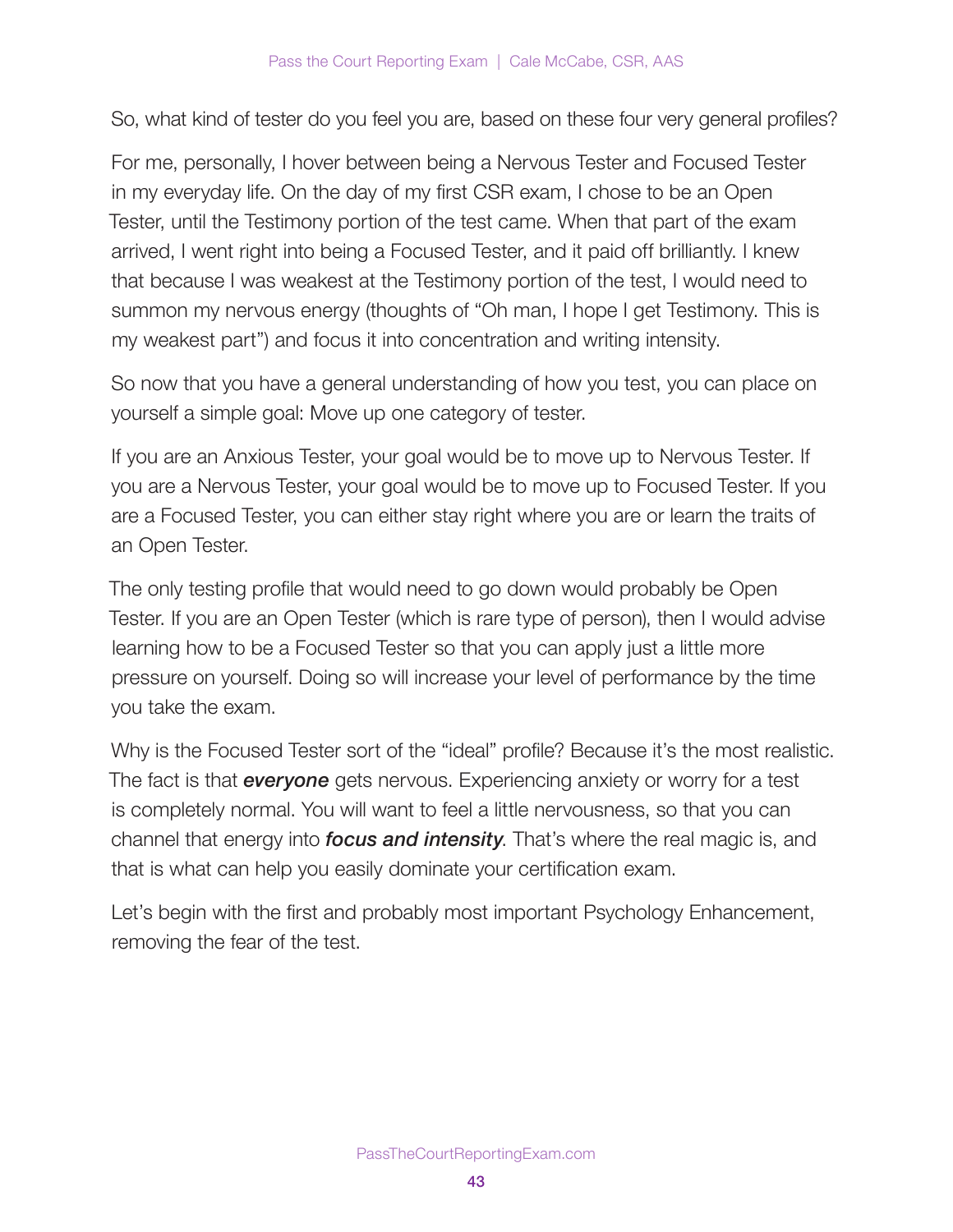## How to Remove the Fear of the Test

Go into any high-speed class and ask the students how they feel about the upcoming certification test. You will get a range of answers, but most will statistically fall under feelings of fear or worry. Depending on the state's requirements for passing the court reporting certification exam, some students may consider it impossible. If you would ask them how, then, are they are going to pass it, they might tell you, "Just practice more, I guess." They might even flat-out admit, "I don't know."

This isn't good enough. You have decided to make court reporting your next career. Not a job, a career. There has to be a better way of emotionally approaching this big bad test than just shrugging your shoulders or remaining in a state of fear. Fortunately, there is a better way.

### It's just a test.

You can pass it.

You will pass it the very next time you take it.

The test is easy.

If you've passed a test in school, you can pass the state test.

You have everything you need to pass the test.

You are smart, capable, and more than talented enough to pass the test.

### You have all the power to dominate this test, no matter what your situation is.

How did those statements feel to you? Did they feel refreshing? Did they feel encouraging? Did they feel ridiculous? Did they feel unrealistic?

It's important to know how you feel when presented with the idea that you CAN pass this test. How you reacted to those positive statements will show you how much true confidence you have in passing the exam.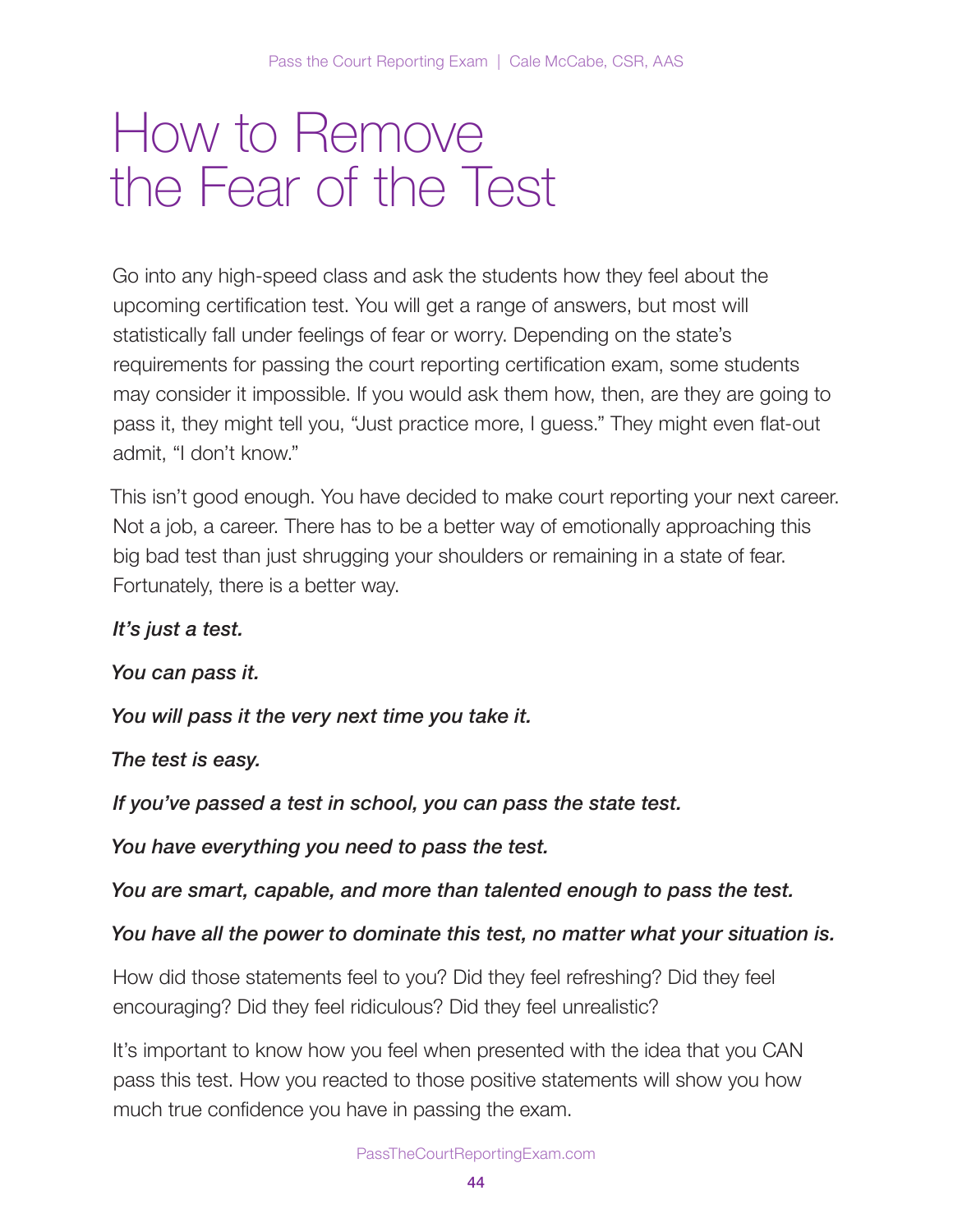If you scoffed at those statements, then you don't fully believe in the idea that you can be successful, for whatever reason.

If you felt that you **want** to believe those statements, but feel fear cover up that desire, then you need to practice methods that reduce fear and worry.

If you agreed with those statements or felt refreshed by them, then your acceptance of the idea of being successful with the test is exactly where it needs to be.

## You need to accept the idea that you CAN, in fact, pass the test and be a certified court reporter very soon.

It may be that you subconsciously think that passing the state test is actually unrealistic, or even impossible. For your benefit, those attitudes need to be turned around immediately. Why would you take a test that you don't even believe you can pass? That's like buying a \$1,500 set of golf clubs even though you absolutely loathe the idea of practicing and getting good at golf. Why would you even bother if you knew you won't do it anyway?

So, no matter your emotional situation with the certification exam, consider yourself a near-future success.

Let's explore several methods that can help you immediately turn negative emotions towards the state test into neutral or even positive ones (when I took the state test, I felt neutral about it; so feeling positive about it isn't necessarily required, though it is recommended).

As discussed earlier, it's important that you **actually try** these exercises. Once you find what works for you, apply it to your daily routine, or as much as possible.

## Affirmative Thinking

Mentally or verbally using affirmations is a tried-and-true technique, and it's remarkably simple. Essentially, you take a sentence, or a brief series of sentences, and say them over and over again either verbally or in your mind (though verbally saying them has a tendency to cut through any subconscious garbage that opposes your statement). Stating these sentences over and over again with **consistency and persistence** slowly convinces your subconscious and conscious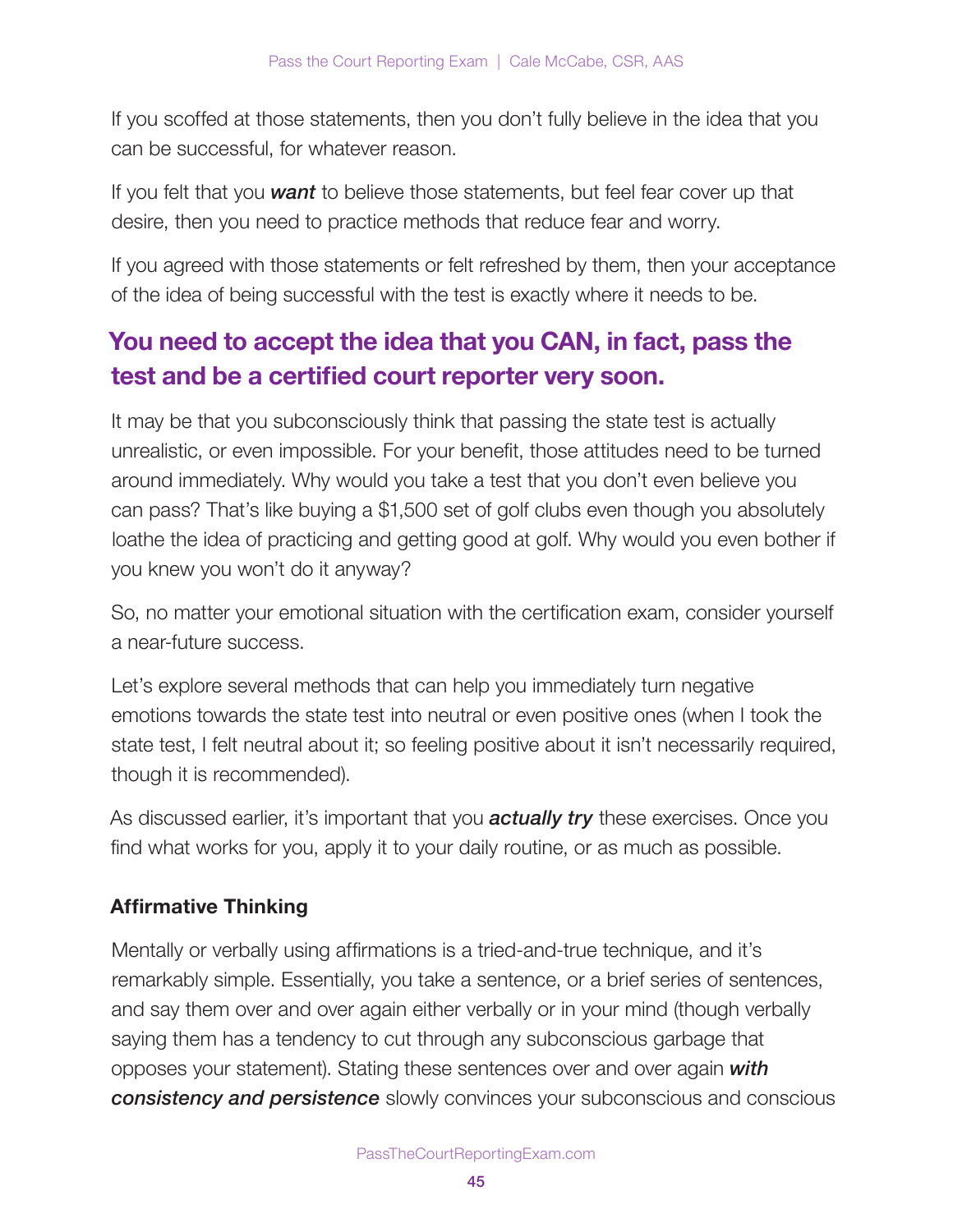mind into really believing the statements.

Once you get to that point, your emotional outlook on the topic of your affirmation will dramatically shift into a positive state. You may even notice your physical reality beginning to bend to your new affirmative "truth," and you will see your circumstances change for the better.

Remember, any truth is only as "true" as you feel it to be. Do you feel that the state test will be impossible? Well then it will be. Do you feel that the test could go either way in regards to you passing? Then that will be true. Do you feel deep in your core that you are more than capable of passing? Then make room on your wall for your court reporter's license, because it's coming.

The beauty of affirmations is that you can make an affirmation in any topic of your life, and you can customize it to your liking – whatever makes you feel the best about yourself and your situation.

Let's take the statements that I listed above. In order to make them into affirmative statements, simply change the perspective of the sentences from second-person to first-person.

It's just a test, and I pass tests all the time.

I can pass the state test.

I will pass the exam the very next time I take it.

The test is easy for me.

Because I've passed tests in school, I will pass the state test.

I have everything I need to pass the test.

I am smart, capable, and more than talented enough to pass the test.

I have all the power to dominate this test, no matter what my situation is.

How do those sentences feel when you say them about yourself? They probably feel pretty good to you, even if deep down you might be a little hesitant to believe them.

Take one of the above affirmations, or even create your own, and repeat it to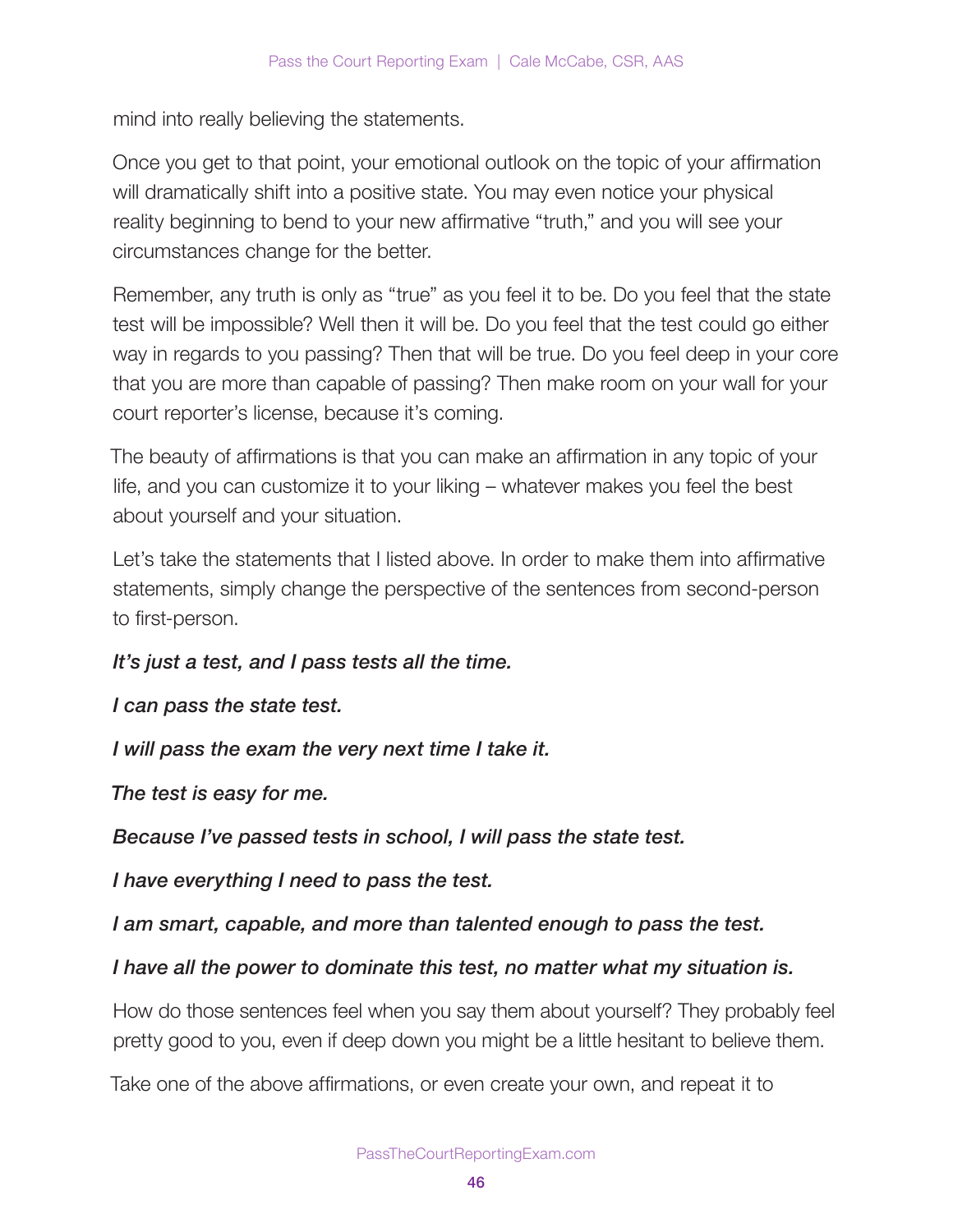yourself **constantly** throughout the day. Tens, dozens, or hundreds of times per day repeat your affirmation. You will notice that over several days the affirmation will feel better and better, and you'll really begin to believe it. Your confidence will rise, your peace of mind will become more constant, and your ability to take any test with a clear focus will become more prominent.

## "First and foremost, I'm a big believer in the power of prayer and positive thinking."

Try it. Don't make any excuses. Just try it. You need to do something different that will guarantee your success for the exam. This is a sure-shot way to do just that.

## —Jodi Cardenas, RPR, CPE, TCRR, CSR

## KNOWING Your Goal As If It's Real

By taking the concept affirmative statements and confidence level even further, you get to an emotional state so incredibly powerful that you can accomplish things you might have in the past thought near impossible. It's simply the idea of knowing you will pass. You just know you can easily pass that exam and be a court reporter. It's about treating this idea like a fact to the point where you believe it as much as the idea that you have two eyes.

Instead of considering yourself being a court reporter sometime in the future, consider yourself a court reporter right now. How does being a court reporter right now make you feel? How does it make you act? How does it make you think? Court reporters that have passed the certification exam do not have the same thoughts and feelings as court reporting students who are afraid of the exam.

Don't know that you are a fearful student. Know that you are a **court reporter** who will easily pass that exam.

Switch what you believe you "know" deep in your mind and your heart. If you want to be a court reporter, then  $known$  it, own it, be it. This level of confidence mixed with determination can enable you to be emotionally unstoppable. The CSR exam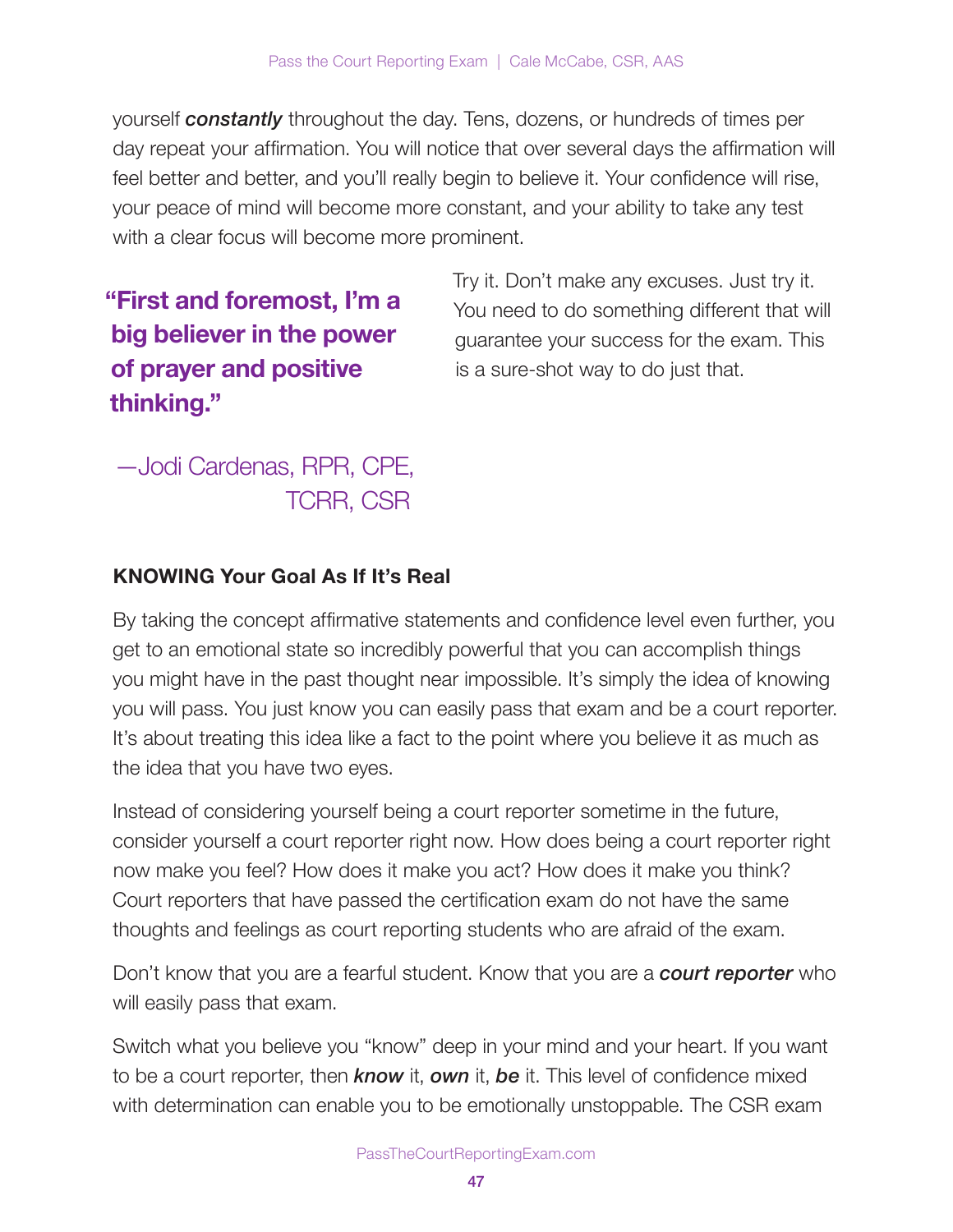will then feel like a little stepping stone on your way to being a court reporter, as opposed to being a big scary event in your life.

"While inevitably only a percentage of those who take a certification exam pass, the fact is that 100% are QUALIFIED to take it. So what separates the successes from the failures? I emphatically believe it's the mind-set that one goes into the exam with. I have taught many students who I emphatically believe were more than qualified to be excellent reporters. Unfortunately, they go into the examination room just "knowing" they are going to fail. And they do."

—Kerrie Bond, CSR and former court reporting instructor

## Association Adjustment

Whenever you think about a particular topic in your life, chances are a default feeling will immediately manifest if you feel more positive or negative about it. It's called association. If you want to see association in action, you can play a little game that ends up being startlingly revealing about your own psychology.

Have someone make a list of words. Then have them read that list of words to you. With every word that is read, you have to blurt out the very first thing that comes to your mind, even if it doesn't make any sense. Remove all of your mental filters, and do not let your mind reject any of your split-second answers.

The other person could read you words such as marriage, sweater, macaroni, Asia, childhood, etc. In order to really get you in the rhythm and to see how you really feel about important topics in your life, have the first word be a random thing or concept that is inconsequential (such as "sweater" or "macaroni" in the previous example list) and then have the next word be something meaningful to your life (such as "marriage" or "childhood" in the previous example list).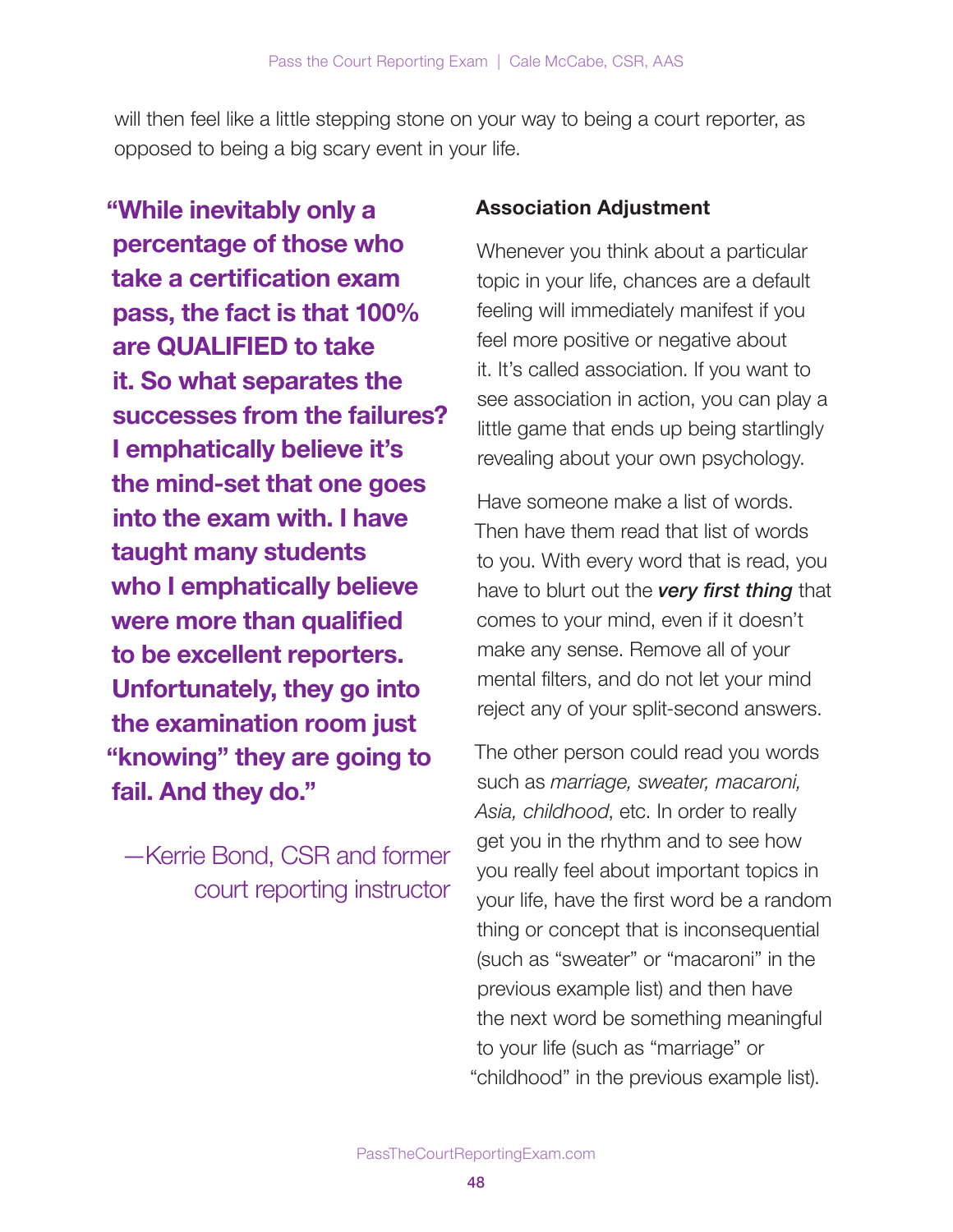Alternate between a meaningful word and non-meaningful word. Analyze what your answers were for the meaningful words to see how you really feel about those topics.

If you continually feel something negative when you think about the state test or whenever it comes up in conversation, then it's easy to conclude that you have a negative emotional association with that topic. Whenever you think of the court reporter certification exam, what's the first emotion you feel? Is it fear? Anxiety? Despair? Stress? Or is it neutrality? Excitement? Ease?

If you have any negative emotion associated with the exam, then you need an exercise that turns the feeling around so that you can either associate your emotions to it neutrally or positively. While affirmations are very successful, they act as slow but very deep fix. If you want to adjust your association quickly, then the next technique is perfect for you.

This wonderful technique comes from "The American Monk," Burt Goldman. In one of his free *instructional videos*, he states, "We all have a certain *rhythm*." He then goes on to explain how to change the way you feel about any given topic, because every topic you reflect on has a certain rhythm associated with it. It's a rhythm that you can literally tap out with your hand or fingers.

As Goldman illustrates this surprisingly effective technique, he suggests to first try it with foods. Think of a food you absolutely love. I mean the food that you go crazy for, the food you love to just pig out on or treat yourself to. It can be anything. Now, while holding the thought of that favorite food, tap your body – like your chest, thigh, arm, or any part of your body that is easy to reach – according to how you feel **at this very moment** while holding that thought in your mind. Chances are you will tap a rhythm that is steadily fast, one that feels pleasant. Do this for about 10 seconds to really observe what the rhythm is like for your favorite food.

Okay, stop tapping. Let's now switch. Next think of a food you would never even go near, a food you really hate, that food that makes you go "Oh yuck!" Now, while holding the thought of this disgusting food, tap your body according to how you feel at this very moment while holding that thought in your mind. Chances are you will tap a rhythm that is steadily slow or lethargic, one that feels unpleasant or uncaring. Do this for about 10 seconds to really observe what the rhythm is like for your most hated food.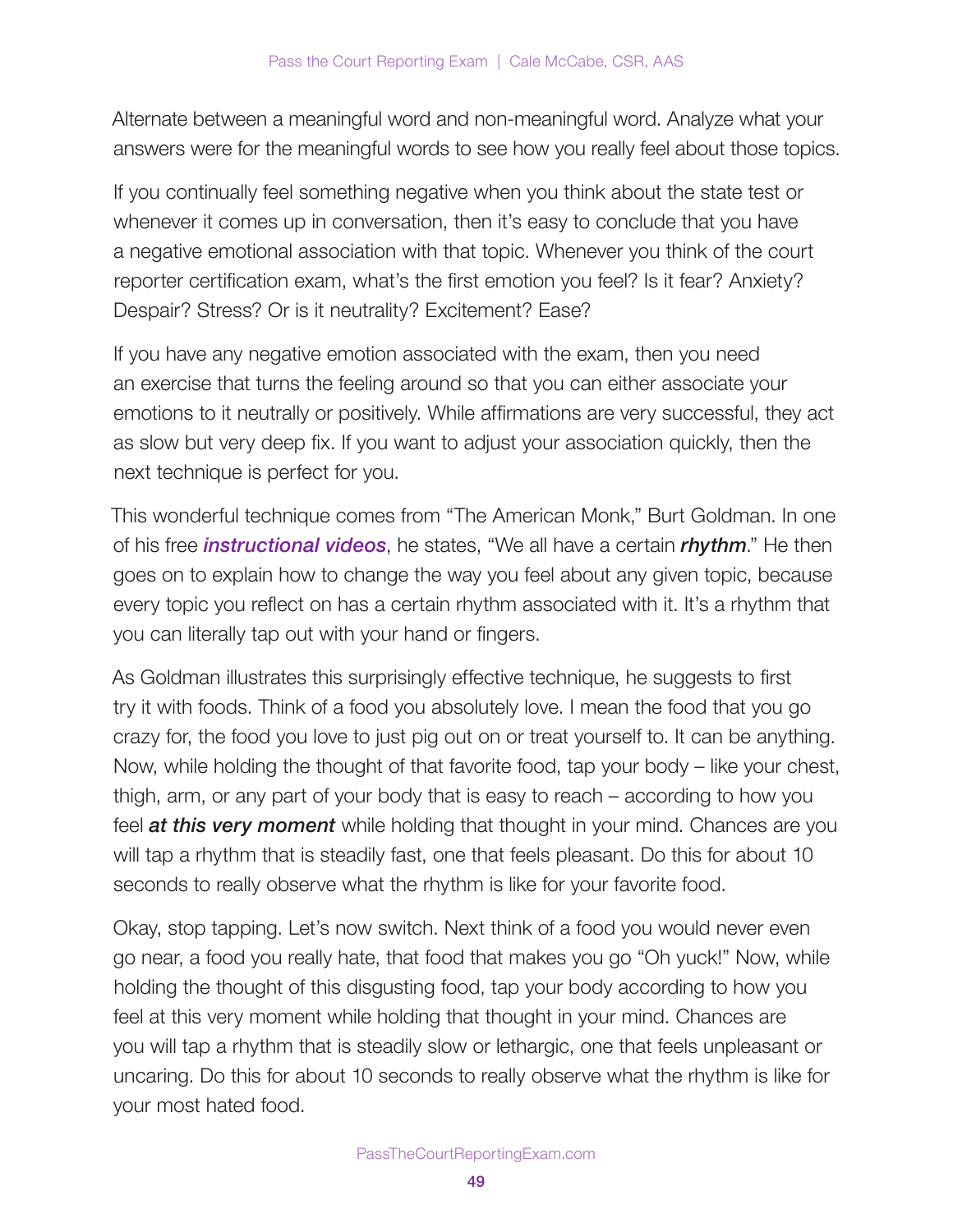You have literally just tapped out your personal rhythm for these topics. You will notice that your favorite food (associated with a very positive feeling) is a much different rhythm than your hated food (associated with a very negative feeling).

Now let's apply this technique to the subject at hand. Hold the thought in your mind of successfully passing a speed test in court reporting school. While holding that thought in your mind, tap out the rhythm on your body. Do this for 10 seconds to observe what your rhythm is for this subject.

Now hold the thought in your mind of your court reporting certification test, no matter how it feels. While holding that thought in your mind, tap out the rhythm on your body. Do this for 10 seconds to observe what your rhythm is for this subject.

Probably different rhythms between these two topics, yes?

This is where the magic can begin.

Now we are going to literally **switch** rhythms so that whenever you think of the certification exam, it's associated with a positive and good-feeling rhythm.

## All you have to do is hold in your mind the thought of the court reporting certification test, and then proceed to deliberately tap out on your body the rhythm you had for passing a speed test. Do this for 30 seconds straight.

That's it. You just deliberately tap out the positive-feeling rhythm on your body while thinking of the certification exam for 30 seconds straight. Do this two or three times a day. That's a minute-and-a-half for what could equate the deciding factor in passing your exam the very next time you take it. How simple is that?

This exercise works with really anything, since every thought you think has a certain emotion attached to it in one form or another. For instance, let's go back to food. Let's say you hate eating broccoli, but you'd like to enjoy it and eat more of it in your life.

Switching your mental association with broccoli works just the same. Think of a food you love, and tap out the rhythm for at least 10 seconds. Now think of broccoli and tap out that rhythm for at least 10 seconds to observe the difference.

Now you simply hold the thought of broccoli in your mind but instead deliberately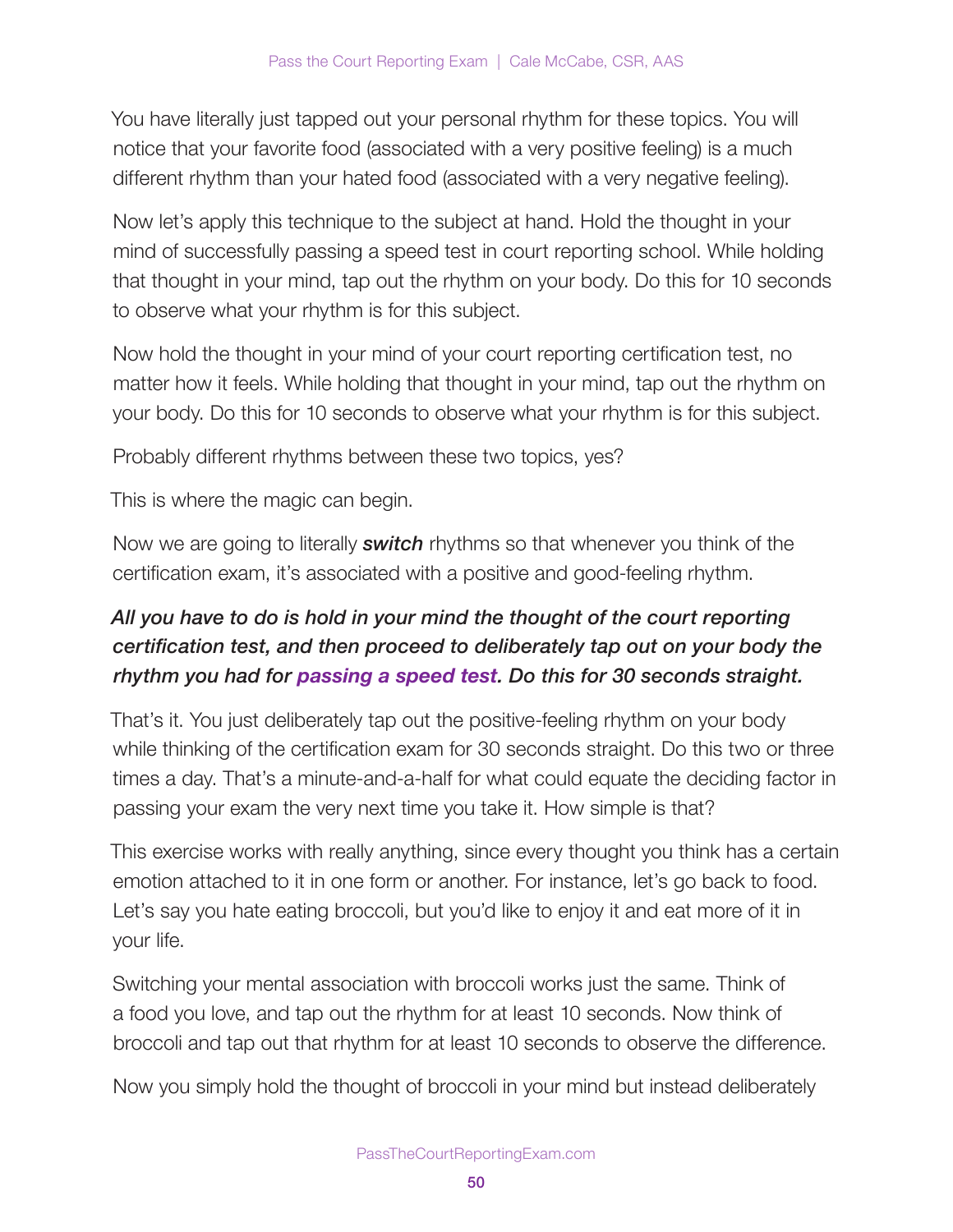tap out the rhythm of the food you love. Hold this tapping and thinking for 30 seconds. Do it twice or three times a day.

You may be eating and enjoying broccoli sooner than you think.

Even though this whole exercise might sound way too simple, maybe even a little strange, just try it. You have absolutely nothing to lose and everything to gain. This exercise costs you nothing, and can be done in private at any time of your choosing. This one technique can actually remove your fear and anxiety about taking the state test. To be no longer burdened by that fear will liberate your mind and emotions so that when you take the test, you are feeling good and on your way to passing it with ease.

If I had known about this technique while I was in school, I would have showed my entire class and have all of us do it together for just 30 seconds every day in class before we begin dictation. It's just too effective for all its simplicity, and 30 seconds is a miniscule investment if it means making me permanently unafraid of the test that will enable me to be a professional court reporter.

Try it.

Going back to the association game we discussed earlier, where someone reads to you a list of words and you react to them with the first thought that comes to your mind, you can also use this game to adjust how you feel about your certification exam.

Have someone read you a random list of words, with every other word being "the state test," or whatever the exam is called for you. The difference here is that with the random words, you can say whatever you like. But every time the phrase "the state test" is read to you, make yourself say something positive, such as "easy" or "I pass it" or "successful" or "conquered." If you do this game long enough, you will switch your association with the certification exam from something negative to something very positive or encouraging.

Some people have an easier time with psychological adjustment when it can be done with games. So after trying the rhythm technique, do this exercise, as well, with a fellow student or a friend to see which one works better for you.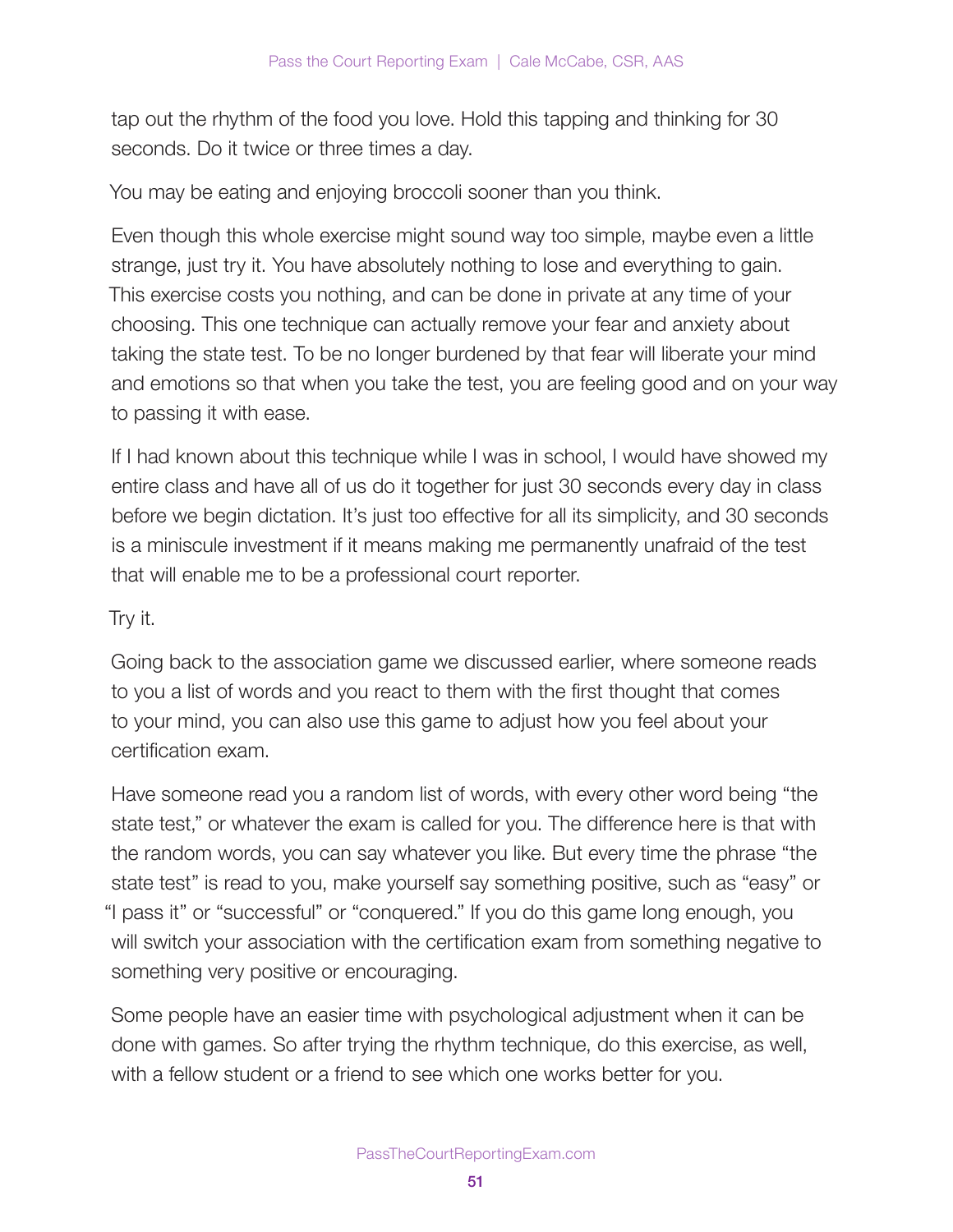## Mental Simulation

I had already qualified for the Texas CSR exam, and the weeks were counting down to when I would travel to Austin and see what I was made of. While in class one day, a teacher asked one of my fellow students how she felt about the upcoming test. She said she felt fine. All of the students became curious. She felt "fine"? How could this be?

She then explained that in order to help her prepare, she treats every five-minute dictation or speed test like she's right there at the actual certification exam. She lets her mind visualize and see the testing venue, imagining all the people around her testing, feeling that pressure, feeling that rush of intense writing, feeling like her passing this **one test** will enable to work forever as a court reporter. That's all she did to help her emotionally prepare – getting used to the feeling of the state test before it even came.

She passed the same CSR exam that I did.

Was she a better writer? She didn't seem to think so. She just did things a little differently than the other students.

Along the same lines of the "get it the first time" philosophy, simulating your testing experience can be incredibly beneficial. You won't have to experience the tension and pressure of the certification exam on the day you take it *if you already* practice how it would feel beforehand.

The mind is such an incredibly powerful machine. Convincing your conscious or subconscious mind of something makes it almost real. When you really hold the thought in your mind of, "Okay, this is it. I'm at the state test right now," eventually your mind will perfectly simulate exactly how you will feel and act as if you were actually there.

Every time you take a speed test, every time you take a five-minute dictation, treat it as though you are right now at the state test. Explore what it's like to really feel that. Do it now while it doesn't count. Do it now and understand what it's like to be in that situation before it is too late. The more you can get used to that situation, the more it won't be such a nerve-wracking experience for you when the day actually comes.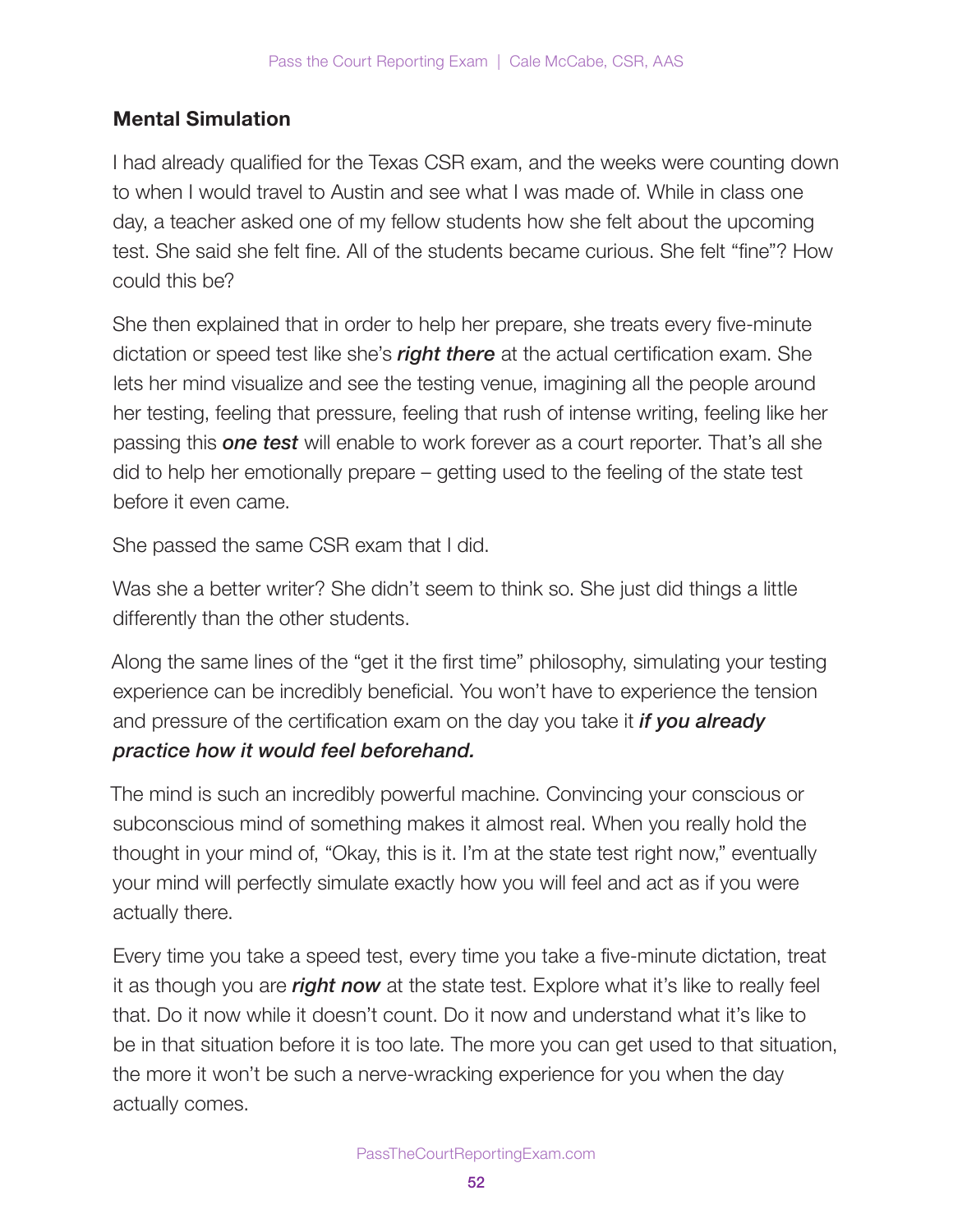Maybe it would help to have the experience described since you may have never been to the test before. Allow me to illustrate my personal CSR exam experience with as much detail as possible. You can then use that experience as a quick reference to visualize yourself taking the test and see what it feels like.

> In 2007, I was qualified to take the CSR exam at the University of Texas in Austin, Texas. On the afternoon of the test, I was walking around the university to find my way to the correct testing location. The sprawling campus never seems to end, building after building full of classrooms, hallways, and lecture halls. It's massive, and the layout of the facilities and correlating parking lots are almost confusing. This feeling of being a little lost pings inside me a sense of nervousness. But I choose to accept the feeling and let it go away in its own time. I'm just here to take the test; that's all.

> Once I find my group of classmates outside one of the college buildings, we all step inside to a vast hallway lined up with at least 75 oral- and machine-stenography students, all anxiously waiting to get inside and get this over with already. I set my machine bag and laptop bag down and just wait. I do breathing exercises to keep myself calm. I can feel the tension in the air. Everyone is waiting for this test that will either set them free to their new career or force them back into school for another four and a half months. I converse with my teachers who are present, trying to laugh as much as possible so I can loosen up and ignore the nervousness that seems to be all around me.

> Finally the double doors open and testers begin filing in to grab their seats. The lecture hall is almost the size of a small opera house. Rows and rows of seats are being filled up by students. Everyone quickly sets up their stenography machine (or mask writer), their laptop, and their printer, wanting the damn test to start already.

A classmate and I place ourselves in some center seats in the second row from the front of the lecture hall. Directly ahead of me on the stage is a long table full of the CRCB officers and administrators. Whenever they're not shuffling random paperwork around, their faces are all business, ready to facilitate this very serious test. I'm almost intimidated.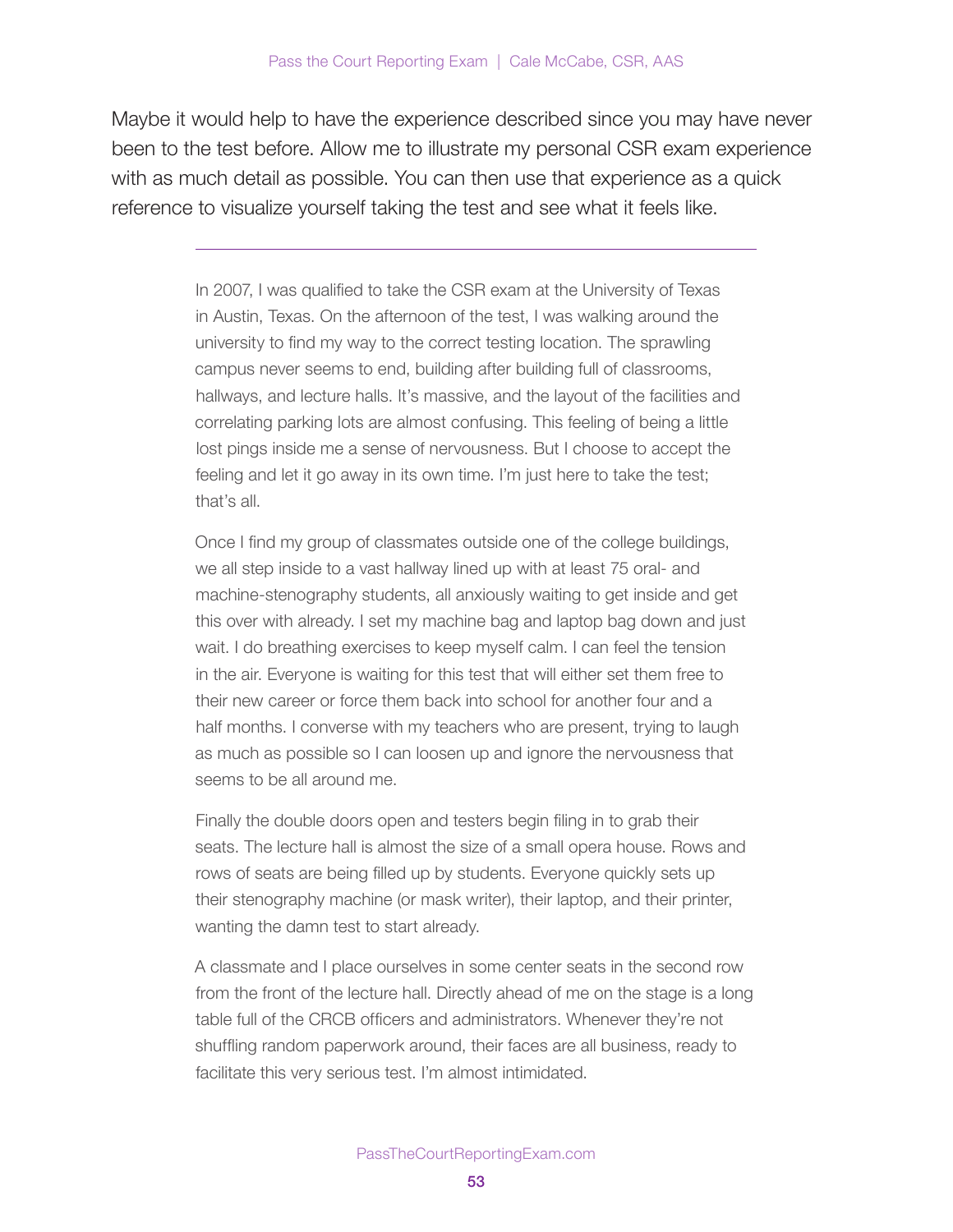A test "helper" comes around to every student, me included, and checks to see that our audio-recording capabilities on our laptops are completely shut down and makes sure our court reporting software is completely disabled for audio-sync. I show her how all of those functions are completely disabled for my laptop, and at first she seems doubtful. I have to show her my software again to explain how my audio-sync is truly inoperative. She finally accepts and moves on. It's like she didn't believe me. Man, they really don't joke around here at the test.

One of the CRCB officers, an older gentleman, walks up on stage and speaks to everyone casually, trying hard to lighten the mood. He makes a few jokes, goes over some rules and regulations, and then says we will start with some warm-up material to write to.

Over a large two-speaker PA system, they play three five-minute RPR test dictation audio; one literary, one jury charge, and one testimony. The dictations are extremely dense syllabically (as the RPR is famous for), and I can feel the frustration of my classmate next to me. After the dense literary dictation, my neighbor turns to me and whispers, "Well I didn't get any of that." I don't react. I choose not to entertain any thoughts or emotions that make me feel negative about my abilities. Yes, the warm-up material kicked my ass, but I didn't want to affirm that to myself. I just let the hard material be what it was, and I move on. Now is not the time for me to be negative or stressed.

It's time for the CSR testing material to be played. I can sense all the students lean forward in their chairs and mentally strap on their seat belts. It's go-time.

I breathe and relax as much as possible. I choose only to feel good, loose. Like a good Open Tester, I vow to offer no resistance, no matter what the dictation throws at me.

The literary portion of the exam feels like it's a pretty steady pace, but strange words are thrown in here and there since it's about the Boy Scouts of America, and there are several proper names of professional and national associations. These proper names are nasty, thick words, but I just have to plow through them best I can. If a word is just too esoteric or insane for me to spend time sounding-out, I just drop it and hope that the context of the surrounding words will help me remember what it was. For at least two of my dropped portions of the test, it works; I am able to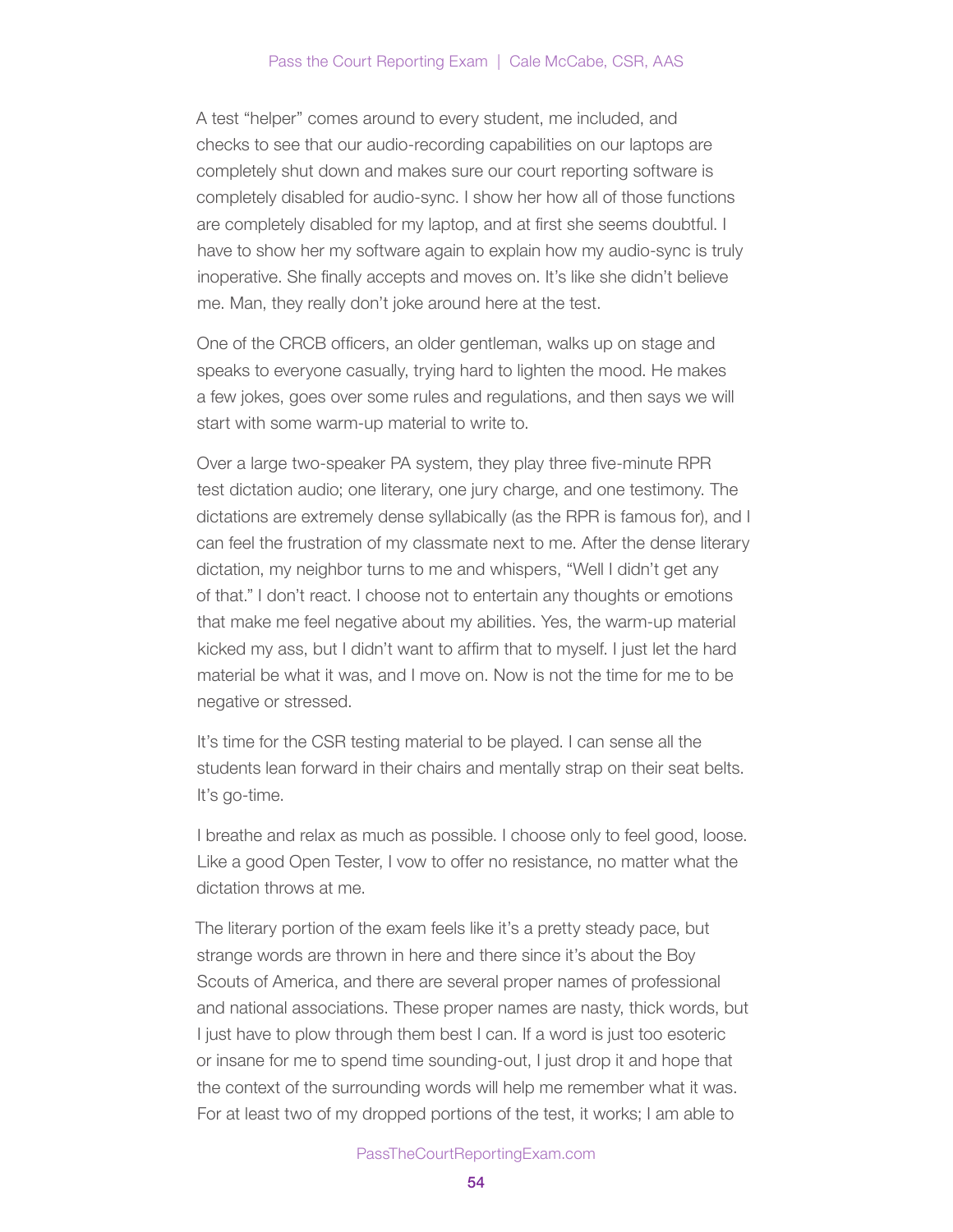remember what the terms were supposed to go there between the other words that I did write.

Now the jury charge dictation is played. Brief, phrase, brief, phrase – nothing new. The dictation material was so run-of-the-mill that I can't even remember what it was about. Whatever. I know enough briefs and phrases to stay right on top of every word. Boom. Done.

Then testimony is played. Even though I was as relaxed as possible for the previous two portions, I straighten my back and shift forward in my chair. This is it, the one part of the test I really need to focus on. I feel nervousness, but I take that emotional energy and let it make me write faster, more intensely. I stay on top of every word and try my best to never fall behind more than four or five words.

The longer this part of the test goes, the more my mind-chatter begins to surface, saying things like, "Oh my God. I'm actually getting this." I readjust my mind-chatter and focus on the dictation. My strokes are strong, fast, and as clean as possible. I notice that my hands and fingers are shaking in between strokes. That's normal; it's just nerves. I accept the fact that I'm nervous. That's just more energy I can use to make me writer faster and harder.

The testimony ends and I almost wake up from a daze. It's over? I had such an overabundance of emotional energy and was so focused on writing intensely that I almost forgot where I was.

I then begin to transcribe and edit all of my notes. Since I am using court reporting software (the free student version, thank God), I am able to simply dump my notes into the program and just read through the English translation and edit on-the-go.

I pore over every sentence and try my best to make sure my punctuation is executed with ninja-like accuracy. Three semesters of Court Reporting English is really coming in handy right now, and I am grateful.

In one hour I am finished editing and raise my hand. The test helper comes around and gives me clearance to print my test. My printer, as it turns out, is extremely loud. The student in front of me turns around while I'm printing and gives me a look. I quietly mouth "I'm so sorry." I feel terrible that my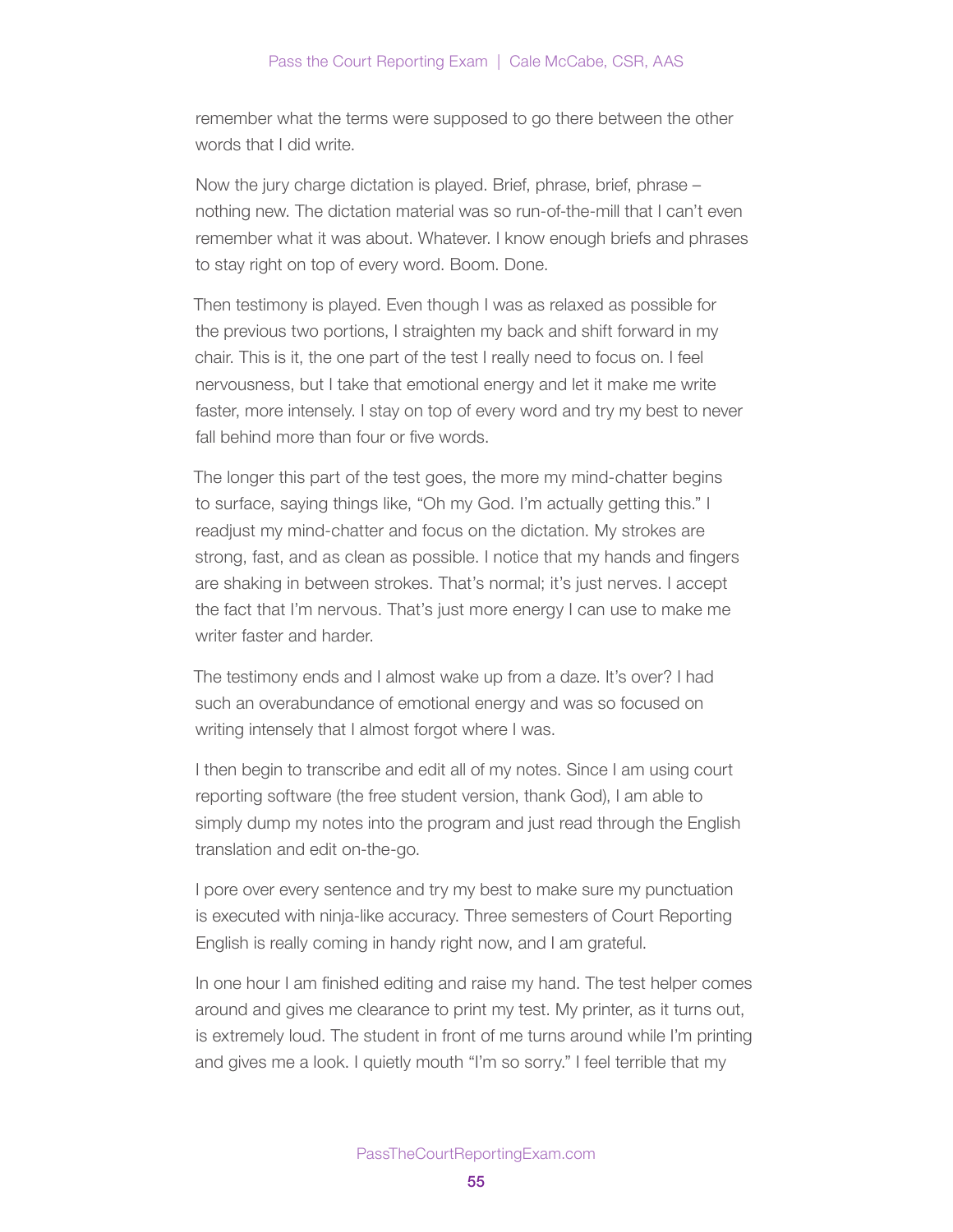little printer is right now being the mechanical equivalent to a one-monthold newborn.

The tester tells me that I am free to leave and come back for my equipment once the next two hours are finished. I leave and hang out in the hallway with my teachers. I tell them I feel good about the test. I don't  $known$  if I got it, but I sure do feel good about it.

Now, that is just my testing experience. Every state's test is different. Hell, even in my state things are done differently with each passing year. But the emotions, the mental back-and-forth, the reactions to dictation, all of that will be the same no matter where you are testing. If you apply the techniques in this book that really work for you, your testing experience will be hundreds of times smoother than the above experience you just read.

Take anything out of the above story that stands out to you and apply those emotions into your mental simulation of your state test. Prepare now for what it will be like later. Do not underestimate the power of the mind's ability to visualize. Simulate the test experience as much as you can, every day. That way, the real certification exam will be just another day. You've been through it before (in your mind), so it's no big deal.

That's what the purpose of this technique is and what you're striving for – for the court reporting certification exam to be **no big deal**.

Next, let's get into your specific bad habits during testing and how to conquer each one.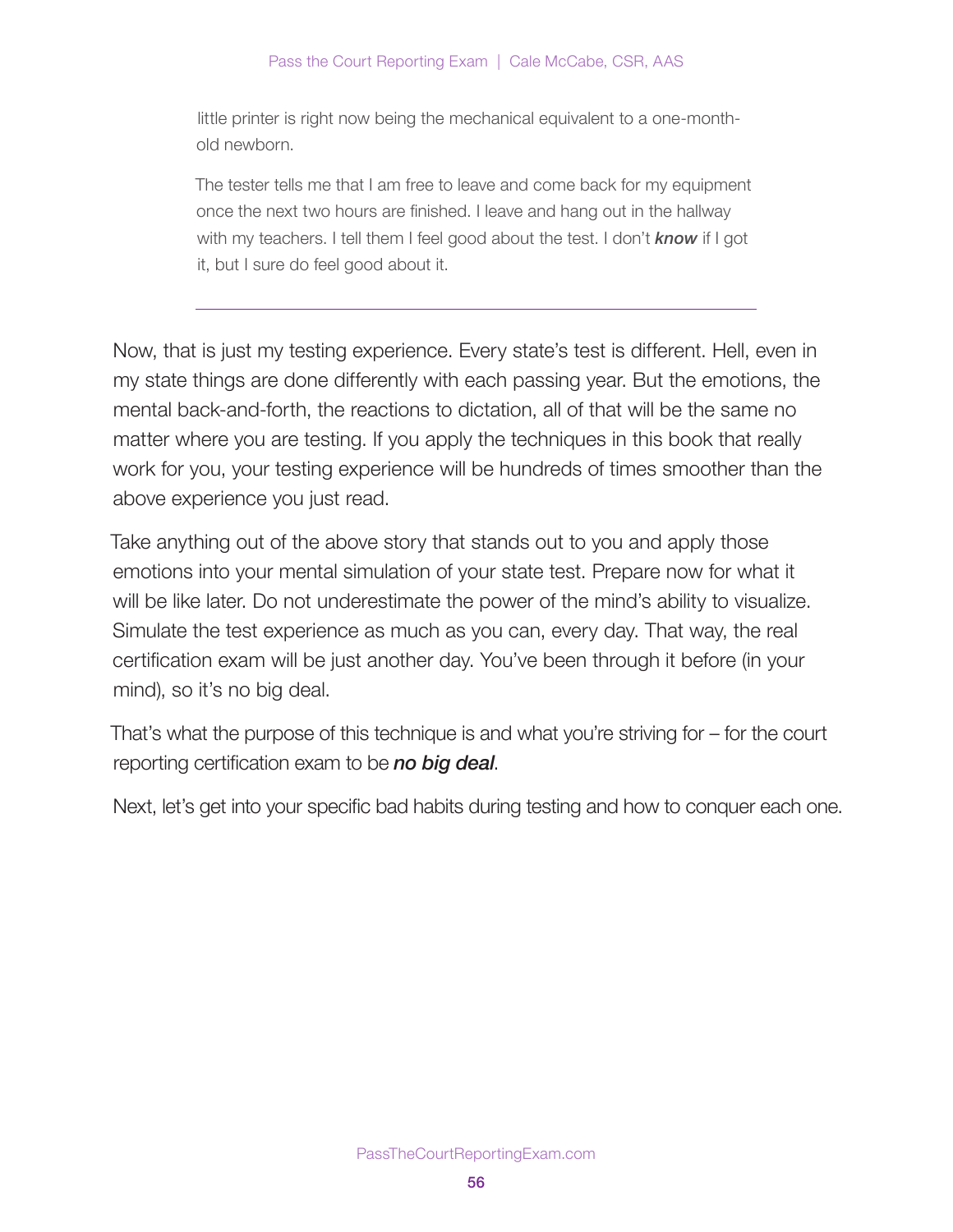# Bad Habits During Testing

There are so many things that can happen during a dictation test, most of them unhelpful to your chances of success. I can't count how many bad testing habits I had to drop in order to be even close to ready for higher-speed exams. If any of these bad habits apply to you, use the following techniques to conquer them. Your test scores will thank you for it.

## Reacting to the Dictation

This one seems a little obvious, but it's just as internal as it is external. We all know the students that hear a hard test and then make a big deal out of it. Some might dramatically throw up their arms and go "Oh my GOD. What the heck was that?!" Some may shake their head with disapproval or with disgust for the person who wrote that awful test. Some may talk to the person next to them and affirm how bad it was.

These are the **external** reactors. They're simply acting out what they're feeling inside.

And then there is everyone else, who may be reacting *internally* (like I did for the longest time). Both forms are just as destructive to your ease of mind; it's just that one form is louder than the other.

The problem with reacting to any difficult dictation is what you are affirming to yourself behind the scenes of your thoughts and feelings. If you react negatively to material, you are reinforcing the idea that you did not get it, that your abilities were not enough to accurately record all the words, or even 95% of it. This is to be avoided. You don't need those kinds of thoughts running through your system. Why? Because these thoughts and feelings are not helpful to you and do not make you a better writer.

## HOW TO DROP THIS HABIT

In any situation, if you are taking a super-hard or super-fast dictation, just let it be. Acknowledge and accept that it was hard. Acknowledge and accept that you did not get it all, or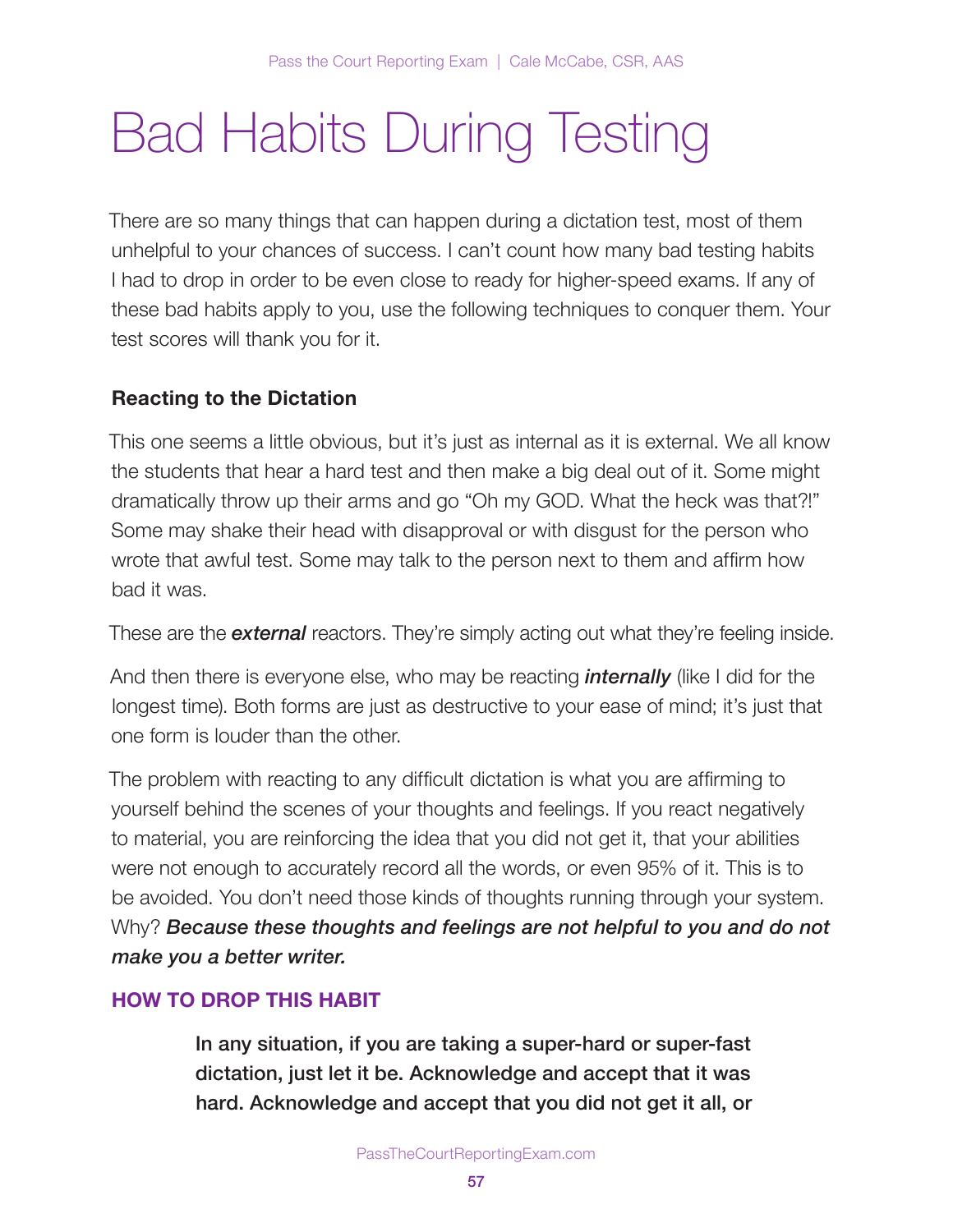95% of it the first time you heard it. It's okay. It's just one dictation. There will always be more. Don't let a random string of words that lasted five minutes convince you that are not good enough to get it all. You are in charge of your success, not the dictation. Non-resistance and nonreaction is the name of the game. Pay attention to the good; ignore the bad that is out of your control.

"…and most importantly, don't start thinking about how well you're doing as that's a sure fire way to lose it and crash and burn. Just write the words as you hear them, tune everything else out, and stop writing when you don't hear any more words."

Michael E. Miller, CSR, FAPR, RDR, CRR

## Mind-Chatter

This problem seems to be ubiquitous with all court reporting students, myself included. Mind-chatter is not a problem, just a symptom of the nature of the human brain. The mind is a thought mega-factory. It doesn't often stay quiet. The mind always needs new problems to solve, recollections to savor, things to imagine, or things to ponder. It loves to be on and the center of attention at all times. That's just its nature.

But, as with the reaction habit we just discussed, you are ultimately the one in control. The mind is **your** tool to be used however you see fit, not the other way around.

Mind-chatter during dictation can happen for any reason and at any point. Some people pay attention to their mind-chatter in the beginning of a test. Thoughts could be something like, "Okay, here we go. I can do this. Well, I hope I do this. I need to pass this test so bad. Oh shoot. What word was that just now?"

Some people pay attention to their mind-chatter in the middle of the test. Thoughts could be something like, "Oh my goodness, I think I'm really getting this. This is so exciting! If I could get this test, I could move on to the next speed. I wonder what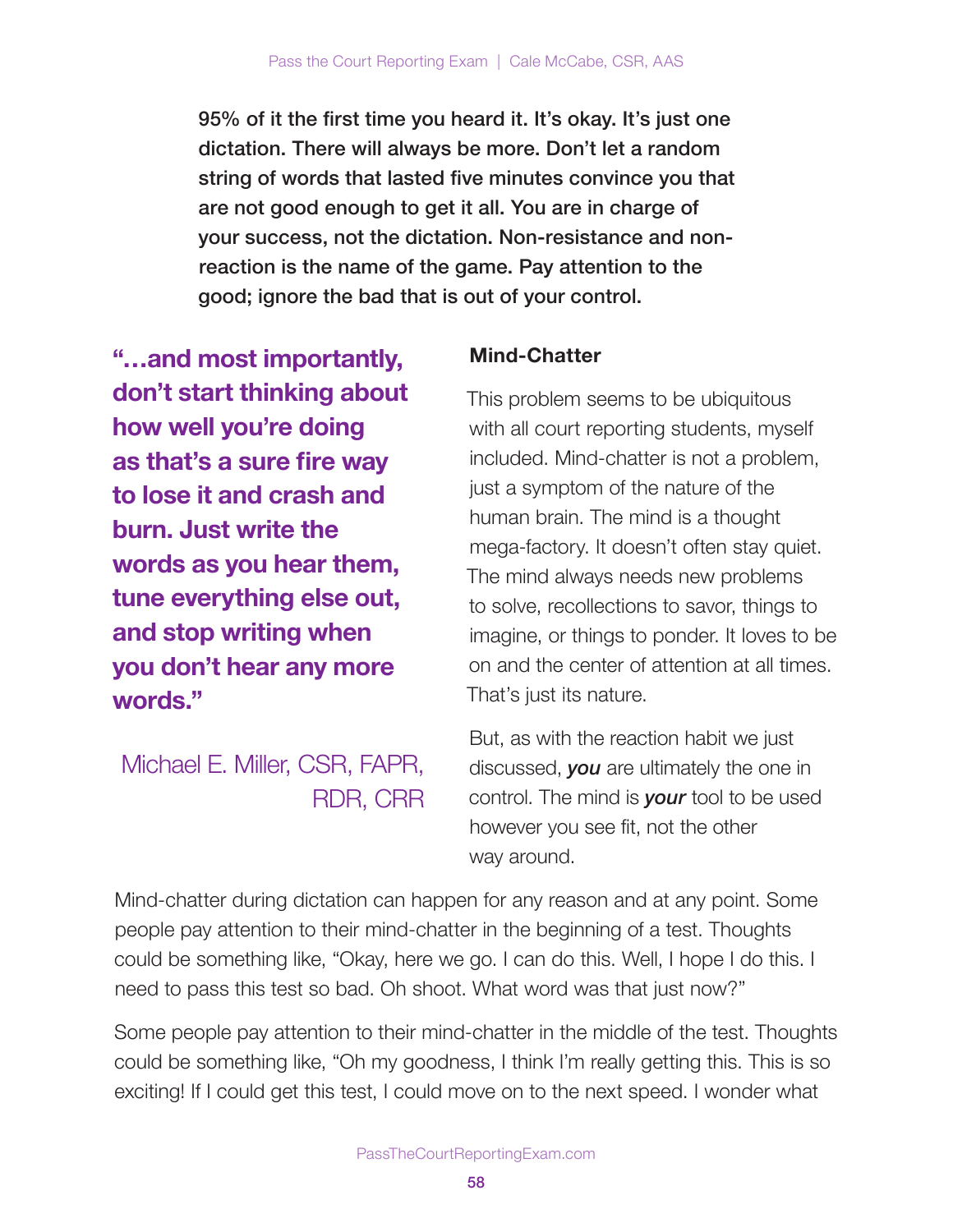the students are like in that class. Oh shoot. What word was that just now?"

Some people pay attention to mind-chatter at the end of the test. Thoughts could be something like, "I just have to finish strong. Come on, I can do it! I can't let my writing suck at the end of this test. I've got too much of the words already. I really hope I can get the rest of this. Oh shoot. What word was that just now?"

Even working court reporters find themselves mentally drifting during depositions or courtroom proceedings. If staying distracted hurts their writing more than help, then they have to refocus on what's being said and stop the mental merry-go-round.

Take a breath of relief. The solution to this habit is remarkably simple.

## HOW TO DROP THIS HABIT

If the mind's nature is to think and talk and think and talk and think and talk non-stop, then the first solution isn't necessarily to **stop** the thinking. That would be fighting the mind's nature, and fighting your internal nature costs a lot of energy and focus – the same energy and focus that should be used for your test. Notice throughout this chapter I have used the phrase "pay attention" to mindchatter. Whenever you notice your mind-chatter, that's exactly what you're doing – noticing it. You don't have to shut the thoughts off. You just have to put your attention back on your testing, back on that feeling of focus and intensity. Simply readjust your focus every time you notice it wandering off. Pay attention to the test instead of paying attention to the mind-chatter. It's just a simple matter of gently guiding your attention to something else. Asking to turn off your thoughts is like asking you to NOT think of a pink elephant. You just thought of a pink elephant, didn't you? The mind is an inclusive device. Throw a suggestion at it, and it thinks about it, even if it's NOT to think about something or not think at all. And if you command it to focus on something different, it does just that. Telling your brain to NOT think of something makes it...well, think of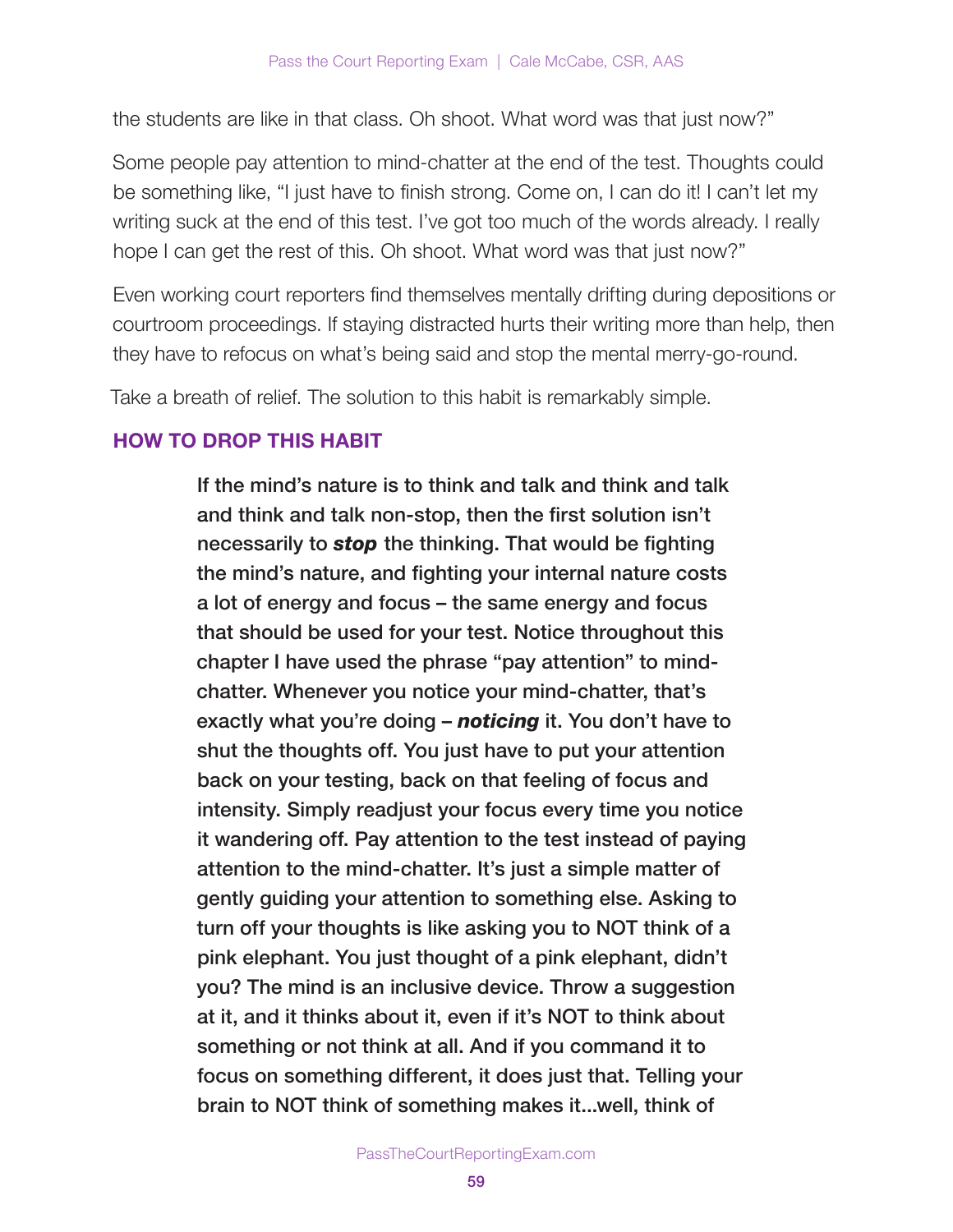something. But, if you truly want to shut off the thinking process (students of meditation should already be good at this) and completely eliminate any possibility of mindchatter, then you'll have to be more assertive than just gently redirecting thought to the moment at hand, as we just discussed. In order to turn off the brain and its obnoxious stream of distracting thoughts, command it. Think with strength "BRAIN, SHUT OFF NOW." You can even say it out loud or whisper it to yourself quietly. Be assertive, be certain, be confident. Your brain is **your** tool, and can be under your control if you really want it to be. Keep commanding it to shut off every time mind-chatter bubbles up in your mind, and it will eventually stay quiet. This method takes some persistence, so don't give up if you really want to shut down thought for your test.

## Giving Up

We've all seen it – a student was just so close to getting the test. But then they get so angry and frustrated with how much they fell behind the dictation that they just take their hands off their machine. Yes, they're pissed off – and they have every right to be. But what they may not realize is that continuing to write, even after the realization that they failed, helps them more than hurts them.

It's hard to ignore strong emotions, especially since they can dramatically alter your physical state. For instance, if you get extremely angry, your heart-rate quickens, your blood pressure rises, and your muscles become tense. If you get very relaxed, your heart-rate decreases and normalizes, your blood-pressure lowers, and your muscles become loose. Something as simple as an emotional outlook can completely change how your body functions. This phenomenon makes ignoring strong emotions almost impossible.

We've all been there. Any court reporter can completely sympathize with the anger, disappointment, and despair of failing a dictation test – especially when you really need it.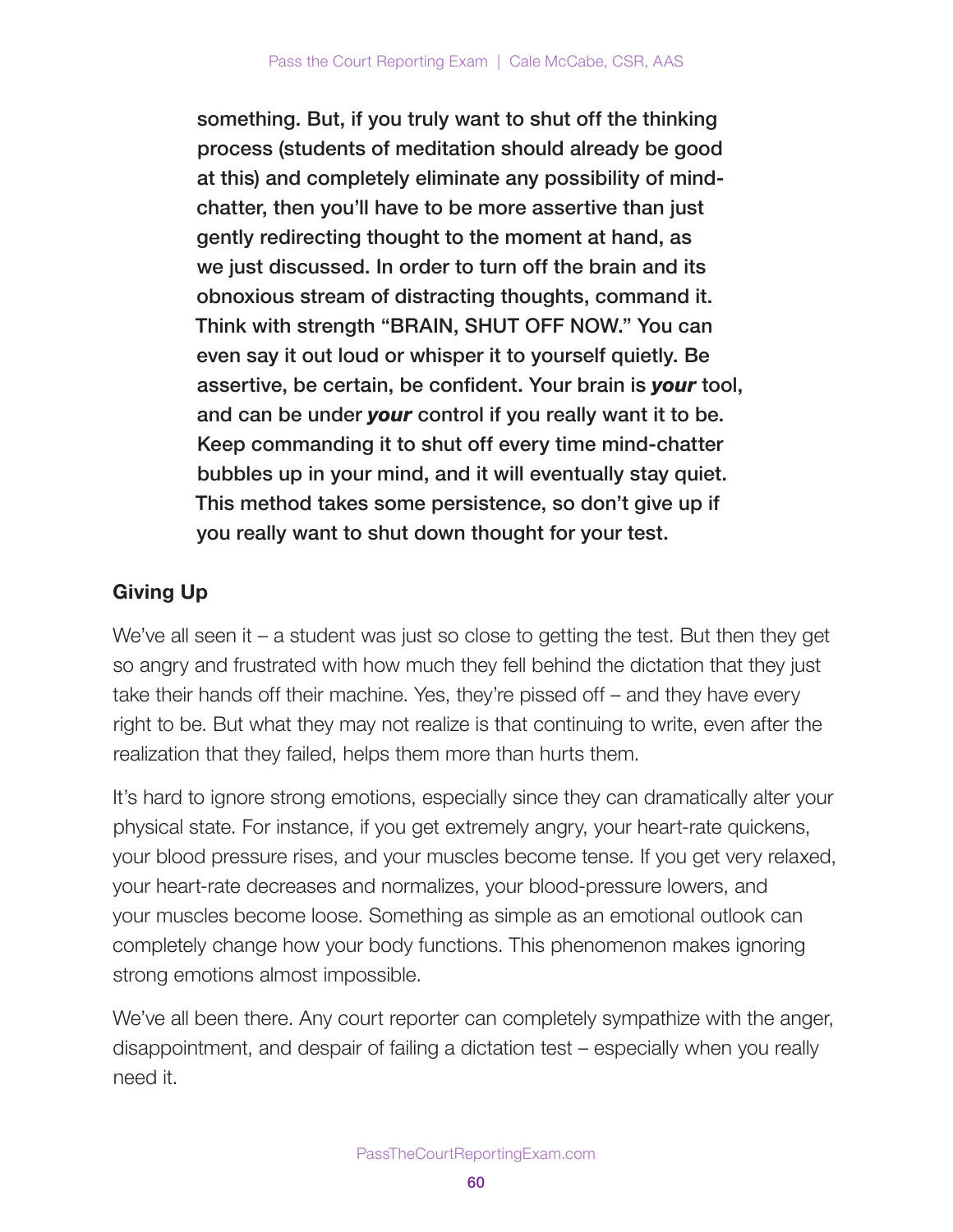So, when you get flustered that you blew a dictation test, your first reaction is to probably totally give up and quit writing. What's the point, anyway? In this instance, the point is to keep writing because that's what court reporters do. They keep writing. It's time to emulate what actual court reporters do, because that is what you are striving for – to be an actual court reporter. Court reporters don't throw up their arms when proceedings are getting tough, whether they're achieving 95% accuracy at that moment or not.

Why not do what court reporters do now? That's what you want to be, isn't it?

I know this sounds harsh, but it's really just blunt. You have to keep writing. You just have to. Giving up and then continuing to pout, fume, or stay angry about the dictation doesn't help you at all – continuing to write **does**.

"I've also learned to be confident in my writing and trust my steno notes. If a word or phrase gets dropped during dictation, it's so important to keep going...try not to let that small drop ruin the entire test."

## —Jodi Cardenas, RPR, CPE, TCRR, CSR

## HOW TO DROP THIS HABIT

Keep writing. I don't care how mad you are. Just keep going. You are training to be a professional machine writer, and professional machine writers don't just stop writing when it gets tough. If you want, slow down your writing pace/rhythm so that you won't feel as pressured to finish off the test that you did not pass. Make the situation a little easier for yourself so that you're not angry and stressed. But whatever happens, don't stop writing. Ever.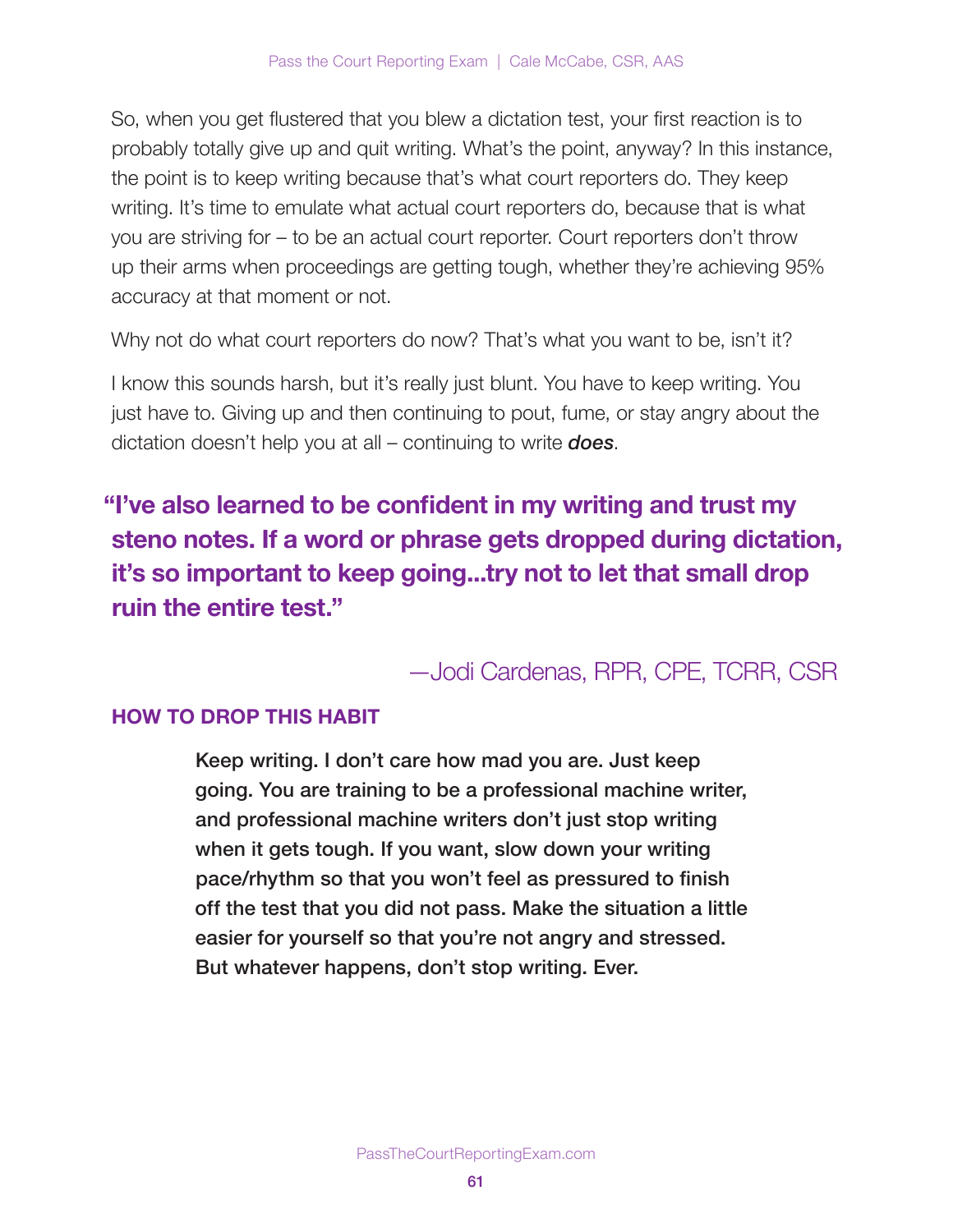## Underperforming on a Certain Part of the Test

While in my middle speed classes, I remember one day a student commenting after the end of a dictation test, "I always crash at the end." Other students around her started nodding in agreement. Whether it was due to nerves or mind-chatter, she felt that the end of her tests suffered the most.

Do you notice that you tend to wreck on the first two minutes of a speed test? Perhaps your writing suffers right in the middle two minutes of the exam? Or maybe your writing suffers on the last two minutes of the test? For me personally, I had difficulties with maintaining in the middle of the test. I realized that I put the necessary pressure on myself in the beginning and end to write sufficiently but tended to relax during the middle.

If you feel unable to tell which part the test you are weakest at, the next five tests you transcribe, notice which section has the most errors, drops, or bad strokes. Is it the first third of your transcript, the middle third, or the last third? Five tests should give you a good-enough average to clearly see which part of the test you are underperforming on, if any.

## HOW TO DROP THIS HABIT

The quickest way to eliminate this problem is to bring your awareness to it. As was just discussed, transcribing five tests and then looking through all the errors will help you see which part of the test is weakest. However, you may already know if it's the beginning, middle, or end that suffers the most just by noticing how you write and/or feel during that portion. Once your weakest part of the exam is in your awareness, you can begin to focus on whatever solutions you need for that part. If you are relaxing too much at a certain point, begin to apply a healthy amount of pressure on yourself when that part of the test comes up to keep your writing sharp and intense. If you are suddenly flooded with mind-chatter at a certain point, begin to practice the attention shift or brain-shut-off techniques discussed earlier to keep your focus where it needs to be.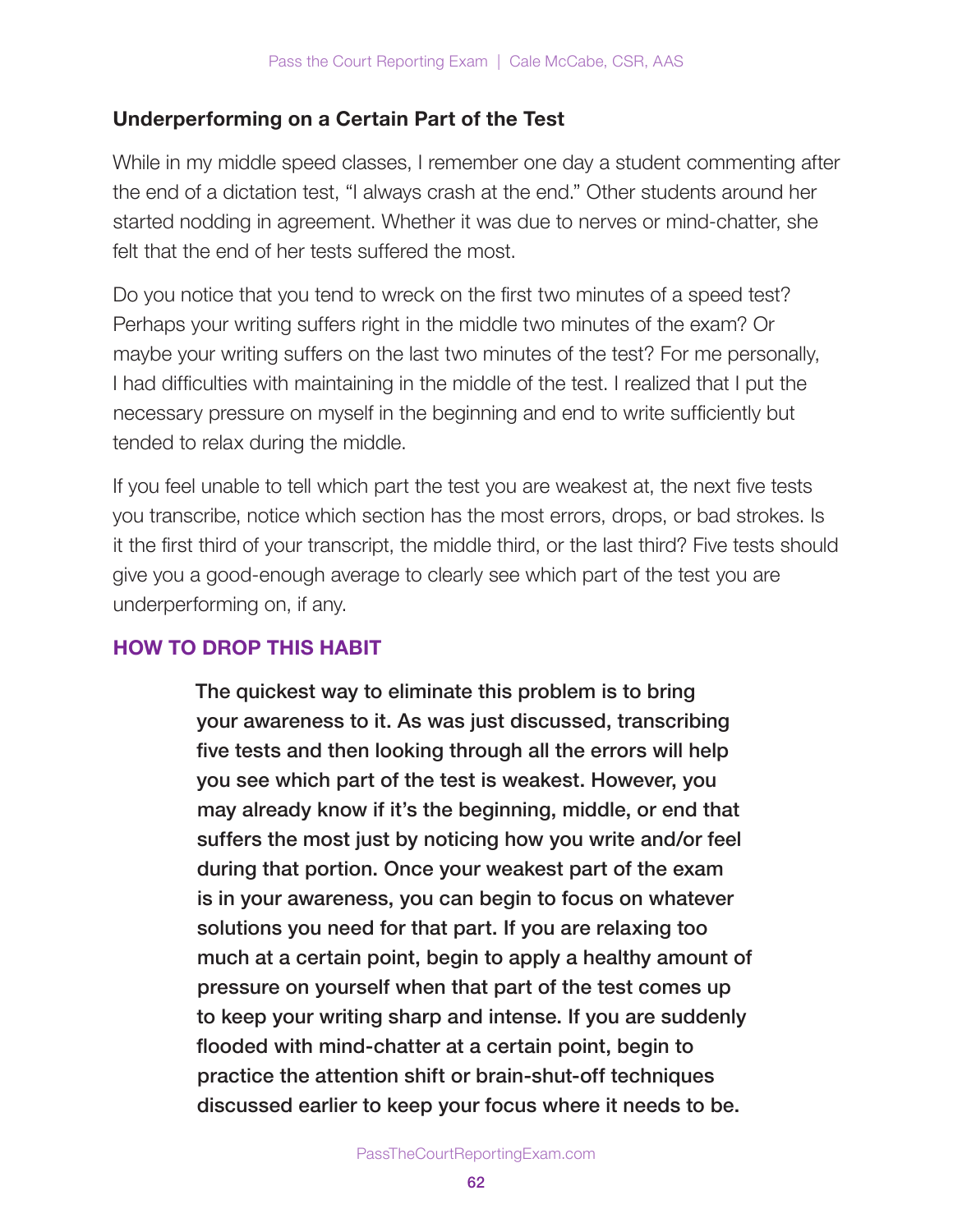If you are overcome with nerves on a certain portion of the exam, apply the calming techniques that are taught in the next chapters as needed during testing. The student in my class who brought up always crashing at the end of the test was already 90% there to solving her problem – she was already aware of when her performance suffered during that five-minute dictation. All she had to do from there was find the technique that helped her raise her performance, depending on the problem.

### Treating the Test Differently Than Any Other Five-Minute Dictation

After learning the "get it the first time" philosophy and the mental simulation technique, this one seems obvious. But this problem still persists if you treat any dictation test differently than any other five-minute dictation. If you notice yourself putting more pressure on yourself or applying more intensity and focus for a dictation test, yet you are not doing these things for any five-minute dictation you hear, then it's time to change that.

You want to get used to writing to every five-minute dictation like your life depends on it. This kind of mental conditioning is the absolute fastest and simplest way to reduce all intimidation of the certification exam, which significantly and automatically raises your performance when the time comes to test for your license.

## HOW TO DROP THIS HABIT

Any five-minute dictation (a test or not), whether it's in class, in your practicing session, or in any other situation, must be considered in your mind as critical. Treat this five-minute dictation as if it's the state certification exam, and strive for 95% accuracy the very first time you hear it. Picture yourself at the state test at that very moment; get used to that feeling. If you condition yourself to this kind of pressure now, your actual certification exam will feel like just another day. It is said that it takes 21 days (three weeks) to learn or drop habits with consistent, conscious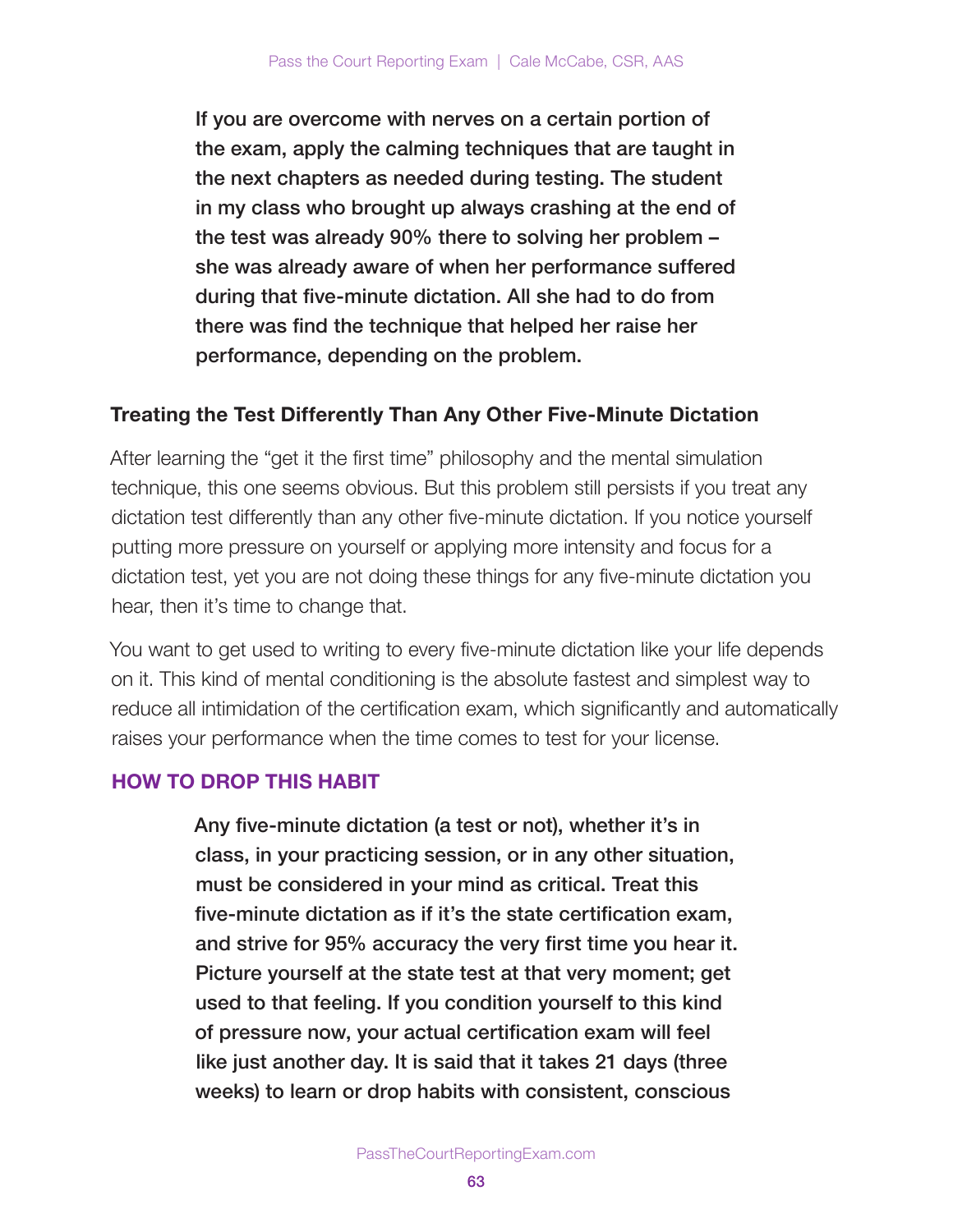adjustment. I would agree with that, just as a very general rule. However, it's important to adjust your habits in baby steps. Taking extreme action to drop or learn new habits won't last long since that size of adjustment is more uncomfortable.

It's easier to accomplish any goal (or learn/drop habits) in tiny, manageable steps. If any of these solutions to dropping bad testing habits seem like massive feats to you, break them up into more manageable, bite-sized portions. Then scale up your efforts as the baby steps become easier and easier.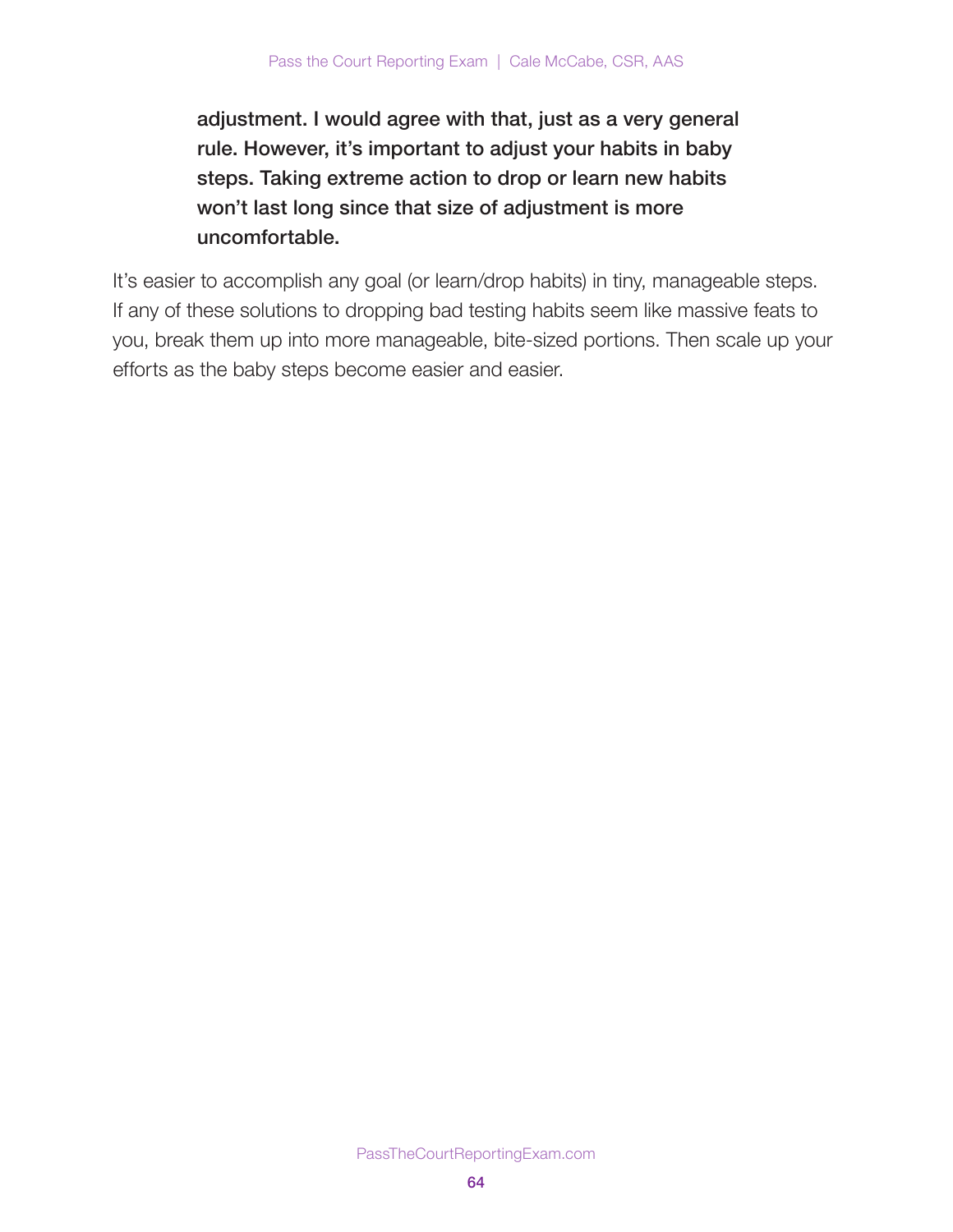# Using Calming Methods

"Nerves getting in the way seems to be one of the top reasons preventing students from passing the CSR exam. One can practice as much as possible, but when it comes time to take the actual exam, I truly believe that staying as relaxed as possible is key. I believe that…getting a good night's rest before exam day, and staying as calm as possible are the best ways to guarantee success with passing the CSR exam!"

## —Karen Goh, CSR

Many of the techniques described here in earlier chapters have already addressed how to drastically reduce nerves, test intimidation, and unhealthy distractions in order achieve a perfect emotional state to pass any certification exam. However, I completely sympathize with people who still need something more to calm them down in testing situations. For whatever reason, some need heavy-hitting techniques to keep the anxiety under control and out of the way.

If you are one of those people, you are not alone. Here are some techniques you can employ to keep your mind at rest and your nerves to a minimum.

## Breath Control

Any physician will tell you the necessity of oxygen flow in your body to keep yourself in homeostasis. Breathing is not only essential to living; it's also the key to keeping your mind and body at ease no matter how much stress you are experiencing in the moment. What's so ironic is that so many of us, myself included, do not understand how to properly breathe and control our breath.

The more oxygen you flow into your system with a slow, steady pace, the more relaxed you feel. There are also breathing exercises that take your high levels of tension and release it. Your breathing is crucial to your sense of balance and well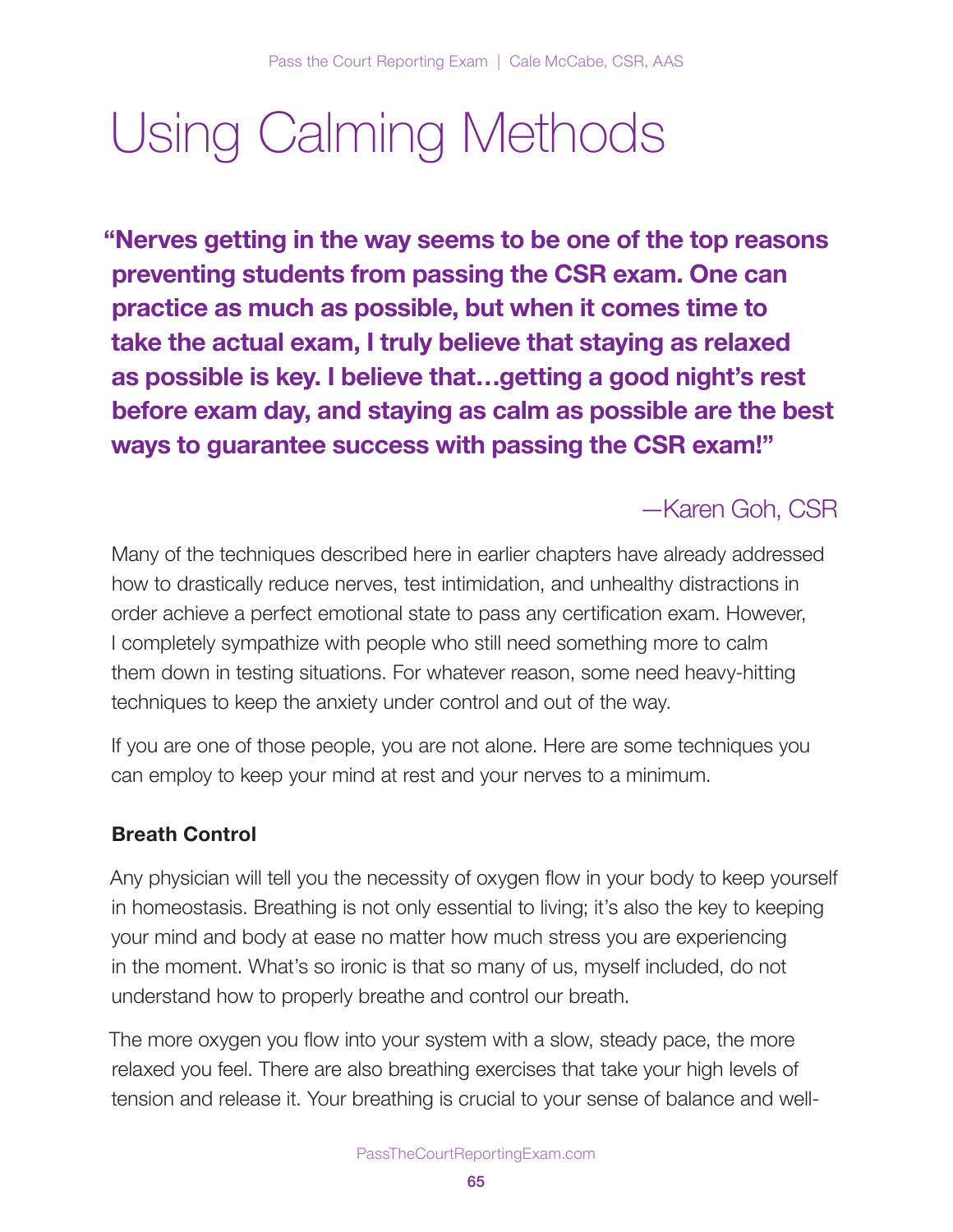being. Learning how to properly breathe or control your breath can make all the difference in how you feel.

**Steady Breathing:** If you find yourself holding your breath during dictation – which is a HUGE no-no – then practice steady breathing until it becomes habitual. As you're listening to dictation, think to yourself the words "Breathe in," which will cause you automatically to inhale (remember, the brain loves to take suggestions and just go with it). As you feel properly filled up with air, now think the words "Breathe out." Doing so will cause you to release your breath. All you have to do is think those thoughts of breathing in and out – the rest is taken care of for you by your mind as it turns the suggestion into a reflexive action.

Develop a slow rhythm between your "breathe in" and "breathe out" thoughts. Experiment between breathing in through the nose or mouth and breathing out through the nose or mouth. For most people, breathing in through the nose and breathing out through the mouth is most effective for maintaining proper air flow.

Focusing on your breathing during any dictation is monumentally helpful to you. While I was in my speed classes, I had such a terrible habit of holding my breath during tests. This just creates more stress as your body is not getting the steady flow of air it needs to maintain balance. By prioritizing your breathing, you guarantee your mind and body a state of ease that is necessary for passing any intense exam.

**Relaxed Breathing:** If you are looking for a breathing exercise that specifically helps your entire body relax, then this can be accomplished just as easily as maintaining your breathing rhythm.

Whenever you feel high tension, stress, or just want to release thoughts that are making you feel uncomfortable, do this simple exercise. All you do is take a **very** deep breath in (through your nose, preferably) and then hold that air for a few seconds. After holding in the air, let it all out very slowly (preferably through your mouth). You will notice a wave of relaxation wash over you, and you may feel your extremities tingle a little. Keep doing this technique until you feel as relaxed as you want to (just shy of falling off your chair and going to sleep).

Some people like to think a certain thought as they slowly exhale, such as "Let it all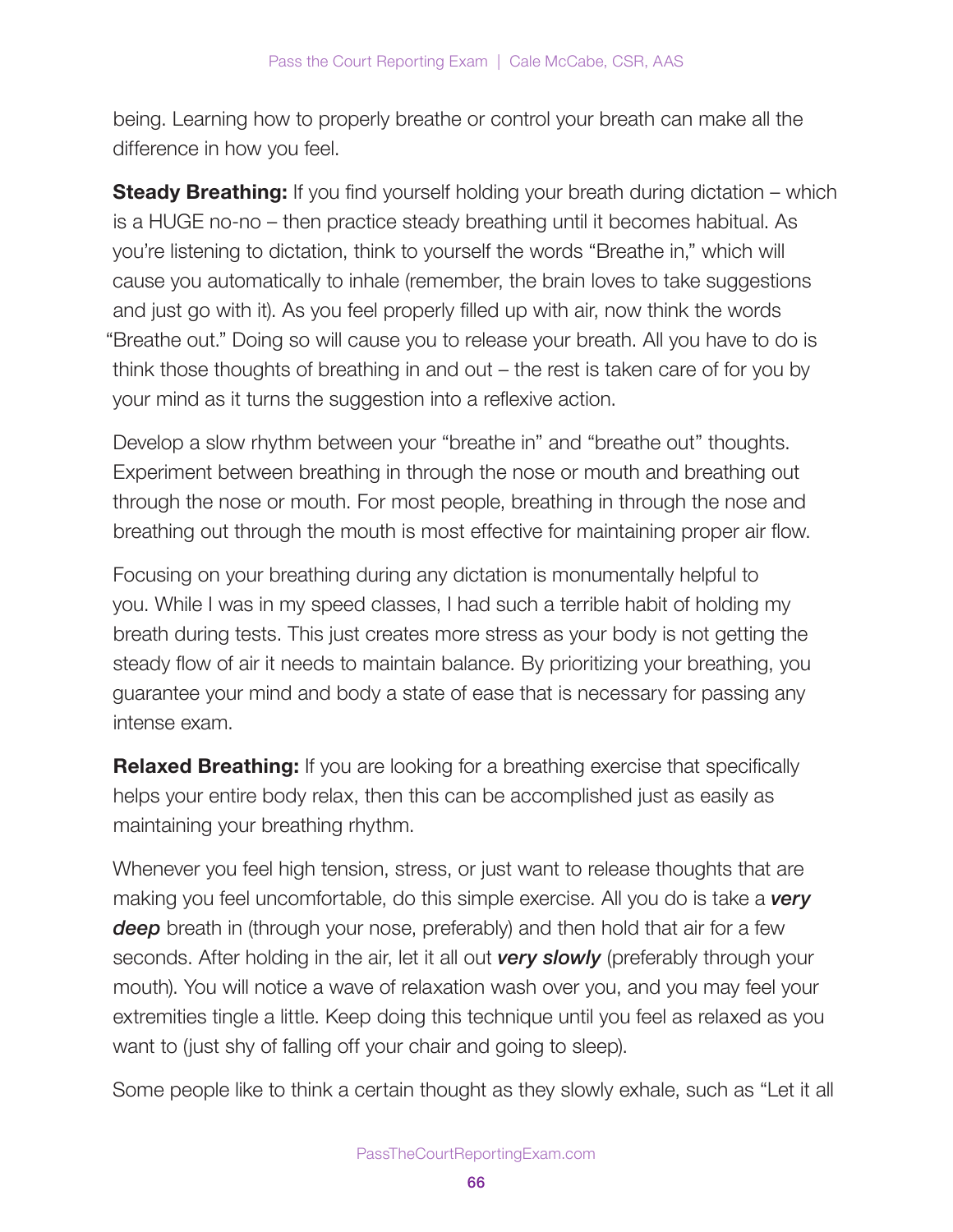go," or "Let the thoughts go," or "Just relax." If you find that thinking certain phrases during the slow exhale enhances your experience, then by all means do so.

Try not to do this relaxation exercise while driving or operating any heavy machinery. It's important to pay attention to your surroundings in those situations, and relaxing too much may make you unaware of what's going on around you. In all other situations, though, go for it. Use your breathing to calm you down, as often as you want, throughout your day.

### Self-hypnosis

When my brother and I discussed techniques that helped me with the CSR exam, I mentioned to him how I used self-hypnosis to keep me calm, auto-suggest myself into successful situations, and to generally program my brain into ways that benefit me. He became intrigued and asked if he could borrow my book. After applying the techniques in the book for a few months, he passed his very next exam.

I asked him what specifically he did to use hypnosis to help him. He explained that he set up a "trigger word" that he would use whenever he wanted to instantly relax and be at peace. He used self-hypnosis to set up this trigger word to work with his subconscious. Afterwards, whenever he was out in the world or taking any sort of test, he would just have to say the trigger word to himself and then experience a calm sensation wash all over him. It kept him at ease during uneasy situations, such as the Certified Shorthand Reporter certification exam.

Using hypnosis to set up "trigger words" like these is just one of many incredible uses. Self-hypnosis is completely safe and all natural. Nothing is required to safely practice hypnosis except for a place to lie down (or anywhere the body can be generally relaxed) and at least 10 minutes. Don't let the concept of hypnosis scare you. Once I educated myself on the subject, it actually turned out to be very interesting and whole lot of fun.

The book that I personally recommend is **The Complete Idiot's Guide to Hypnosis** by Roberta Temes. Even if you know absolutely nothing about hypnosis, this book takes you through the whole process and gives you a very well-rounded explanation on the topic in its entirety. This is the very same book I had lent to my brother.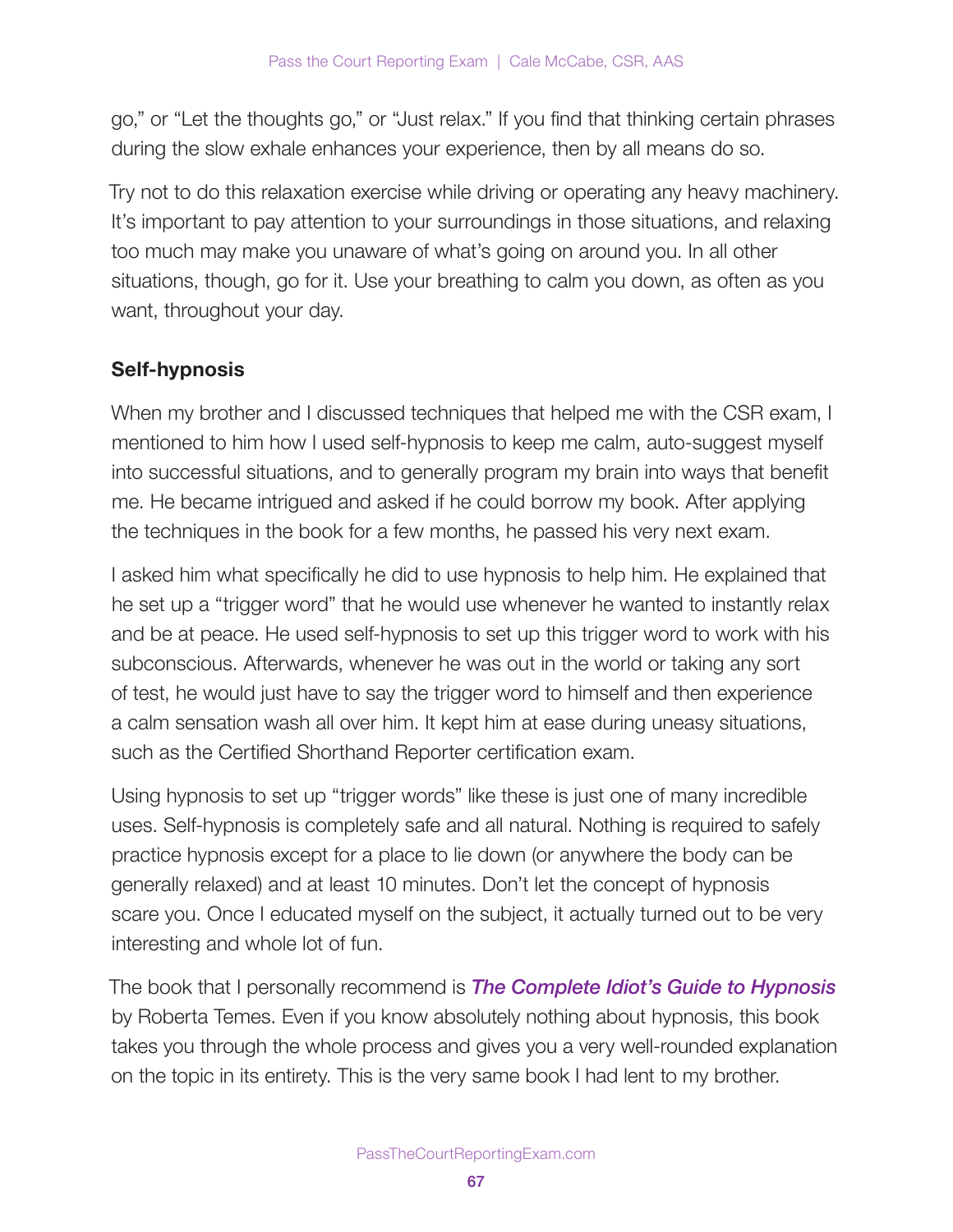You can use self-hypnosis to suggest to yourself your success with the certification exam. You can use self-hypnosis to set up trigger words or trigger situations that then enable you to feel or experience certain things. You can use self-hypnosis to convert your subconscious from fear-based thinking into success-based thinking. All this and more can be safely done with self-hypnosis.

I know this idea may sound strange, but it's incredibly effective.

### Tension Relief

While I was in my middle speed classes, I started to notice that my neck became more and more stiff with every passing day. I even had little protrusions surfacing on the back of my neck. It turns out I was carrying my tension and stress in my neck (these days I tend to carry it in my jaw).

Training for court reporting is tough. Eventually you will experience stress and tension as you move up your speed and begin to train for the state certification exam. This is natural. If court reporting were easy, everyone would be doing it.

Become aware of where you carry your tension or stress. Become aware of how you act when you are perpetually stressed out. Do you tend to eat more when stressed? Do you get angry when stressed? Do you become destructive when stressed? Do you get stiff in certain parts of the body when stressed? Do you experience pain or discomfort in certain parts of your body when stressed?

Becoming aware of how you carry your tension is the first step to getting that tension fixed. I would recommend a receiving a professional full-body massage every three to six months while training to be a court reporter (and even more often when you actually are a court reporter). If you are uncomfortable getting a full-body massage, then just have the part of your body that carries tension massaged. In my case, I would have gone and gotten my neck and shoulders massaged to relieve that tension. I would have also gotten my hands massaged since those are my main tools for court reporting.

Be good to yourself. Find ways to relax and relieve the tension. Earlier in the book I said that the techniques in this book should be applied six days a week. That is because you should always have one day to yourself to do whatever you please. It's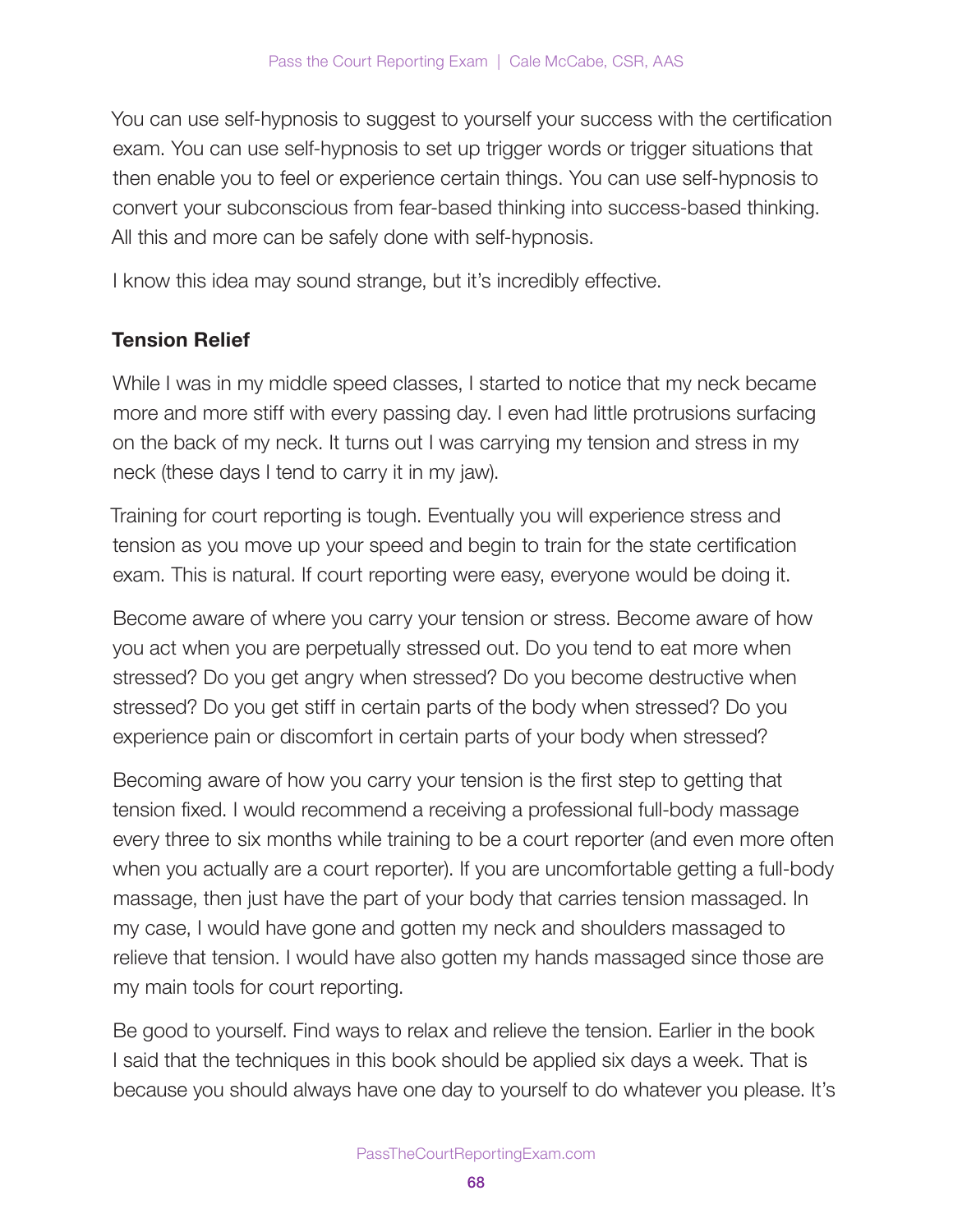important to separate yourself from the grind for at least one full day. Even health trainers recommend having one "cheat day" while maintaining a nutritional regimen.

Next we'll explore a topic that can mean a world of difference for your emotions.

It's easier to accomplish any goal (or learn/drop habits) in tiny, manageable steps. If any of these solutions to dropping bad testing habits seem like massive feats to you, break them up into more manageable, bite-sized portions. Then scale up your efforts as the baby steps become easier and easier.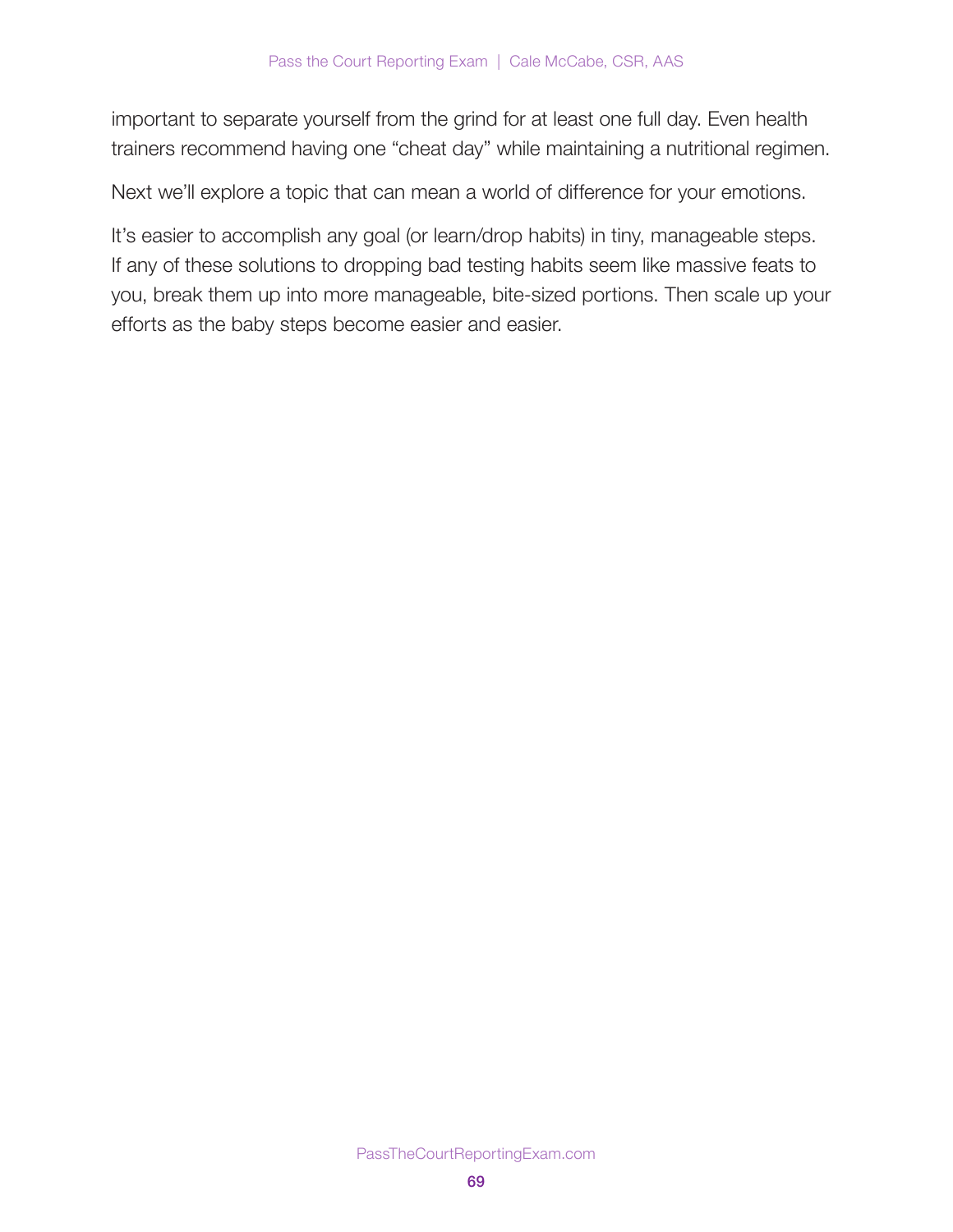# Interacting With Your Inner Child

Just go with me on this one, and please keep an open mind.

Would you agree with me that, all things being considered, human beings have basic needs? Would you agree with me that your current level of happiness can be measured by the distance between what you want and what you have? Ignoring the more "complicated" issues of life, would you agree that deep inside every individual is a very basic person who simply wants what it wants?

Those questions are pointing to the concept of a person's "inner child." This inner child has straightforward wants, needs, and ideas of what would make it happy. This inner child is never complicated – it usually either feels bad or good, and it's easy to tell which at any given moment when a person is honest with themselves.

What if you could tend to that "inner child" to dramatically increase your confidence and happiness?

Let's try exploring this concept from another angle. Let's say a young child was trying to learn a skill equivalent to court reporting, something that takes performance-based ability and coordination. If that child failed a test based on this skill, how would you treat that child? Would you scold it, berate it, and make it feel very bad for failing? Or would you take care of it, comfort it, and encourage it to keep trying? Your answer is probably the latter.

Well, if that's the case, then why do you treat yourself so badly when you are not achieving your goals?

Every time you insult yourself, beat yourself up, or express the lack of faith in your own abilities, you are doing so to your inner-most child, your most basic self, that little soul inside you that just wants love and approval. I know this may sound a little too simple, but it's true if you really think about it. Observe how you really treat yourself, what you really think about yourself, and how you react to your successes and failures alike.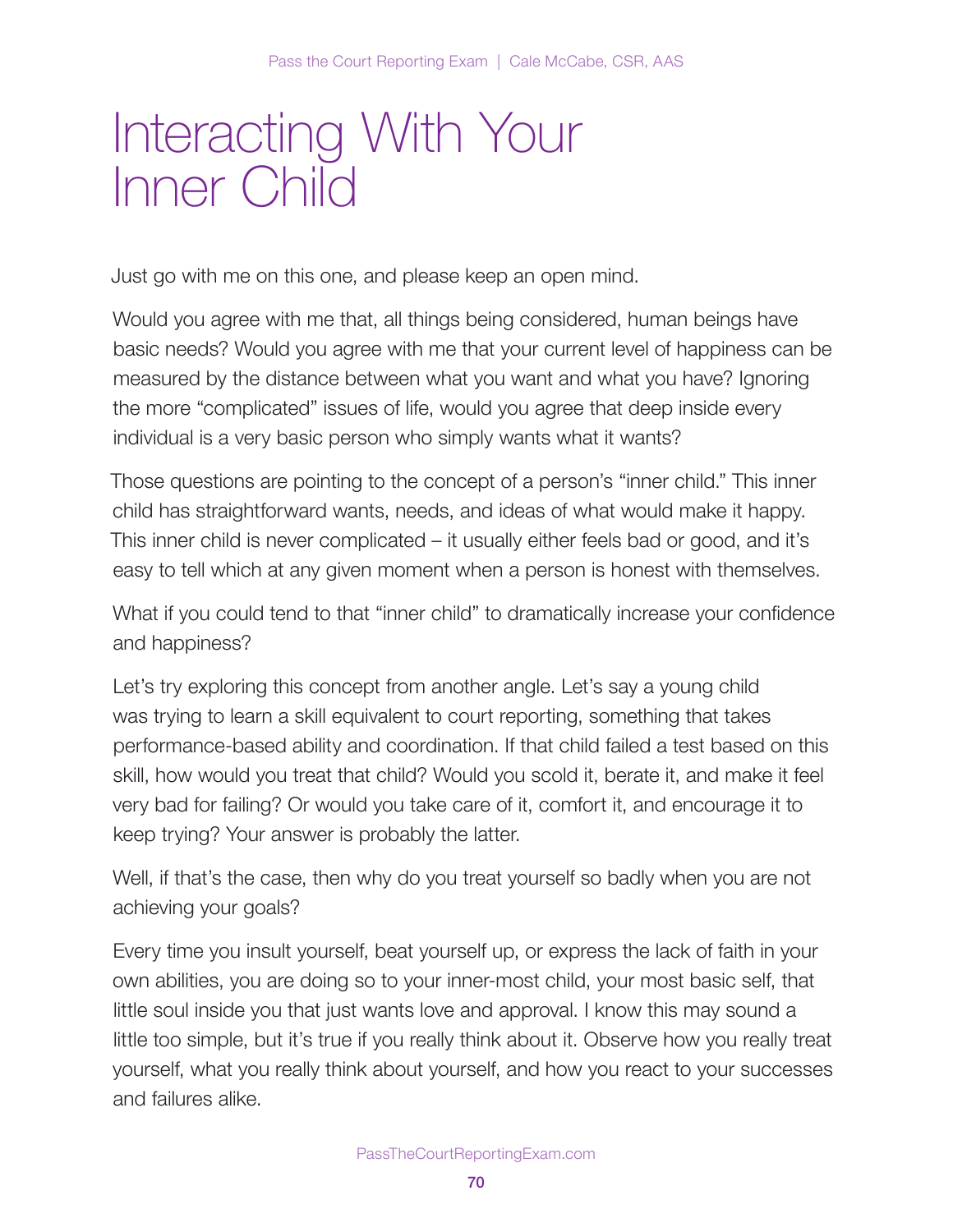Being good to your inner child, or "inner self", is NOT an excuse to put yourself in a constant state of denial. It's not about pretending there are unicorns and rainbows outside when it's actually raining. It's a matter of being honest with yourself about your situation, and then encouraging your inner being. When you regularly communicate with yourself and give yourself support, faith, and positive attention, you boost your confidence, you increase happiness, and you reinforce ease of mind into your daily living.

Let's say you totally blow a speed test. I mean really just fail hard at a test. If you had to immediately sit yourself in front of a mirror and talk to yourself about this failed exam, what would you say? What's your first reaction on how to communicate with you?

Think about that.

Don't make yourself your own worst enemy. Don't make every speed test an exhibition fight against yourself. Don't tell other people that if you were only talented enough, only fast enough, only good enough, only THEN could you be successful. Don't look at your performance and say that you are the problem.

You are not the problem when it comes to passing any court reporting certification exam. You just need to raise your level of performance to a passing rate – and all the chapters in this book explain how to do just that. You may need to boost a part of yourself, either your physical aspect (writing abilities) and/or psychological aspect. It's just a matter of strengthening what's weak and building off your strengths wherever you can. None of that equates to you not being "good enough." It's just a matter of **persistent application** of techniques and strategies that raise your level of performance. And anyone can persistently apply something – especially you.

That last paragraph sure sounds a lot different than things you may say to yourself, such as:

"I need to just write faster."

"I don't think I can do this."

"The test is just too hard."

"I'm not as talented as people who passed."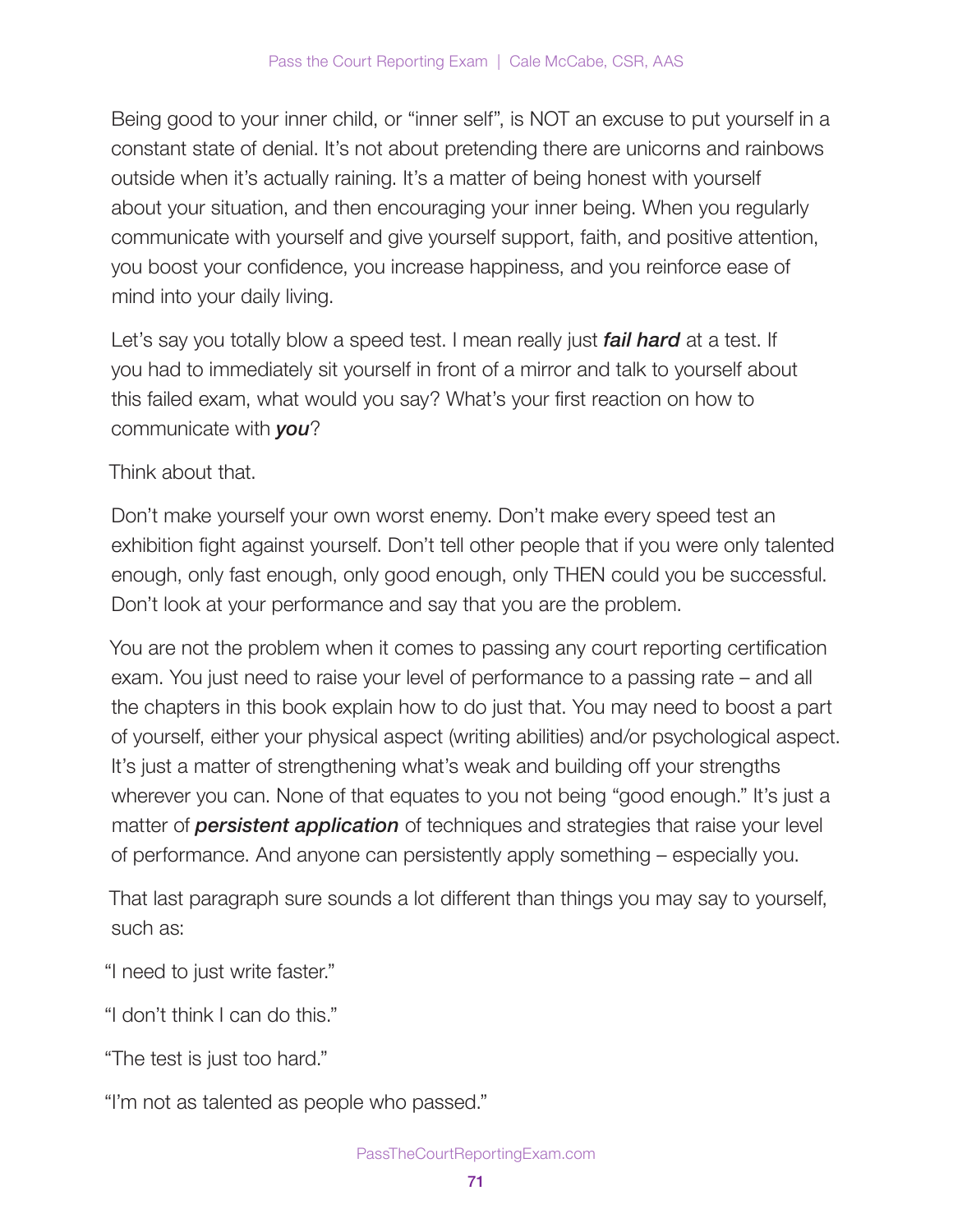"Why do I always sabotage myself?"

"Of course I failed that test."

Pay attention to what you say to yourself, what you think about yourself. Pay attention to how you feel about yourself, what your inner child may be craving that you are not giving it (encouragement, affection, forgiveness, etc.). Emotions are real. Psychology is real. Your inner child is real. If you can change the thoughts and emotions you feed yourself about your own abilities, you can easily and quickly boost your confidence and natural talents.

Be good to yourself. The most important opinion about you in the entire world is your own.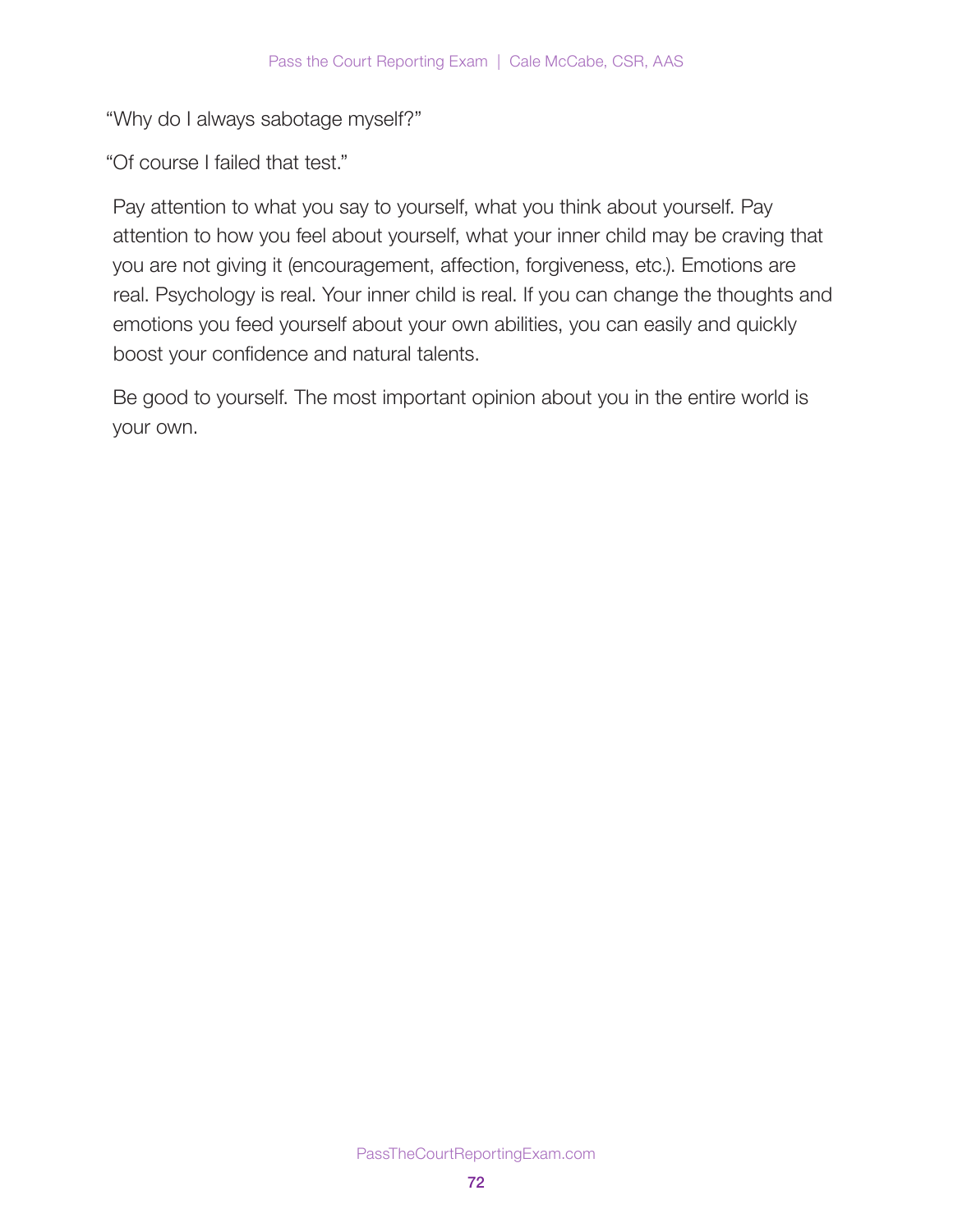## Final Thoughts

I hope this journey towards getting yourself more-than-ready for your state certification exam was surprising and enjoyable. I whole-heartedly believe in all the techniques and applications discussed in these chapters, and I encourage you to the fullest in actually trying them.

I want to thank you personally for keeping an open mind, and thank you even more for actually **applying** these exercises and techniques. I am excited to hear your success story.

Speaking of which…

In regards to all the material in this book, your feedback is incredibly important. Now I want to hear from you. Please e-mail me at

[success@passthecourtreportingexam.com](mailto:success@passthecourtreportingexam.com) and tell me your success story or anything that really helped you after applying anything from this book (or even if it wasn't from the book). Your personal experience can benefit others. One of the quickest, most effective methods of encouragement is sharing and reading others' success stories.

But there will always be more winning strategies, hacks, and tips to unlocking your God-given ability to become a certified court reporter. I want to hear from those of you who were bold enough to try something different or unconventional and benefitted from it. Please e-mail me your story at [success@passthecourtreportingexam.com](mailto:success@passthecourtreportingexam.com)

Future editions of this book will include your success stories and strategies. I can't overstate how important it is to hear from you. Together we can build a positive community of successful court reporting students so that others can prosper from it.

If you ever have any questions or feedback, please send me a message at [cale@passthecourtreportingexam.com](mailto:cale@passthecourtreportingexam.com) and I'll be glad to speak with you as soon as I can.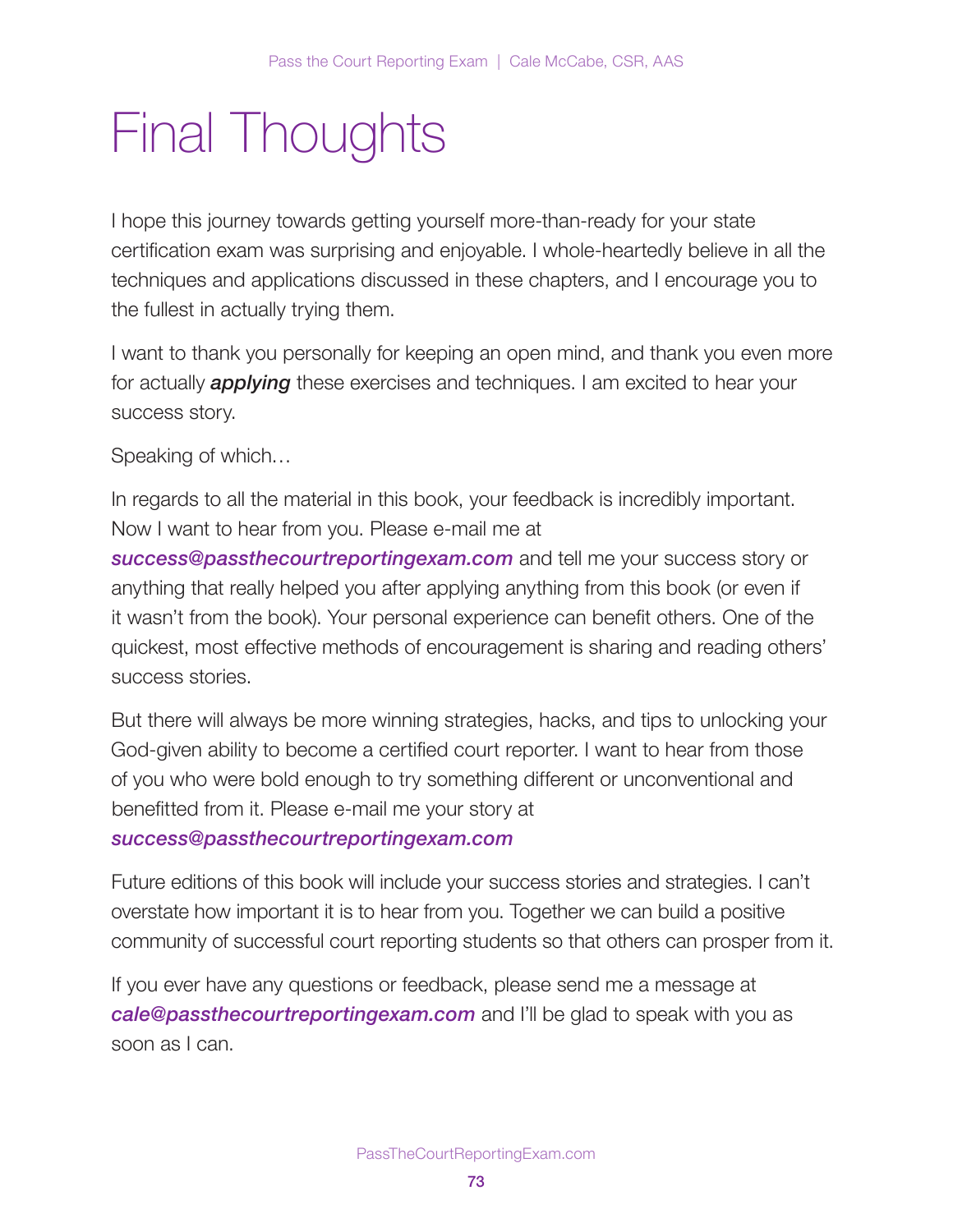I wish you great amounts of success and happiness, no matter what your endeavor may be. You deserve it.

- Cale McCabe, CSR, AAS

PassTheCourtReportingExam.com